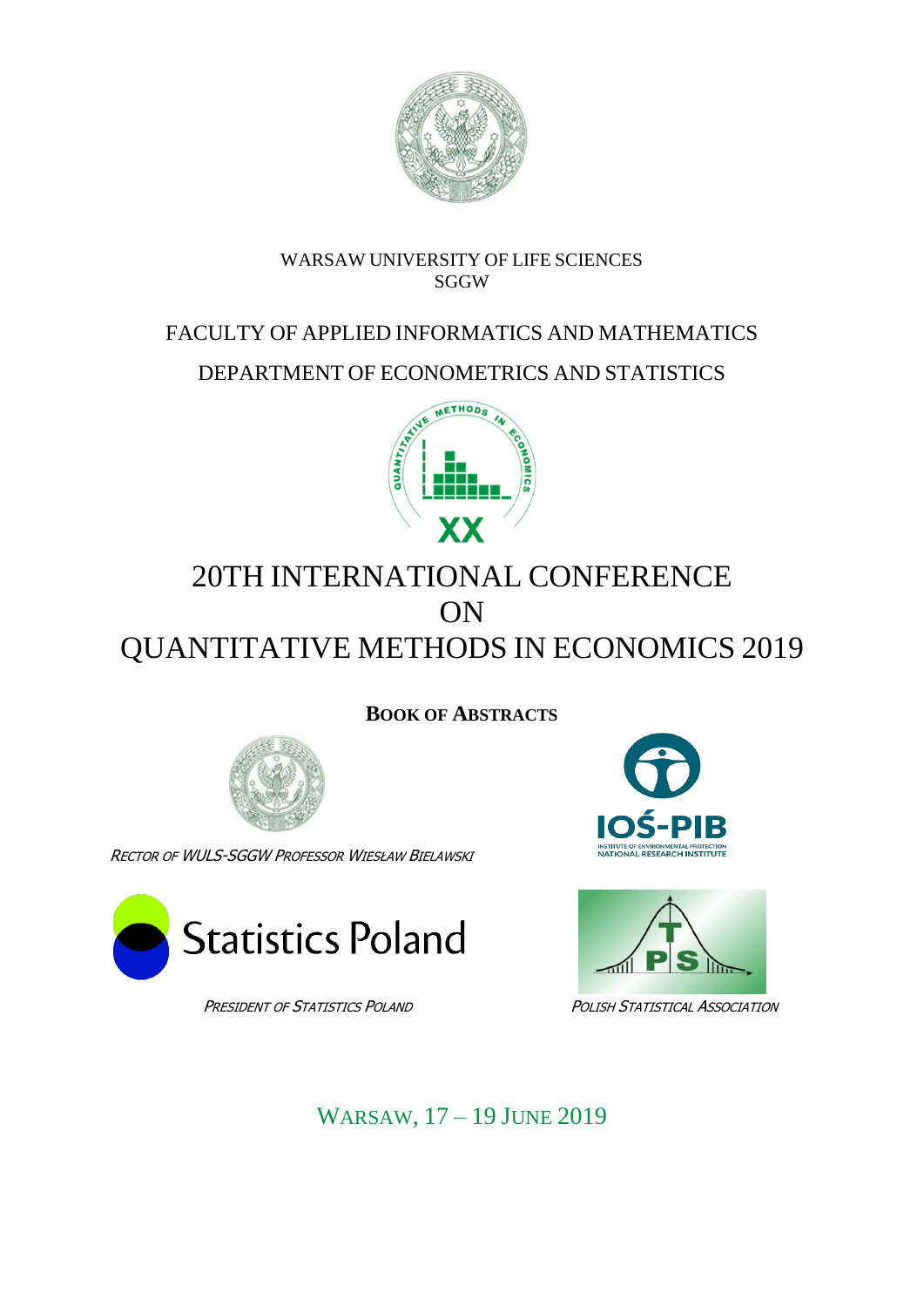# Authors

| Al-Asadi Tawfiq A.           | 3      |
|------------------------------|--------|
| Almaamory Marwa A.           | 3      |
| Alshammari Sarmad Abdulateef | 32     |
| Ammar Ibrahim Shihab         | 32     |
| Baranauskiene Jurgita        | 4      |
| Becker Jarosław              | 5      |
| Beier Łukasz                 | 11     |
| BenSaIda Ahmed               | 6      |
| Bezat-Jarzębowska Agnieszka  | 15     |
| Bieszk-Stolorz Beata         | 7      |
| Bilska Beata                 | 8, 9   |
| Boratyńska Agata             | 10     |
| Borowski Marek               | 11     |
| Chebotareva Mariia           | 12     |
| Deci Eda                     | 16     |
| Friedrich Peter              | 12     |
| Güriş Burak                  | 31     |
| Gatnar Eugeniusz             | 13     |
| Halicki Marcin               | 14     |
| Hasson Saad Talib            | 27     |
| Hejduk Andrzej               | 11     |
| Jarzębowski Sebastian        | 15     |
| <b>Jassem Yasser</b>         | 17     |
| Kapaj Ilir                   | 16     |
| Karpio Andrzej               | 41     |
| Kashmar Ali Habib            | 32     |
| Keco Remzi                   | 16     |
| Khafaji Alharith             | 17     |
| Kociński Marek               | 18     |
| Kondratenko Galyna V.        | 20     |
| Kondratenko Yuriy P.         | 19, 20 |

| Kot Stanisław Maciej          | 21   |
|-------------------------------|------|
| Kołożyn-Krajewska Danuta      | 8, 9 |
| Kwater Tadeusz                | 14   |
| Mane Ana Kapaj                | 16   |
| Markowicz Iwona               | 7    |
| Matuszewska-Janica Aleksandra | 22   |
| Mruklik Agnieszka             | 23   |
| Murkowski Radosław            | 24   |
| Nermend Kesra                 | 25   |
| Pawluk Mateusz                | 26   |
| Piwowarski Mateusz            | 25   |
| Rajihy Yasen                  | 27   |
| Rubach Paweł                  | 33   |
| Savickiene Jurate             | 29   |
| Sedefoğlu Gülşah              | 31   |
| Shankar Singh Uma             | 34   |
| Sidenko Ievgen V.             | 20   |
| Sieradzki Dominik             | 30   |
| Sulik Joanna                  | 35   |
| Szupiluk Ryszard              | 33   |
| Sączewska-Piotrowska Anna     | 28   |
| Taranov Mykyta O.             | 20   |
| Telega Ivan                   | 36   |
| Tomaszewska Marzena           | 8, 9 |
| Tłuczak Agnieszka             | 37   |
| Urbańczyk Dominika            | 38   |
| Wolak Jacek                   | 39   |
| Wójtowicz Tomasz              | 40   |
| Ziemba Paweł                  | 5    |
| Zebrowska-Suchodolska Dorota  | 41   |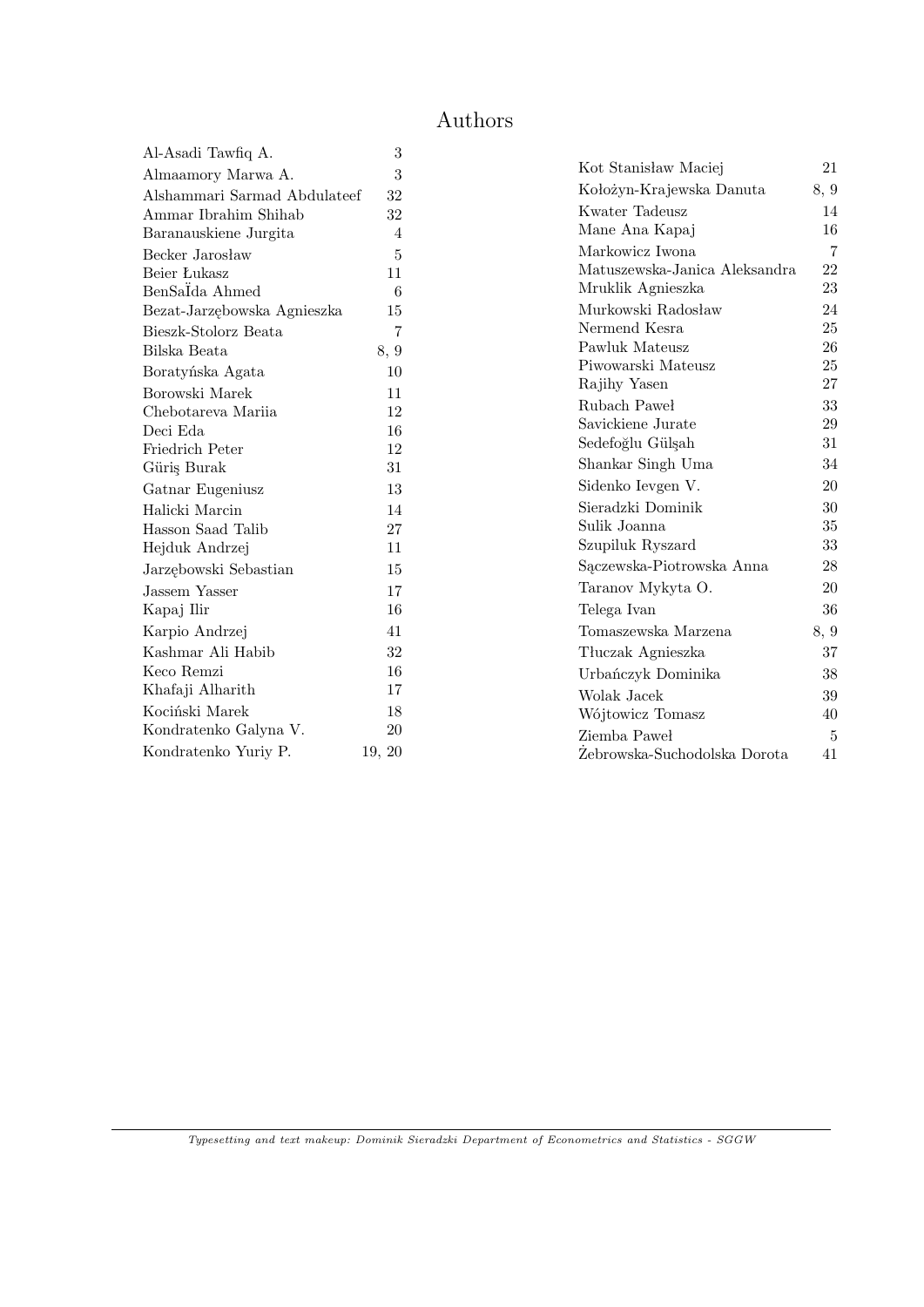### FEATURE EXTRACTION FROM IRIS IMAGE BASED ON GLCM TECHNIQUE

### **Tawfiq A. Al-Asadi Marwa A. Almaamory**

Department of Software, University of Babylon, Iraq

Biometrics is a technology has been proved to be a reliable and the study of physical or behavioral characteristics of human include such as finger prints, hand geometry, gait, keystrokes, face, voice and iris. In proposed method we have selected iris because the iris has highly accurate and reliable characteristics. the iris has unique structure , and it remains stable over a person life time. The proposed method consists of three stages, The first stage is used for enhancement iris image by apply special filters to enhance the quality of iris image, the second stage is for segmentation iris image to determining segments that will be used in specific application and the last stage is for extracting features from iris image by using GLCM technique. There are three approaches to extracting features from the iris image, these approaches are the HOG approach, the GLCM approach and the LBP approach, in this study the GLCM was selected to extract the features and the Research results were better by using GLCM technique and GLCM has a better performance than others

**Key words:** Biometrics, feature extraction, GLCM, Segmentation, IRIS, HOG, LBP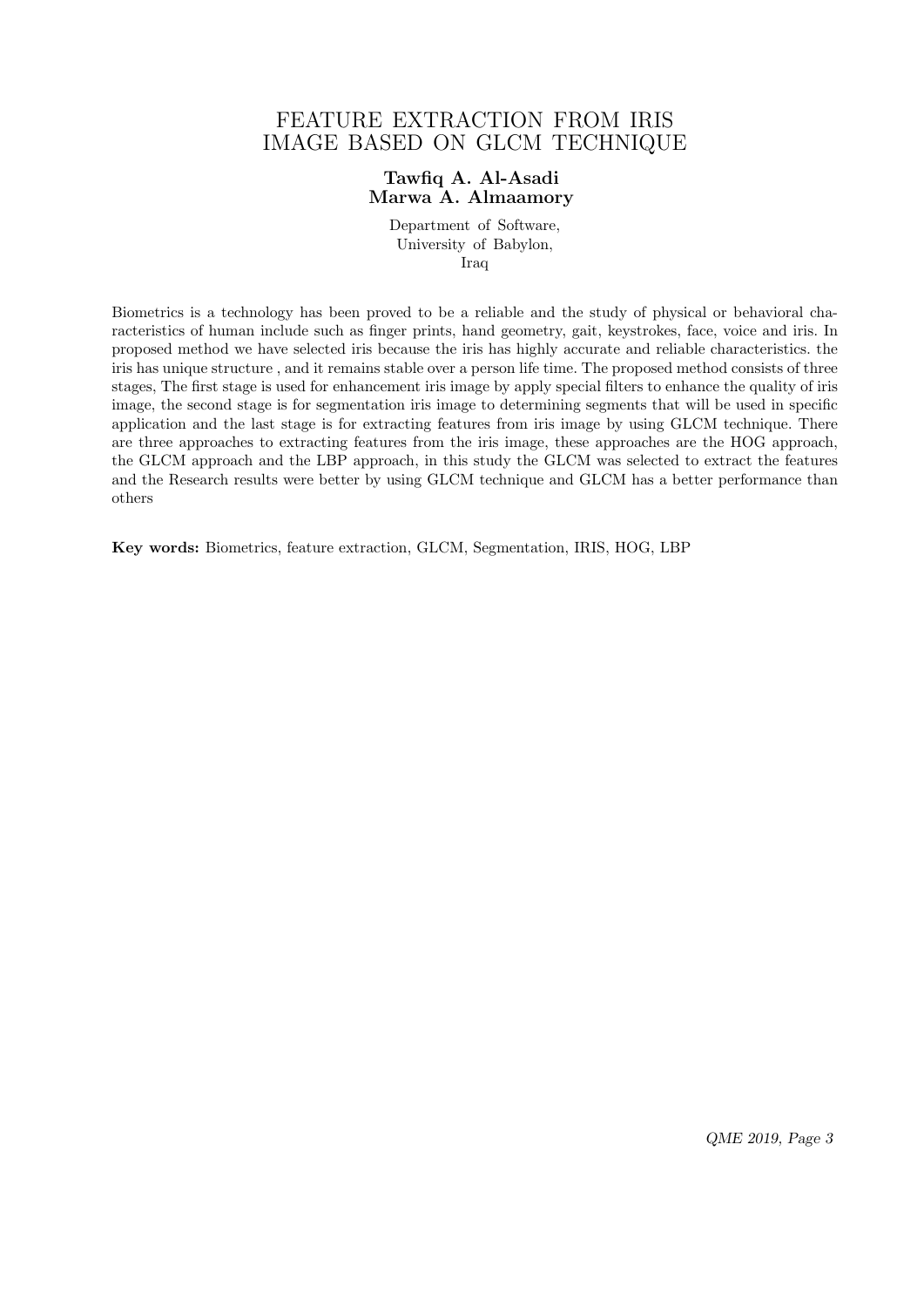### MULTI-CRITERIA EVALUATION OF SOCIAL WELFARE

#### **Jurgita Baranauskiene**

Vytautas Magnus University Lithuania

The priority axis of sustainable development highlighted in numerous EU strategy documents encompasses the sustainable development of social, economic, and environmental factors. Here social phenomena are among the most complex ones. Social environment is characterized by a large number of social welfare indicators, including the labor market, social security, health care, education, science, culture, civil protection, etc. This being the case, the assessment of social welfare must be performed in a complex way, by carefully selecting indicators that are most representative of the situation since a single indicator taken out of context fails to reveal social phenomena and the versatility of indicators and thus leads to wrong conclusions and decisions. The social welfare assessment process is aggravated by the fact that it is necessary to take into consideration the weight of the indicators, i.e. with a view to achieving the objectives of social welfare assessment, the indicators can be attached different levels of importance, as the case may be. However, social welfare indicators are sometimes difficult to quantify. The social environment assessment appears to weigh heavily in assessing the social welfare and development of countries and regions. However, none of the generalized indicators covers all the aspects of the social welfare development or produces an overall/complex social welfare assessment, since the origin of the impact of various social phenomena differs. Objective answers about the assessed social welfare can only be received where the assessment is performed in several dimensions rather than one and when more than one dominating indicator is used, i.e. by applying multi-criteria assessment methods. The research problem follows from the diversity of social welfare indicators and the need for their comprehensive assessment. This research examines and assesses the possibilities and weaknesses of multi-criteria methods for social welfare evaluation, offers a logical scheme for a multi-criteria evaluation of social welfare, and carries out a complex assessment of the welfare indicators in the Baltic States. The main advantage of multi-criteria evaluation methods is that one summarized indicator can include several maximizing and minimizing indicators expressed in various dimensions. Such combining is possible due to normalization while all the indicators are turned into non-dimensional, i.e. are comparable with each other. Multi-criteria valuation methods provide a possibility to combine indicators expressed in either qualitative or quantitative measures, thus the measurement of social benefits in monetary terms becomes unnecessary. These methods provide a possibility to rank the options.

**Key words:** multi-criteria methods, social welfare, the Baltic States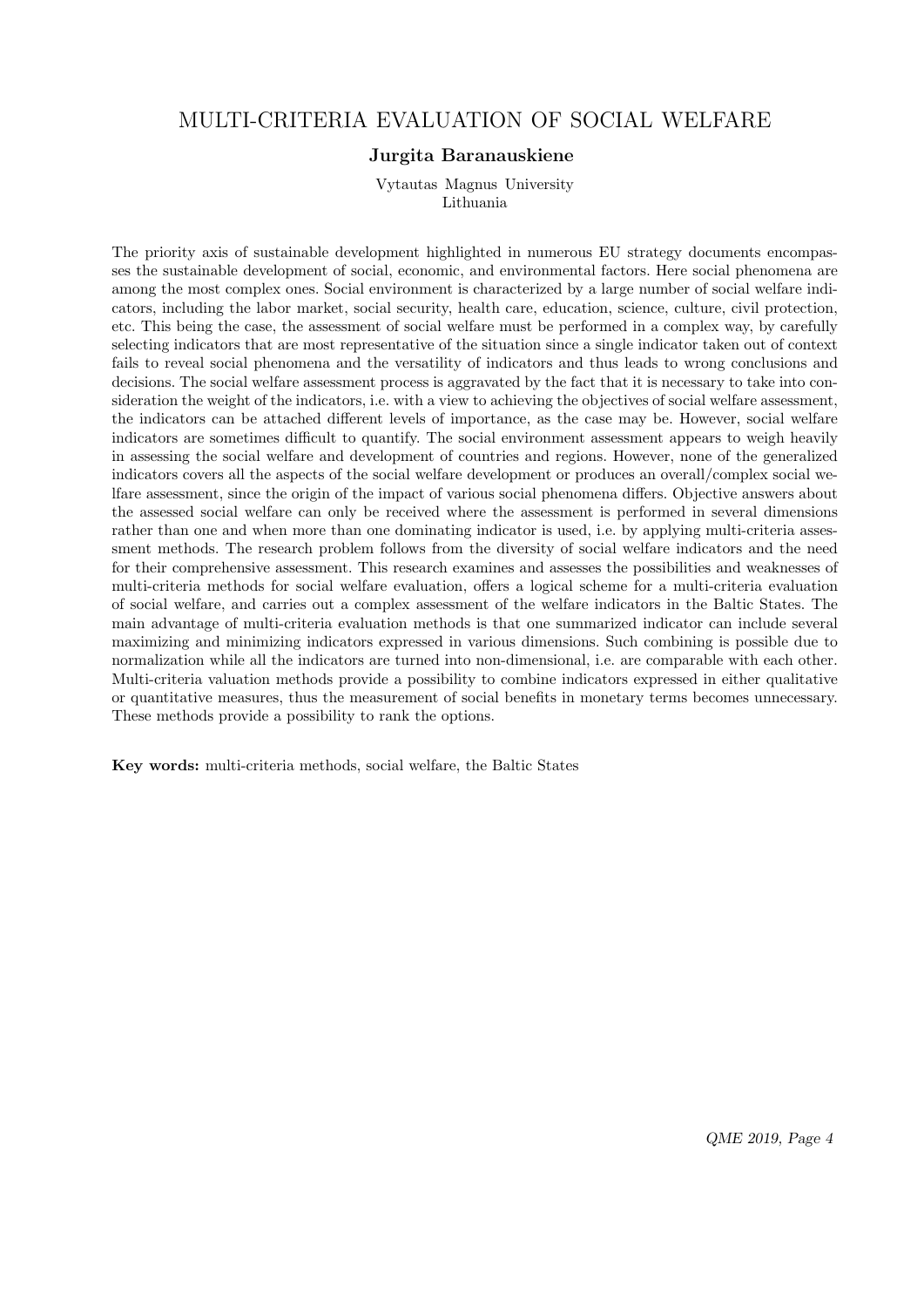### FORECASTING IN CONDITIONS OF UNCERTAINTY USING MULTI-CRITERIA DECISION SUPPORT METHODS

#### **Jarosław Becker**

Department of Technology The Jacob of Paradies University Poland

#### **Paweł Ziemba**

Faculty of Economics and Management University of Szczecin Poland

The paper demonstrates the potential of a fuzzy approach that takes into account the uncertainty of input data (criteria and preferences) in assessing and forecasting economic phenomena. The methodological input is the development of a research procedure (in the form of a framework) based on fuzzy numbers and the NEAT F-PROMETHEE method. This method allows to take into account to a large extent the uncertainty and imprecision of data and preferences, where this uncertainty is an inseparable aspect of forecasting. The procedure was illustrated as part of a case study on the assessment and forecast of regional ICT development for the coming years in the countries of Central and Eastern Europe belonging to the European Union. As an example, the resistance of the obtained rankings to a change in the degree of uncertainty of preferences was also examined. It turned out that eliminating the fuzzifying of preferences resulted in an increase in the uncertainty of the output obtained at the output (fuzzy forecasts of grades). The application of presented method is done in scope of a Research and Development project aimed at developing an innovative tool for advanced data analysis called Hybrid system of intelligent diagnostics of predictive models. The project OIR.01.01.01-00-0322/18 is co-financed by the National Center for Research and Development in collaboration with scientists from Warsaw University of Life Sciences in Warsaw and The Jacob of Paradies University in Gorzów Wielkopolski.

### PROGNOZOWANIE W WARUNKACH NIEPEWNOŚCI Z ZASTOSOWANIEM METOD WIELOKRYTERIALNEGO WSPOMAGANIA DECYZJI

W referacie zademonstrowano potencjał rozmytego podejścia przewyższającego uwzględniającego niepewność danych wejściowych (kryteriów i preferencji) w ocenie i prognozowaniu zjawisk ekonomicznych. Wkład metodologiczny stanowi opracowanie procedury badawczej (ujętej w formie frameworka) opartej na liczbach rozmytych i metodzie NEAT F-PROMETHEE. Metoda ta pozwala uwzględnić w szerokim stopniu niepewność i nieprecyzyjność danych i preferencji, przy czym niepewność ta jest nieodłącznym aspektem prognozowania. Działanie procedury zilustrowano w ramach studium przypadku (case study) dotyczącego oceny i prognozy regionalnego rozwoju ICT na najbliższe lata w krajach Europy środkowo-wschodniej należących do Unii Europejskiej. W ramach przykładu zbadano również odporność uzyskanych rankingów na zmianę stopnia niepewności preferencji. Okazało się, że wyeliminowanie rozmycia preferencji poskutkowało zwiększeniem obszaru niepewności uzyskanych na wyjściu wyników (rozmytych prognoz ocen). Zastosowanie prezentowanej metody odbywa się w ramach projektu badawczo-rozwojowego, którego celem jest opracowanie innowacyjnego narzędzia do zaawansowanej analizy danych o nazwie "Hybrydowy system inteligentnej diagnostyki modeli predykcyjnych". Projekt OIR.01.01.01-00-0322/18 jest współfinansowany przez Narodowe Centrum Badań i Rozwoju we współpracy z naukowcami z SGGW w Warszawie i AJP w Gorzowie Wielkopolskim.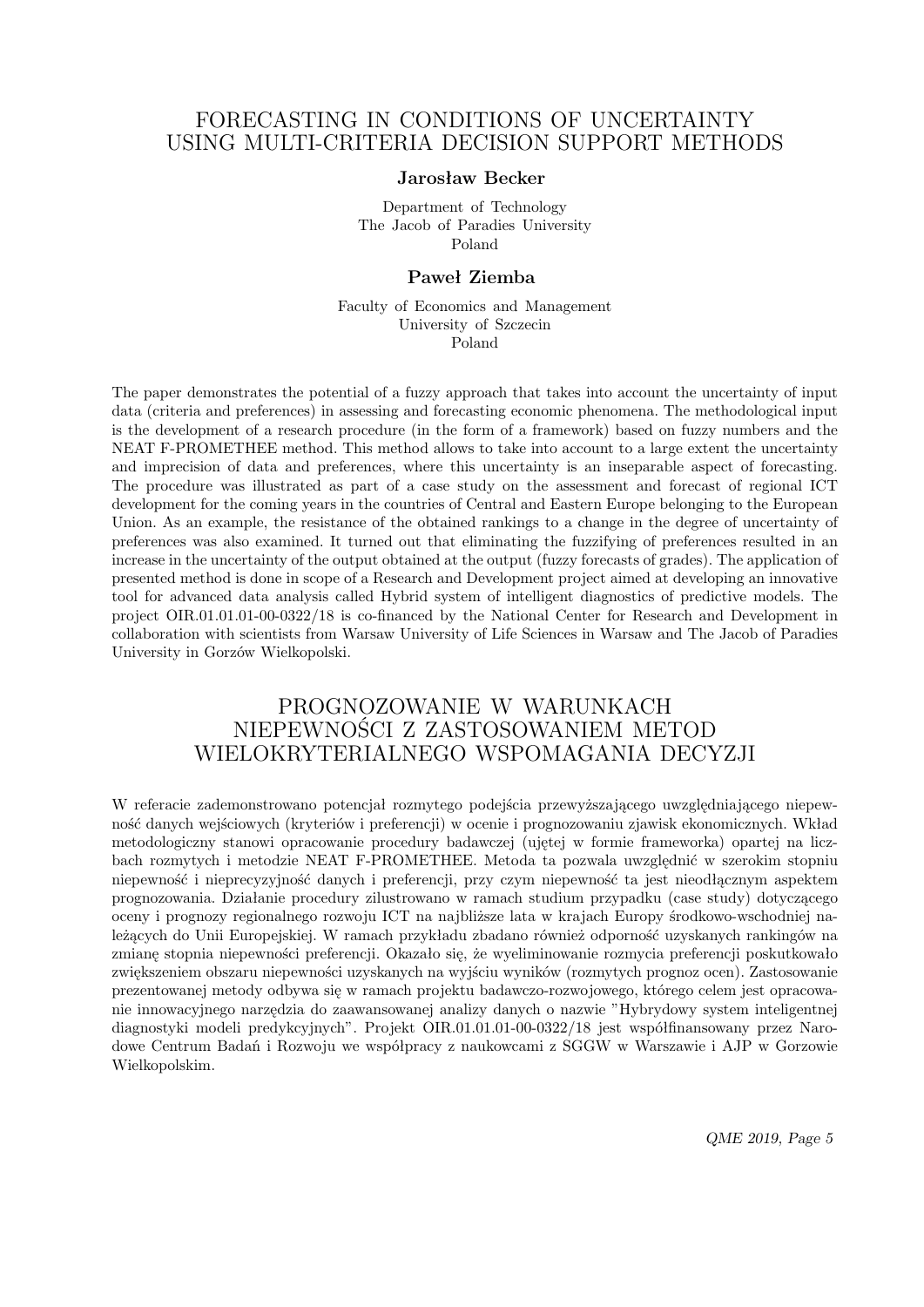### FINANCIAL CONTAGION ACROSS MAJOR STOCK MARKETS: A STUDY DURING RECENT CRISIS EPISODES

### **Ahmed BenSa¨Ida**

LaREMFiQ Laboratory University of Sousse Tunisia

The recent financial crises have motivated the researchers to study the cross-market linkage, and how shocks are transmitted across countries. Several scholars have studied financial contagion and its different impacts on markets and international portfolios using static models. This paper employs a regular vine copula approach to model the dependence dynamics between major American and European stock markets by distinguishing the effects during crisis periods and tranquility periods. Empirical results show a significant change in the connectedness and shock transmissions during both periods, indicating strong evidence of financial contagion with the Eurozone at its origin. Moreover, the regular vine copula surpasses the multivariate t copula. Hence, the shock transmission path is as important as the dependence itself.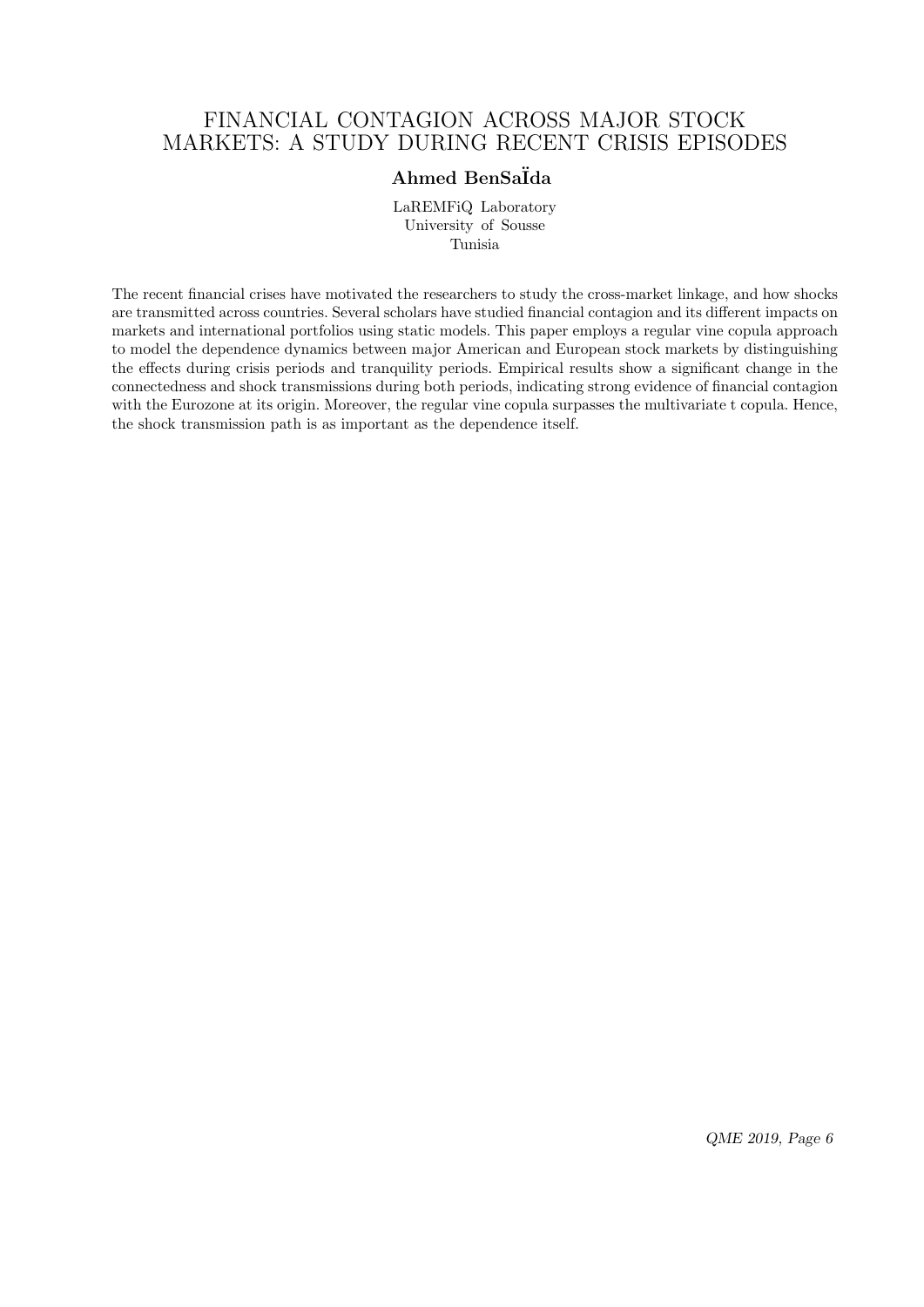### UNEMPLOYMENT DURATION TABLES FOR UNEMPLOYMENT EXIT OPTIONS

#### **Beata Bieszk-Stolorz Iwona Markowicz**

Institute of Econometrics and Statistics University of Szczecin Poland

Analyses referring the labour market generally focus on persons leaving unemployment by taking a new job. However, there are many more causes of outflow of the unemployed persons from the register. It can be removal due to unspecified cause (refusal to take up the proposed employment, failure to appear in the office within the prescribed time limit). The goal of the analysis is comparison of unemployment duration of persons de-registered due to accepting a new job or resigning from mediation of the labour office. Unemployed persons de-registered from the Povial Labour Office in Szczecin in 2017 constitute the cohort. The nonparametric survival model duration tables was the research tool. The cohort tables for distinguished exits from unemployment were constructed on the basis of individual data referring to 19931 persons (the Syriusz system). The following unemployed persons characteristics were taken into consideration: gender, age, education, seniority and number of subsequent registrations.

**Key words:** duration tables, unemployment, options of exit from the labour office

### TABLICE TRWANIA W BEZROBOCIU DLA WARIANTÓW WYJŚCIA Z BEZROBOCIA

Analizy dotyczące rynku pracy skupiają się zazwyczaj na osobach wychodzących z bezrobocia poprzez podjęcie pracy. Jednak przyczyn odpływu z rejestrów bezrobotnych jest więcej. Może to być wykreślenie z urzędu pracy z nieokreślonej przyczyny (odmowa podjęcia proponowanego zatrudnienia, niestawienie się w urzędzie w wyznaczonym terminie). Celem analizy jest porównanie czasu trwania w bezrobociu osób wyrejestrowanych z powodu podjęcia pracy i osób rezygnujących z pośrednictwa urzędu pracy. Kohortę stanowią osoby bezrobotne wyrejestrowane w 2017 roku z Powiatowego Urzędu Pracy w Szczecinie. Narzędziem badawczym jest model nieparametryczny czasu trwania określonego zjawiska tablice trwania. Tablice kohortowe dla wyróżnionych wyjść z bezrobocia zostały zbudowane w oparciu o pozyskane dane indywidualne 19931 osób (system Syriusz). W konstrukcji tablic uwzględniono cechy osób bezrobotnych: płeć, wiek, wykształcenie, staż pracy, liczba kolejnych zarejestrowań.

**Słowa kluczowe:** tablice trwania, bezrobocie, warianty wykreślenia z urzędu pracy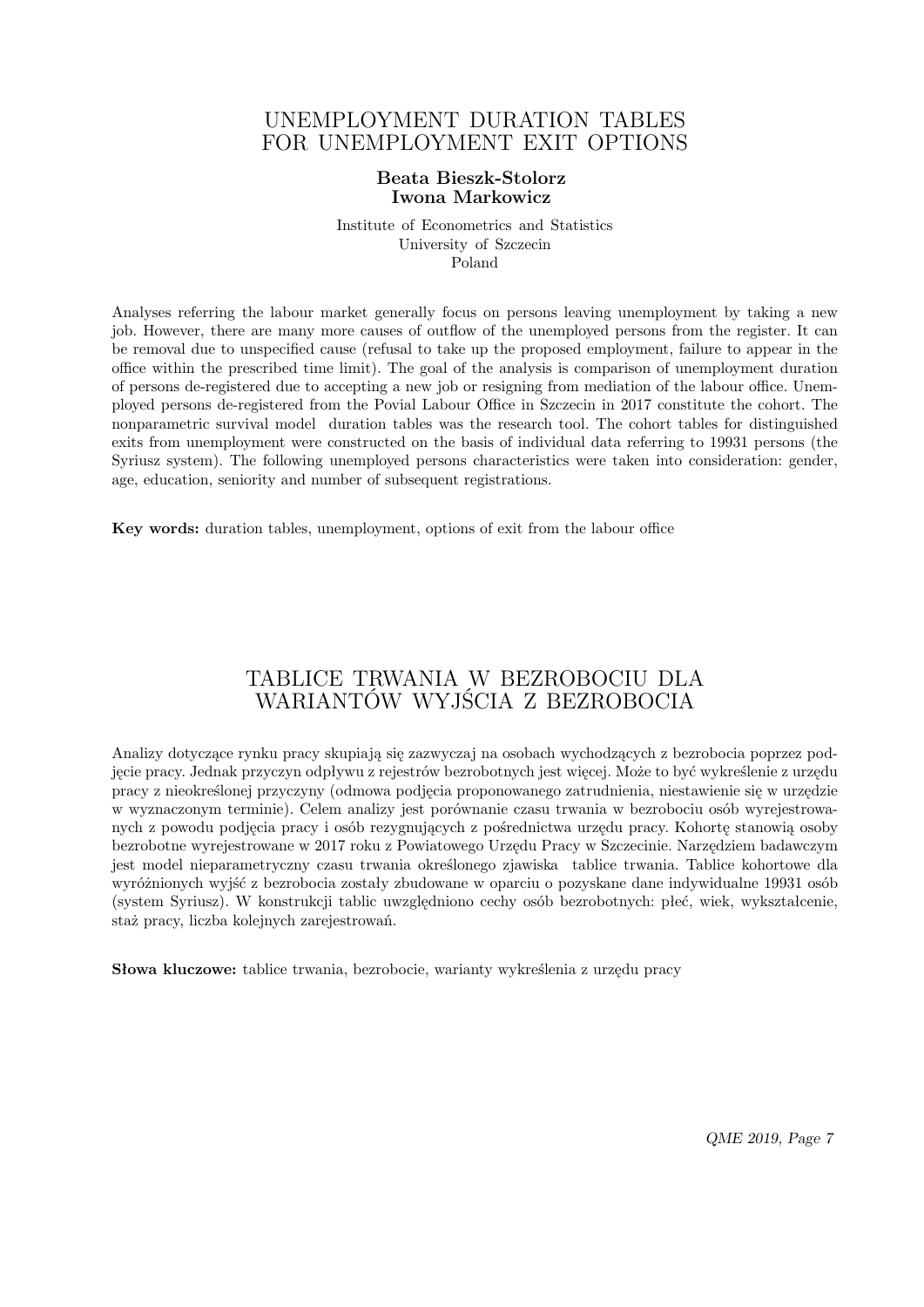### RESEARCH OF FOOD WASTE IN HOUSEHOLD - METHODOLOGY AND CHARACTERISTIC OF THE SAMPLE

#### **Beata Bilska Marzena Tomaszewska Danuta Kołożyn-Krajewska**

Department of Food Gastronomy and Food Hygiene Faculty of Human Nutrition and Consumer Sciences Warsaw University of Life Sciences Poland

In developed countries, the supply of food exceeds demand and lifestyle changes are observed in the direction of the growing idea of consumerism and the dissemination of irrational dietary behaviours. The excess of food on the market leads to wastage of food products and raw materials that could be used for consumption. The households are responsible for producing largest amount of food waste, 38 million tons of food waste per year, representing 42% of losses in the entire food chain in the European Union. It is estimated that Polish households are responsible for 22*.*8% of all wasted food, and a statistical Pole throws away 54 kg into the bin during the year. The aim of the work was to select a sample for research and to develop an interview questionnaire. The study was conducted at the turn of February and March 2019 on a representative sample of adult Poles (over 18 years of age, *n* = 1115 people) due to age, gender and place of residence. The sample was quota-random. Over half of the respondents were women (51*.*1%). The smallest group was composed of people aged 18-24 (8*.*3%), and the largest group (over 54% in total) was people aged over 45. Nearly 40% of respondents lived in the countryside, and almost 1*/*4 in the city up to 50*,* 000. residents. The data were collected by the CAPI technique consisting in an interview with the respondent with the use of mobile devices. A questionnaire was prepared consisting of 45 questions on consumer knowledge and behaviour in the aspect of food waste. The presented selection of the sample and the questionnaire prepared made it possible to conduct research on a representative sample of adult Poles.

### **Key words:** interview questionnaire, representative sample, quota-random sample BADANIA MARNOTRAWSTWA ŻYWNOŚCI W GOSPODARSTWACH DOMOWYCH - METODYKA I CHARAKTERYSTYKA PRÓBY

W krajach rozwiniętych podaż żywności przekracza popyt, obserwowane są także zmiany stylu życia w kierunku szerzącej się idei konsumpcjonizmu oraz upowszechniania się nieracjonalnych żywieniowo zachowań. Nadmiar żywności znajdującej się w obrocie prowadzi do marnowania produktów i surowców spożywczych, które mogłyby być wykorzystane na cele konsumpcyjne. Za największe marnotrawstwo żywności odpowiedzialne są gospodarstwa domowe produkujące 38 mln ton odpadów żywnościowych rocznie, co stanowi 42% strat w całym łańcuchu żywnościowym w Unii Europejskiej. Szacuje się, że polskie gospodarstwa domowe odpowiadają za 22*.*8% ogółu zmarnowanej żywności, a statystyczny Polak wyrzuca do kosza w ciągu roku ok. 54 kg. Celem pracy był dobór próby do badania oraz opracowanie kwestionariusza wywiadu. Badanie przeprowadzono na przełomie lutego i marca 2019 roku na reprezentatywnej, ze względu na wiek, płeć i miejsce zamieszkania, próbie dorosłych Polaków (powyżej 18 roku życia; *n* = 1115 osób). Próba miała charakter kwotowo-losowy. Ponad połowę respondentów stanowiły kobiety (51*.*1%). Najmniej liczną grupę stanowiły osoby w wieku 18-24 lat (8*.*3%), a najliczniejszą (łącznie ponad 54%) osoby w wieku powyżej 45 lat. Blisko 40% respondentów mieszka na wsi, a niemal 1*/*4 w mieście do 50 tys. mieszkańców. Dane zbierano technikę CAPI (ang. computer assisted personal interview), polegającą na przeprowadzeniu wywiadu z respondentem przy użyciu urządzeń mobilnych. Przygotowano kwestionariusz ankiety składający się z 45 pytań dotyczących wiedzy i postępowania konsumentów w aspekcie marnotrawstwa żywności. Były to pytania wieloitemowe, jak i jednoodpowiedziowe. Przedstawiony dobór próby oraz opracowany kwestionariusz umożliwił przeprowadzenie badań na reprezentatywnej próbie dorosłych Polaków.

**Słowa kluczowe:** kwestionariusz wywiadu, próba reprezentatywna, dobór próby kwotowo-losowy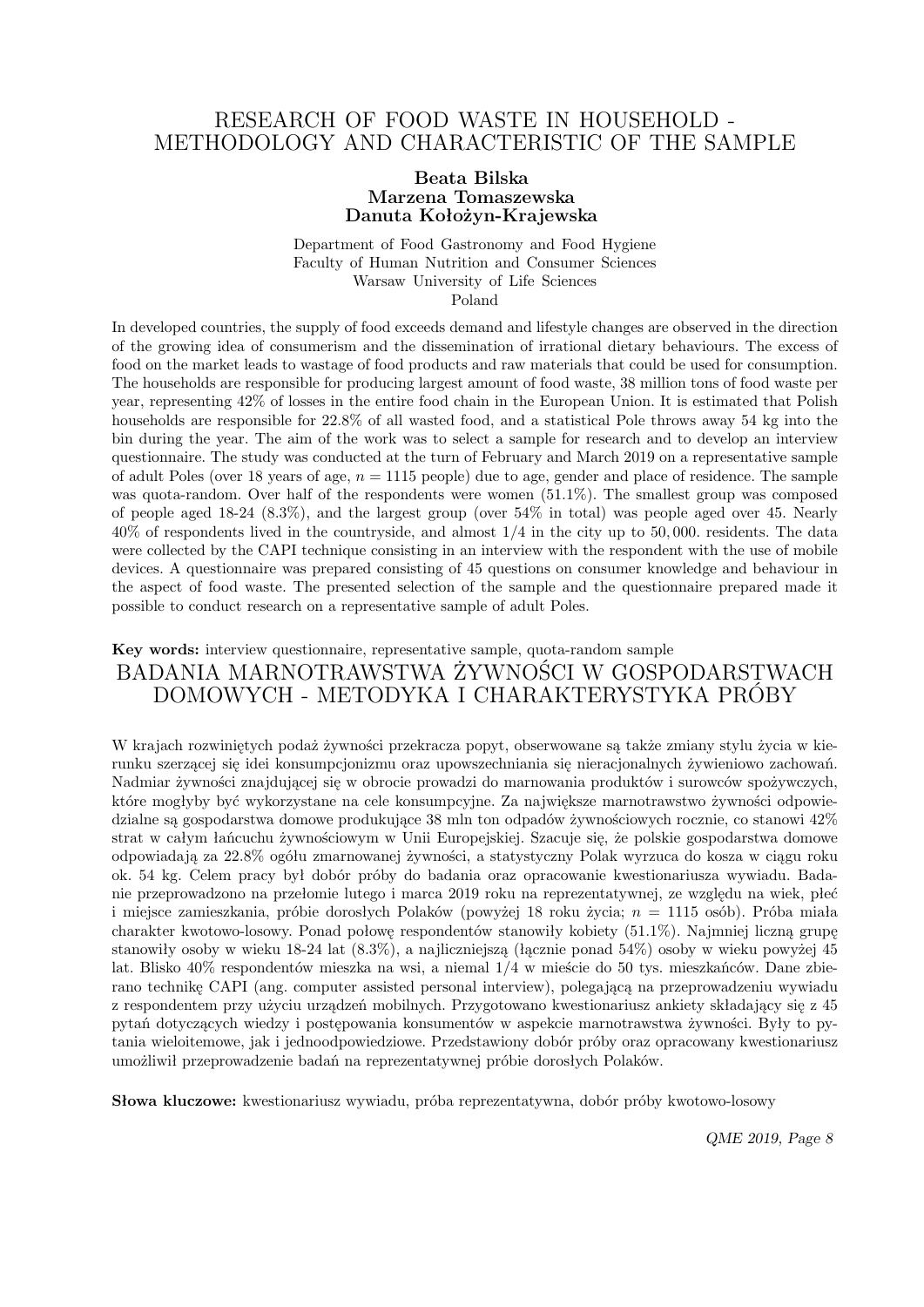### THE RESULTS OF NATIONWIDE SURVEY ON FOOD WASTE IN POLISH HOUSEHOLDS, PART II

#### **Marzena Tomaszewska Beata Bilska Danuta Kołożyn-Krajewska**

Department of Food Gastronomy and Food Hygiene Faculty of Human Nutrition and Consumer Sciences Warsaw University of Life Sciences Poland

The aim of the study was to investigate the practice of Polish consumers associated with purchasing and handling of food in the household in terms of its potential wasted. It was found that only four out of ten respondents always or usually check the contents of the refrigerator and kitchen cabinets before purchasing (41*.*9%) and prepare a list of products (39*.*0%). At the same time, it was observed that nearly half of the respondents (45*.*1%) sometimes shop food products in reserve and more than half (53*.*8%) buy previously unplanned products. Consumers also paid little attention to the order of placing of food products to the baskets while shopping. Only about 23% of respondents indicated that non-durable products placed in the basket always or usually at the end of shopping when other products were purchased. Incorrect consumer practice was also noted in the household, e.g. storage of non-durable products in the foil, in which products were packed in the store (36*.*4%), defrosting products by leaving them on the kitchen counter (45*.*2%). Respondents declared that they rarely throw the food away. They often or sometimes throw away products such as: bread (23*.*7%), meats (12*.*8%), fresh fruit (12*.*6%), vegetables (11%), dairy products (10*.*8%). The main reasons for throw the food away were: spoilage (65*.*2%), missing the expiration date (42%) and preparing too much food (26*.*5%). On the basis of the conducted research, it should be stated that the practice of Polish consumers during purchasing and handling of food in the household favor to food waste.

### **Key words:** food waste, households, purchasing of food products, non-durable products WYNIKI BADAN OGOLNOPOLSKICH NA TEMAT MARNOTRAWSTWA ŻYWNOŚCI W GOSPODARSTWACH DOMOWYCH, CZ. II

Celem badania było poznanie zachowań Polaków związanych z zakupami i postępowaniem z żywnością w gospodarstwach domowych w aspekcie jej ewentualnego zmarnowania. Badania przeprowadzono metodą ilościową z wykorzystaniem kwestionariusza wywiadu. Stwierdzono, że tylko czterech na dziesięciu badanych zawsze lub zazwyczaj sprawdza przed zakupami zawartość lodówki i szafek kuchennych (41*.*9%) oraz przygotowuje listę produktów (39%). Jednocześnie zaobserwowano, że blisko połowie respondentów (45*.*1%) zdarza się czasami robić zakupy na zapas, a ponad połowie (53*.*8%) kupować wcześniej niezaplanowane produkty. Konsumenci w niewielkim stopniu zwracają także uwagę na kolejność wkładania produktów spożywczych do koszyka w trakcie zakupów. Zaledwie ok. 23% osób deklarujących robienie zakupów odpowiadało, że zawsze lub zazwyczaj produkty nietrwałe umieszcza w koszyku na końcu zakupów, gdy zostaną nabyte inne produkty. Nieprawidłowe zachowania konsumentów odnotowano także na etapie postępowania w gospodarstwie domowym, np. przechowywanie produktów nietrwałych w folii, w którą były produkty zapakowane w sklepie (36*.*4%), rozmrażanie produktów przez pozostawienie ich na blacie kuchennym (45*.*2%). Respondenci deklarowali, że rzadko wyrzucają żywność. Produkty, które zdarza się wyrzucać często lub czasami to pieczywo (23*.*7% odpowiedzi), wędliny (12*.*8%), świeże owoce (12*.*6%), warzywa (11%), produkty mleczarskie (10*.*8%). Do głównych powodów wyrzucania żywności należą: zepsucie (65*.*2%), przeoczenie daty ważności (42%) oraz przygotowanie zbyt dużej ilości jedzenia (26*.*5%). Na podstawie przeprowadzonych badań należy stwierdzić, że zachowania polskich konsumentów w czasie zakupów produktów spożywczych oraz postępowanie z żywnością w gospodarstwach domowych sprzyjają marnowaniu żywności.

**Słowa kluczowe:** marnotrawstwo żywności, gospodarstwa domowe, zakupy, produkty nietrwałe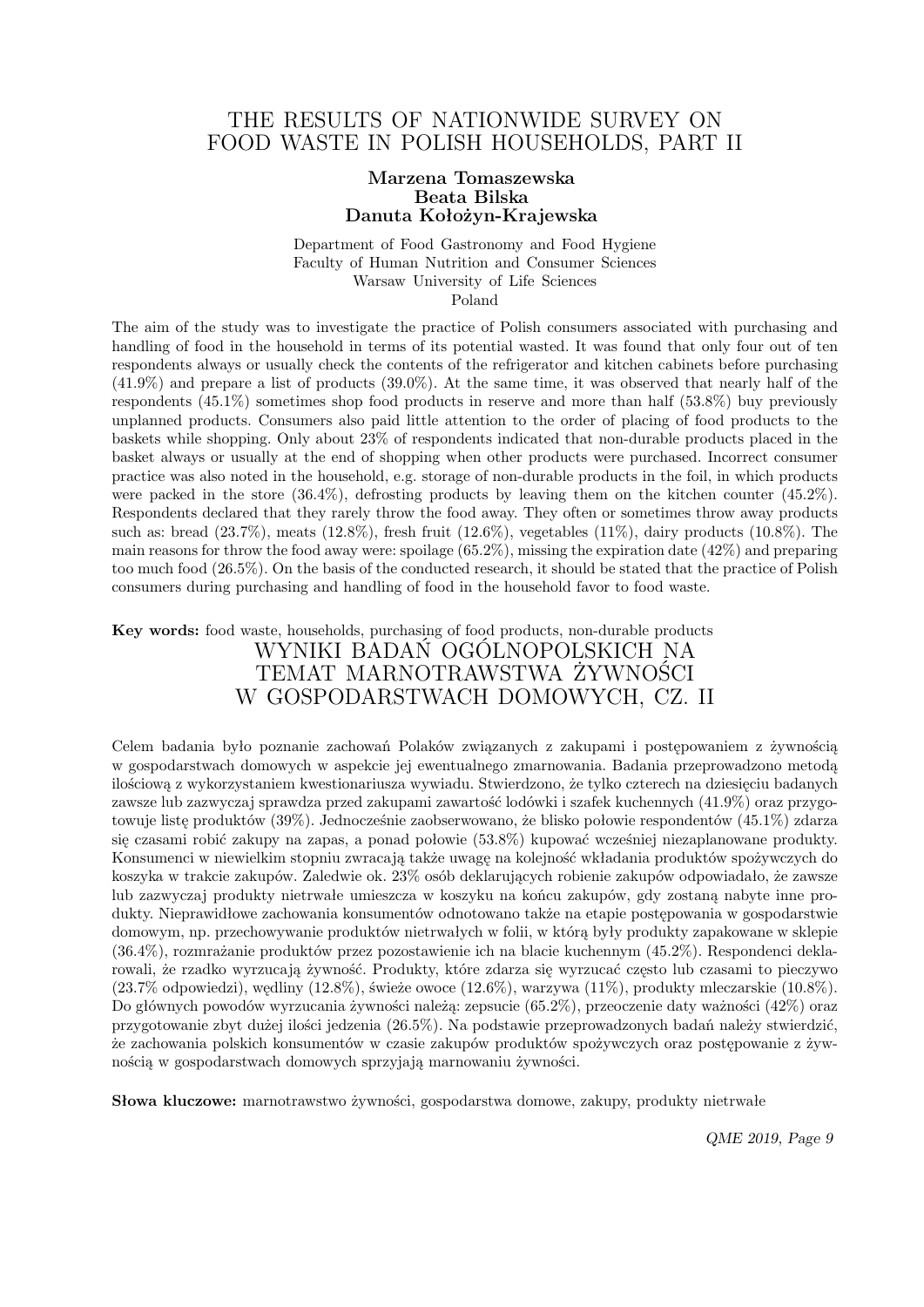### ROBUST INSURANCE PREMIUM UNDER DISTORTED BAND CLASS OF PRIORS

#### **Agata Boratyńska**

Collegium of Economic Analysis Warsaw School of Economics Poland

The problem of estimation of an insurance premium in a collective risk model is considered. The premium is defined as a functional specified up to unknown parameters of a probability distribution of number or severity of claims. Four principles of calculating of the premium are applied. The Bayesian methodology, which combines the prior knowledge about a parameter with the knowledge in the form of a random sample is adopted. The generalized Bergman loss function is applied and the collective and Bayesian premiums are presented. Some uncertainty about a prior is assumed by introducing a distorted band class of priors. The class of priors is connected with the stochastic order and the likelihood ratio order in the space of probability distributions. The oscillation of the Bayesian premium and the posterior regret gamma-minimax premium are calculated. A numerical example is presented.

**Key words:** Bayesian model, collective and Bayesian premium, distortion function, class of priors, generalized Bergman loss, posterior regret gamma-minimax premium

# ODPORNA SKŁADKA UBEZPIECZENIOWA PRZY PEWNYCH OGRANICZENIACH NA ROZKŁAD A PRIORI

W pracy rozważany jest problem estymacji składki ubezpieczeniowej w kolektywnym modelu ryzyka, zdefiniowanej jako funkcjonał na przestrzeni ryzyk, będącej funkcją nieznanych parametrów rozkładów liczby lub wartości szkód. Rozważono cztery zasady wyliczenia składki. Zastosowano model bayesowski łączący wiedzę a priori z wiedzą opartą na obserwowanej zmiennej losowej i przy uogólnionej funkcji straty Bergmana przedstawiono składki kolektywne i bayesowskie. Niepewność związana z informacją a priori modelowana jest za pomocą funkcji zniekształcających wybranego rozkładu a priori. Otrzymana klasa rozkładów związana jest z porządkiem stochastycznym i porządkiem opartym na ilorazie wiarogodności, w prosty sposób wyraża niedokładność w specyfikacji rozkładu a priori. Wyznaczono oscylację estymatora bayesowskiego składki oraz estymatory o gamma-minimaksowej utracie a posteriori jako estymatory odporne. Przedstawiono przykład numeryczny.

**Słowa kluczowe:** Model bayesowski, składka kolektywna i składka bayesowska, funkcja zniekształcająca, klasa rozkładów a priori, uogólniona strata Bergmana, składka o gamma-minimaksowej utracie a posteriori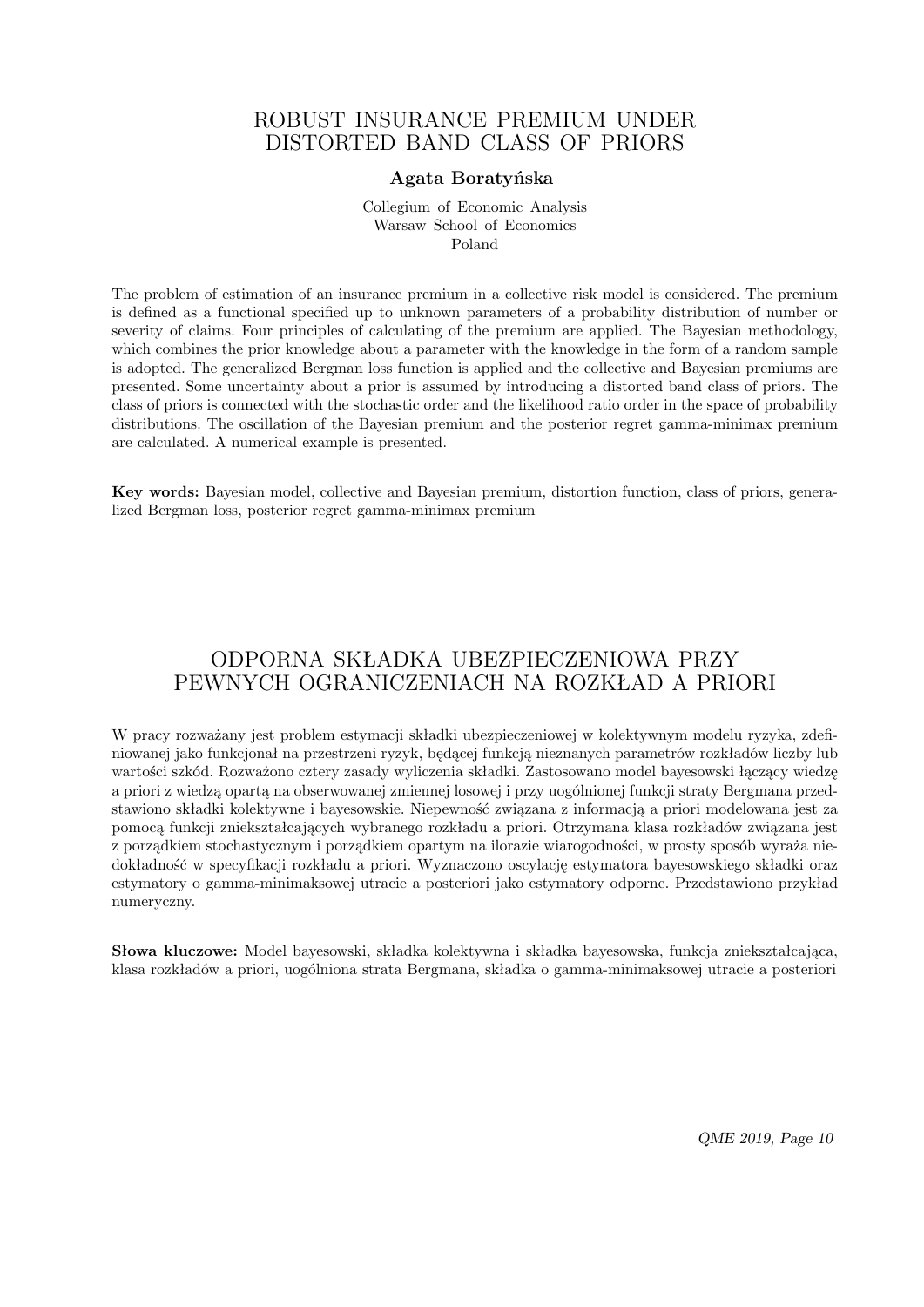## DANE ILOŚCIOWE DOTYCZĄCE REDYSTRYBUOWANEJ ŻYWNOŚCI NA CELE SPOŁECZNE PRZEZ BANKI ŻYWNOŚCI - ROZWÓJ WSPÓŁPRACY Z SIECIAMI HANDLOWYMI, PROGNOZY I WYZWANIA

### **Marek Borowski Andrzej Hejduk Łukasz Beier**

The Federation of Polish Food Banks Poland

Federacja Polskich Banków Żywności jest aktywnym podmiotem w obszarze ratowania żywności zagrożonej zmarnowaniem. Dane ilościowe dotyczące redystrybuowanej na cele społeczne żywności FPBŻ gromadzi w scentralizowanym systemie ewidencji magazynowej, wykorzystując oprogramowanie biznesowe klasy ERP. Na przestrzeni ostatnich lat Banki Żywności odnotowują znaczące wzrosty ilości podmiotów przekazujących żywności oraz ilości żywności w klastrze sieci handlowych i tworzących je sklepów. Trendy wzrostowe w tym obszarze oraz procedowany w sejmie projekt ustawy o przeciwdziałaniu marnowaniu żywności, określający między innymi obowiązki sprzedawców w zakresie współpracy na rzecz przekazywania żywności do organizacji non-profit, tworzą nową sytuację i stanowią duże wyzwania dla podmiotów zaangażowanych w przeciwdziałanie marnowaniu żywności.

The Federation of Polish Food Banks is an active body in are of fighting the food waste. The data on the redistributed food FPBŻ collects in a centralized warehouse system, using ERP class business software. Food Banks report significant increases in the amount of food delivered and the amount of food donors in retail chains and its stores. Growth trends together with proceedings of national draft law on counteracting food waste (creating new obligation for food resellers of cooperation with non-profit organization on surplus food donations) are creating new, demanding reality for all players engaged on the field of food waste prevention.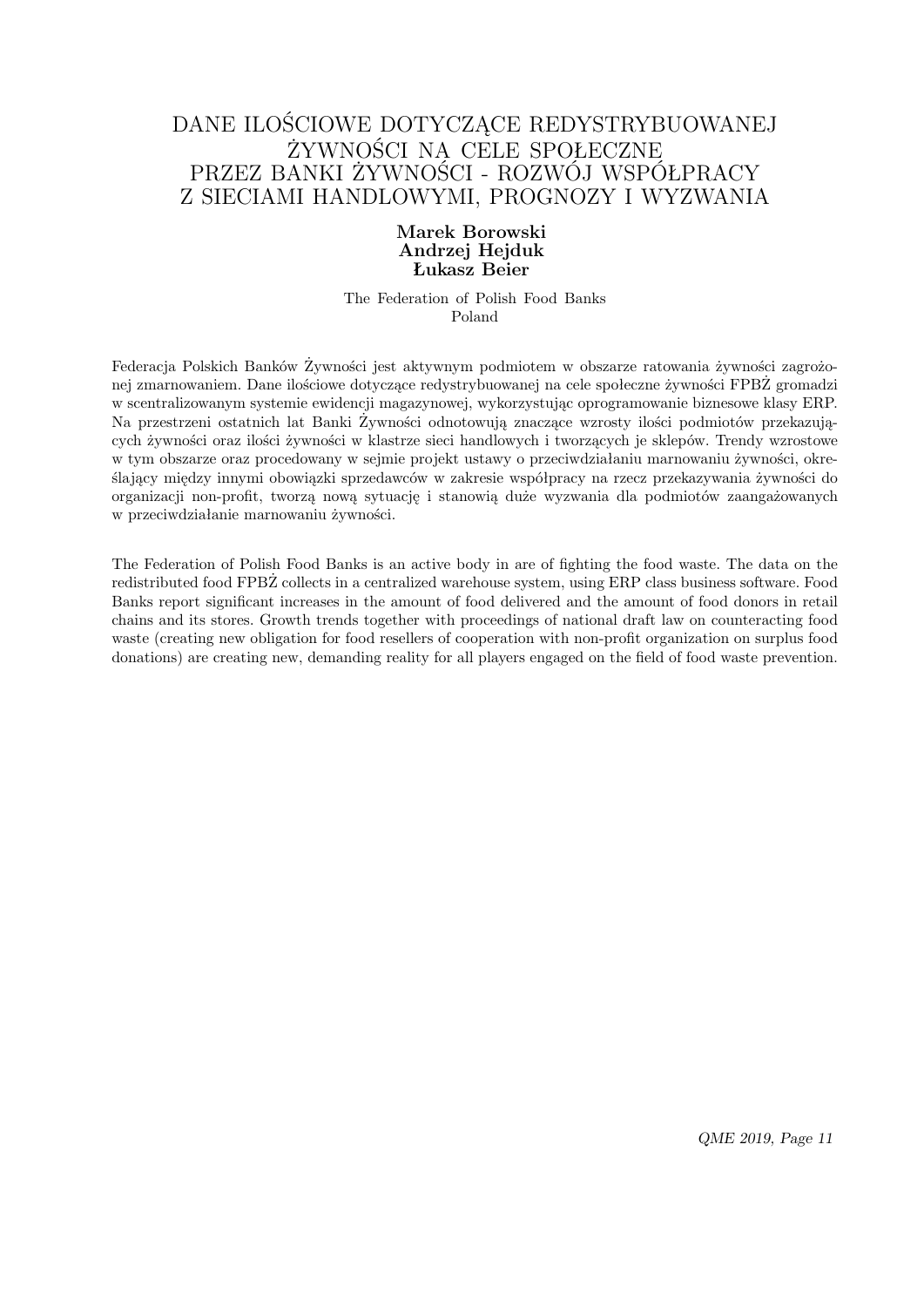### TAX SHIFTING ANALYSIS FOR FUNCTIONAL OVERLAPPING COMPETING JURISDICTIONS (FOCJS)

#### **Mariia Chebotareva Peter Friedrich**

University of Tartu Estonia

FOCJs are jurisdictions providing mostly public services to their members or external clients. According to their tasks, legal forms, and other criteria, they may be taxed differently. The literature on FOCJs is not rich; especially there is a lack of tax shifting analysis concerning FOCJs. In this article, the authors introduce definition of tax shifting, tax incidence and full shifting of tax incidence. Tax shifting is expressed by a change in the FOCJs parameter of action (fee). While tax incidence is measured by a reduction of an FOCJ service provision. Additionally, the authors introduce three theoretical models of FOCJs. One concerns their establishment, another one deals with current operation of FOCJs, and the third is devoted to allocation of members between competing FOCJs. In the model of current operation, management maximizes its utility function depending on output and labour input. The authors focus on the monopoly case of an FOCJ with a reference to its clients and members, as well as on the oligopoly case. In the latter, a price competition between two autonomously behaving FOCJs is under investigation. The Krelle model case for oligopoly is tackled as well. In the model of current operation, the authors also analyse the effect of tax shifting on utility, output and factor inputs using a method of theoretical microeconomic modelling and instrumentarium of linear algebra. Depending on the type of FOCJ managements utility function, different fields of solutions result. Remarks on tax shifting in FOCJ establishment and member allocation models are additionally provided.

**Key words:** Public Finance, FOCJs, Municipal Cooperation, Tax Shifting, Tax Incidence, Monopoly, Oligopoly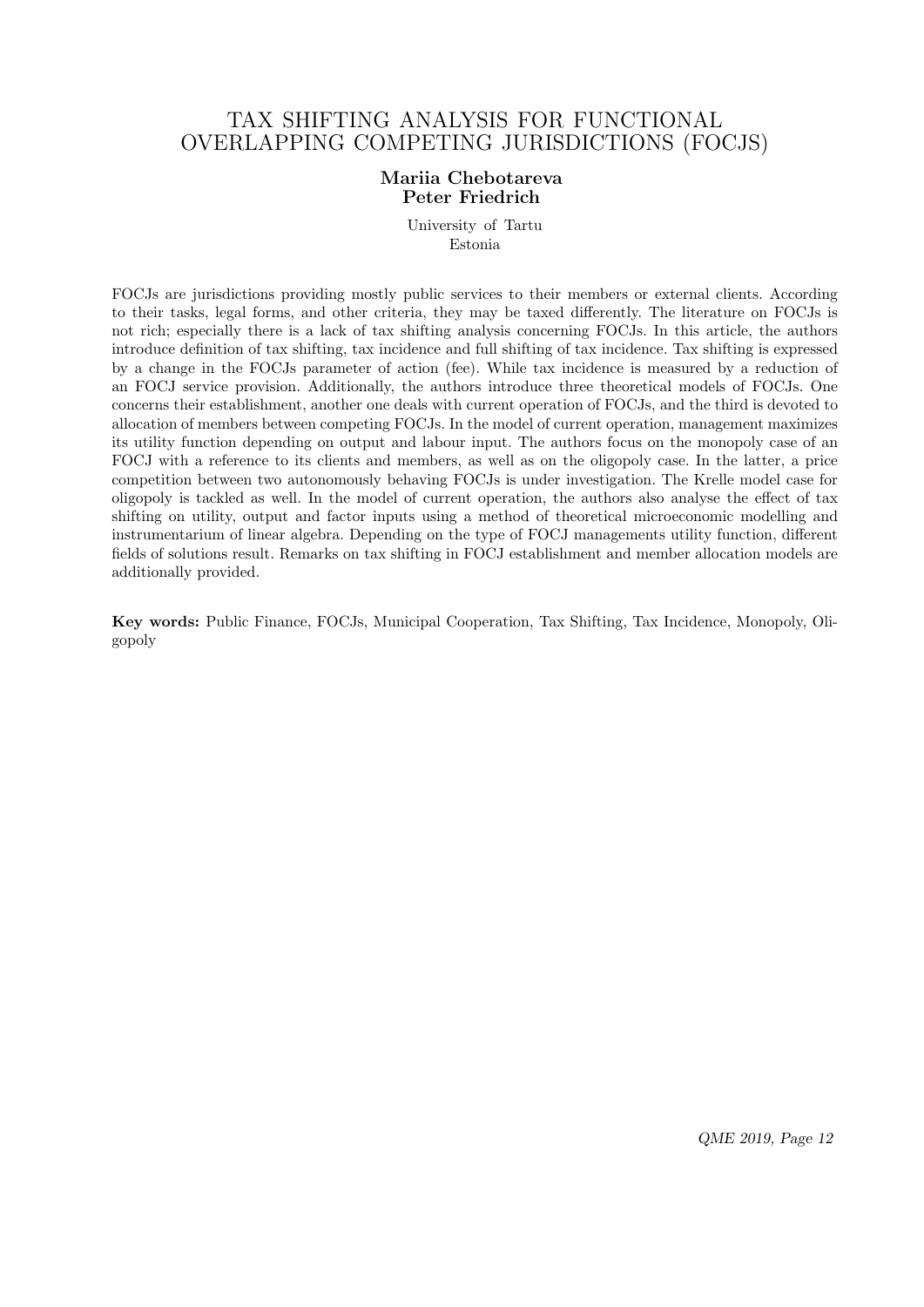# INFLACJA I JEJ POMIAR W PRAKTYCE BANKÓW CENTRALNYCH

### **Eugeniusz Gatnar**

University of Economics in Katowice, Monetary Policy Council Poland

Indeks cen towarów konsumpcyjnych jest ważnym wskaźnikiem, wpływającym na decyzje podmiotów gospodarczych. Jest też kluczowym parametrem dla banków centralnych stosujących w swojej polityce pieniężnej strategię bezpośredniego celu inflacyjnego (infation targeting). W referacie zostaną przedstawione trzy modele pomiaru inflacji:

- stosowany w Polsce CPI (Consumer Price Index) na podstawie struktury wydatków wylosowanych gospodarstw domowych na towary i usługi znajdujące się w tzw. koszyku inflacyjnym,
- stosowany przez Eurostat HICP (Harmonised Index of Consumer Prices), wskaźnik zharmonizowany, w którym struktura spożycia jest określana na podstawie danych z Rachunków Narodowych,
- stosowany w USA wskaźnik PCE (Personal Consumption Expeditures Index).

Omówiona zostanie także dyskusja na temat ich znaczenia dla polityki pieniężnej.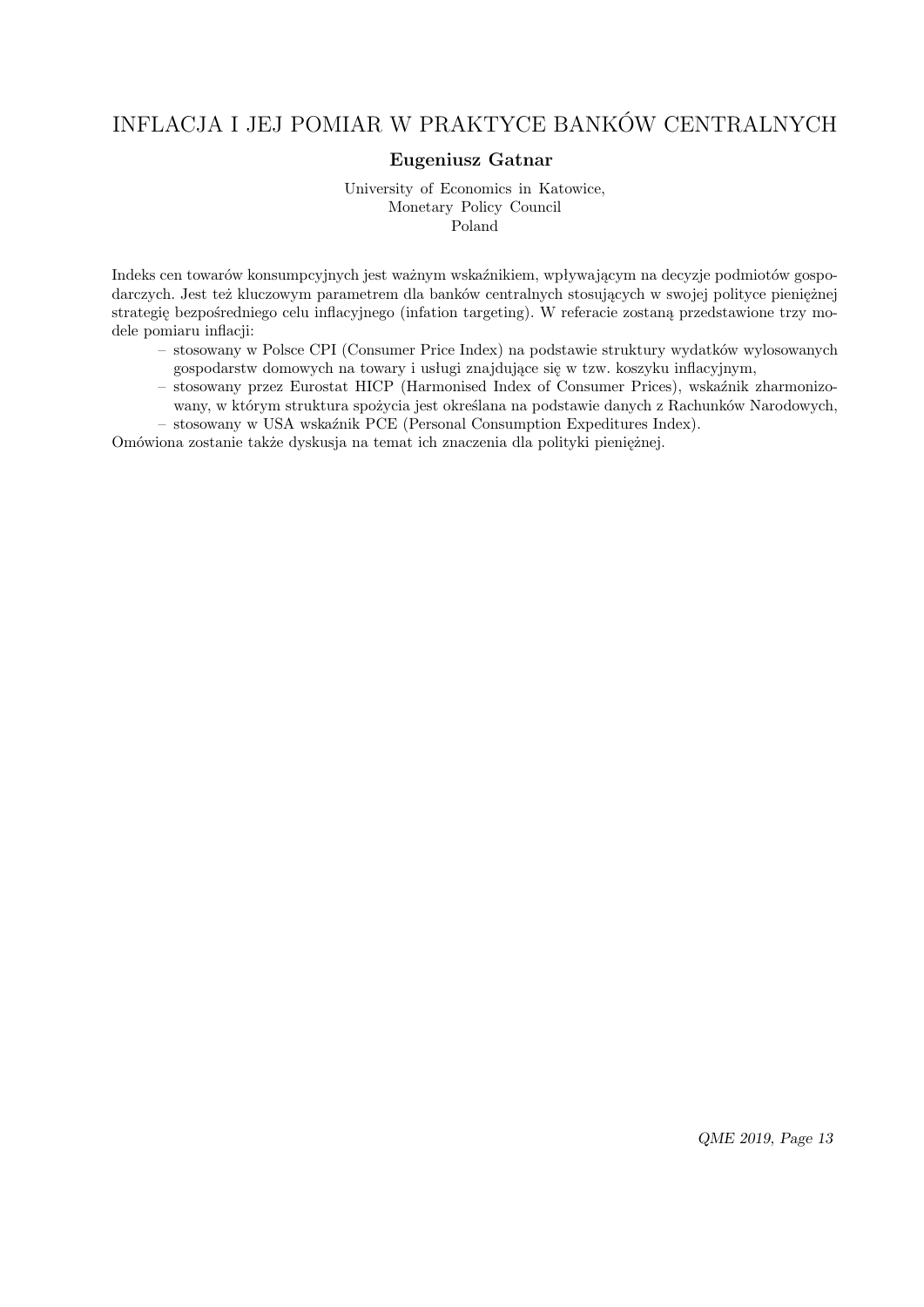### SUPPORTING THE DECISION MAKING BY THE MEANS OF ARTIFICIAL NEURAL NETWORK THE PRINCIPAL CONTRACTOR IN TERMS OF PARTICIPATION IN THE PROJECT SUPPLY CHAIN

#### **Marcin Halicki**

Faculty of Biology and Agriculture University of Rzeszow Poland

#### **Tadeusz Kwater**

Faculty of Mathematics and Natural Sciences University of Rzeszow Poland

The project supply chain is characterized by many risks that may lower its profitability, thus exposing the companies, which are involved in it, to bankruptcy. Among them, the main risk is the principal contractor, who is responsible for the project management, which is the result of such a chain. For this reason, in order to support the financial risk management process of such a contractor, a tool is needed to help determine whether it is worth participating in such a chain, that is large and complex, due to the scale of operations. Such a tool can be a multilayer and one-way artificial neural network (feedforward), which will support the decisions on participation in the project supply chain. This network may divide the selection into positive and negative decisions, regarding participation in the project. The indications are implemented on the basis of the proposed elements, that are the growth factors of such a chain.

**Key words:** risk, projects, simulations of the neural network, bankruptcy, project supply chain

## WSPOMAGANIE PODEJMOWANIA DECYZJI POPRZEZ SZTUCZNĄ SIEĆ NEURONOWĄ DLA GŁÓWNEGO WYKONAWCY W ZAKRESIE UCZESTNICTWA W PROJEKTOWYM ŁAŃCUCHU DOSTAW

Projektowy łańcuch dostaw cechuje wiele ryzyk, które mogą obniża jego rentowność, narażając tym samym przedsiębiorstwa w nim uczestniczące na bankructwo. Spośród nich, najbardziej zagrożony ryzkiem jest główny wykonawca, który odpowiedzialny jest za zarządzanie projektem, czyli rezultatem takiego łańcucha. Z tego względu, aby wesprzeć proces zarządzania ryzykiem finansowym takiego wykonawcy, potrzebne jest narzędzie, które pozwoli pomoc w określaniu tego, czy warto uczestniczyć w takim łańcuchu, który ze względu na skalę działalności jest duży i skomplikowany. Takim narzędziem może być wielowarstwowa i jednokierunkowa sztuczna sieć neuronowa (feedforward), która wesprze decyzje o uczestnictwie w projektowym łańcuchu dostaw. Sieć ta może dokonywać podziału wyboru na decyzje pozytywne i negatywne dotyczące uczestnictwa w projekcie. Wskazania realizowane są na podstawie proponowanych elementów będących czynnikami wzrostu takiego łańcucha.

**Słowa kluczowe:** ryzyko, projekty, symulacje sieci neuronowej, bankructwo, projektowy łańcuch dostaw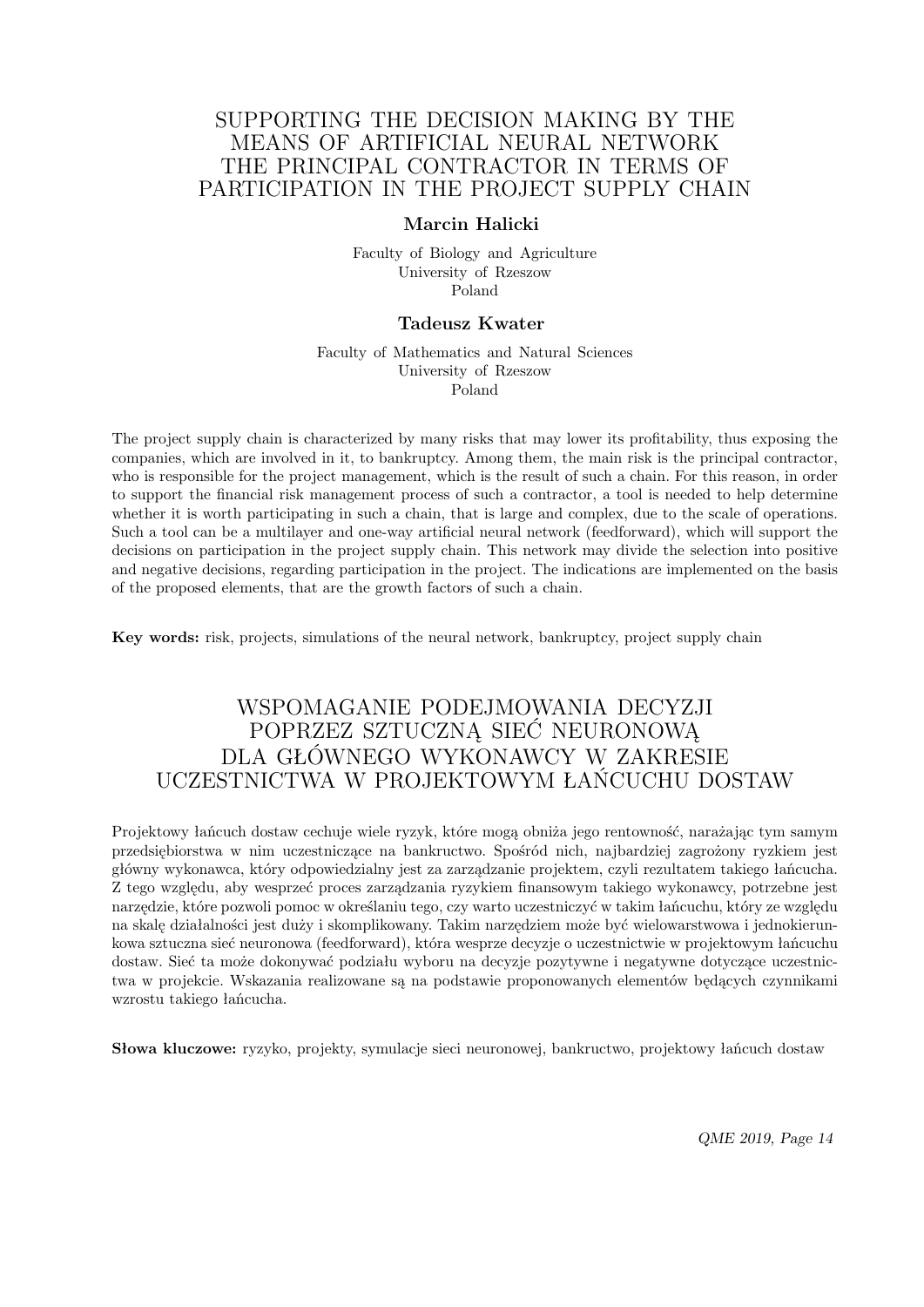### CONTRACTING AND STRATEGIC SOURCING AS A FACTOR OF COMPANIES EFFICIENCY

#### **Sebastian Jarzębowski**

Kozminski University Poland

#### **Agnieszka Bezat-Jarzębowska**

Institute of Agricultural and Food Economics National Research Institute Poland

Within the framework of the paper the research question was asked if contracting is a good strategy for increasing the companies efficiency. As an example the grain wholesale companies, as element of food supply chain, were examined. Thus, the goal of the paper was to analyze if there is a positive relationship between the share of contracting of purchased grain in the total procurement and efficiency score of wholesale companies. The topic was undertaken due to an increasing interest of both researchers and practitioners in organizational aspects of enterprises functioning and their relationship to performance. The analysis was conducted basing on the application of the SFA method.

**Key words:** efficiency performance, the SFA method, grain sector, agri-food sector

## KONTRAKTACJE I ZAOPATRZENIE STRATEGICZNE JAKO CZYNNKI EFEKTYWNOŚCI PRZEDSIĘBIORSTW

W ramach artykułu sformułowano pytanie badawcze, czy kontraktacje są dobrą strategią zwiększania efektywności przedsiębiorstw. Jako przykład zbadano sektor handlu zbożem jako element żywnościowego łańcucha dostaw. Tak więc celem artykułu było przeanalizowanie, czy istnieje pozytywny związek między udziałem kontraktowania zakupionego ziarna w całkowitym zakupie a wynikami efektywności przedsiębiorstw handlowych. Temat został podjęty ze względu na rosnące zainteresowanie przedstawicieli zarówno nauki jaki praktyki gospodarczej organizacyjnymi aspektami funkcjonowania przedsiębiorstw i ich związku z wydajnością. Analizę przeprowadzono w oparciu o zastosowanie metody SFA.

**Key words:** efektywność przedsiębiorstw, metoda SFA, sektor zbożowy, sektor rolno-spożywczy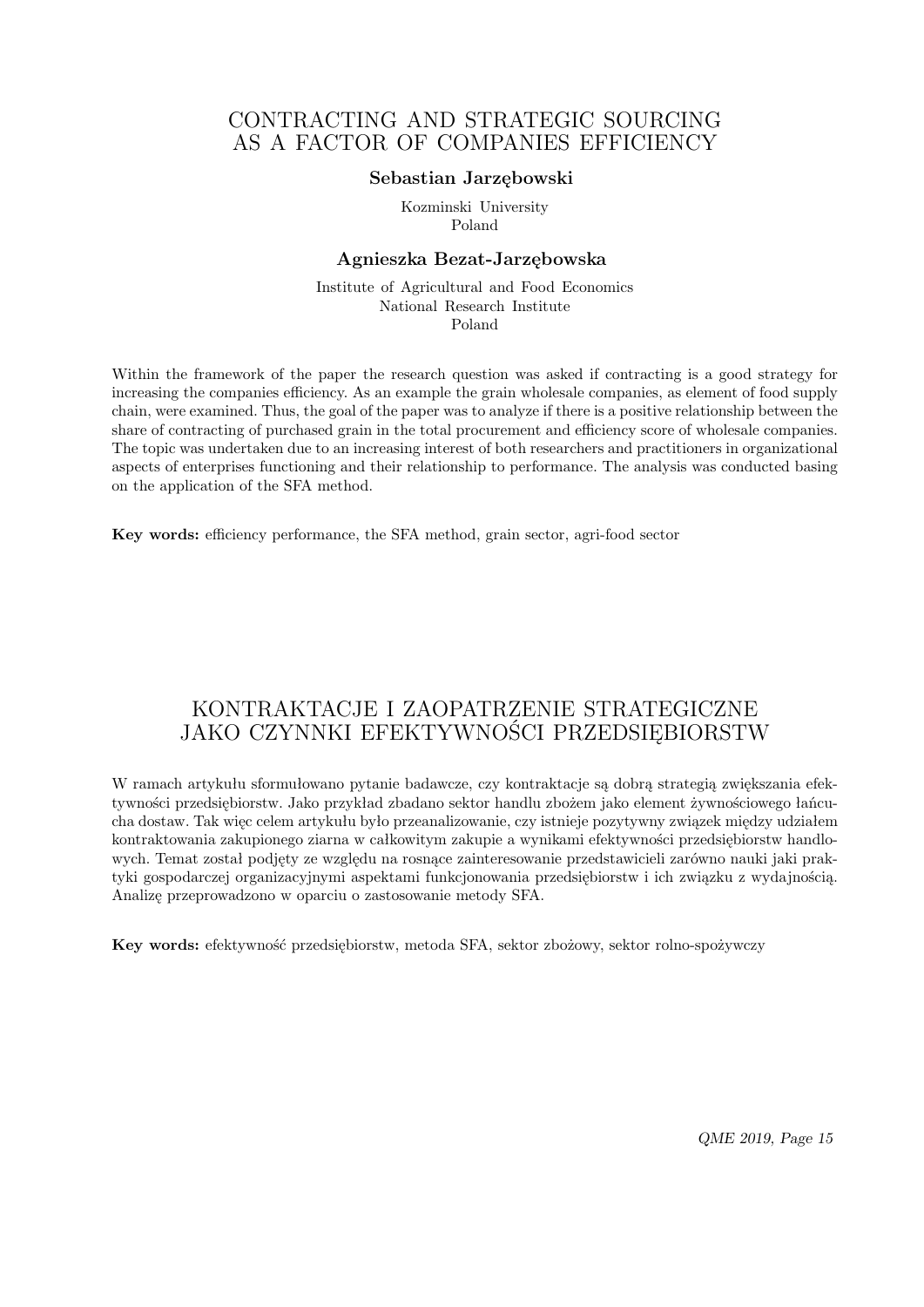### WINE CONSUMPTION DETERMINANTS IN ALBANIA USING CATEGORICAL REGRESSION MODEL

### **Ilir Kapaj Ana Kapaj Mane Remzi Keco Eda Deci**

Faculty of Economy and Agribusiness Agricultural University of Tirana Albania

Albania is consider to have a long history of vineyards cultivation and relatively young history in wine production. During last three decades, these two sectors have changed significantly followed by a significant change in wine domestic consumption. The increasing trend of wine consumption in Albania has actually led the development of the respective subsectors, viticulture and the wine industry. In the order for the domestic wine production industry to be competitive, a detailed understanding of the consumers buying behavior is a prerequisite. To this end, this study offers an actual perspective of the consumption behavior of wine customers in Tirana region. One of the goals of this paper is to identify and quantify determinants of wine consumption by using a regression model called śCategorical Regression Estimation for non-numeric response variables. A questionnaire has been designed for this purpose, which based on the literature but also on the recognition of the customer profile in the country, considers several socio-economic factors. Through 230 face-to-face interviews, the aim is to evaluate the impact on wine consumption of income, age, education, religion, nutrition culture, wine prices, wine origin as well as other socio demographic factors related to the profile of consumer. The sample selection was done "randomly" considering to be statistically representative for the municipality of Tirana. The analysis and interpretation of the results reveal interesting factors that determine the wine consumption. It appears that age and education have positive impact on wine consumption while gender does not have a significant difference.

**Key words:** wine consumption, wine, market, regression model, wine determinants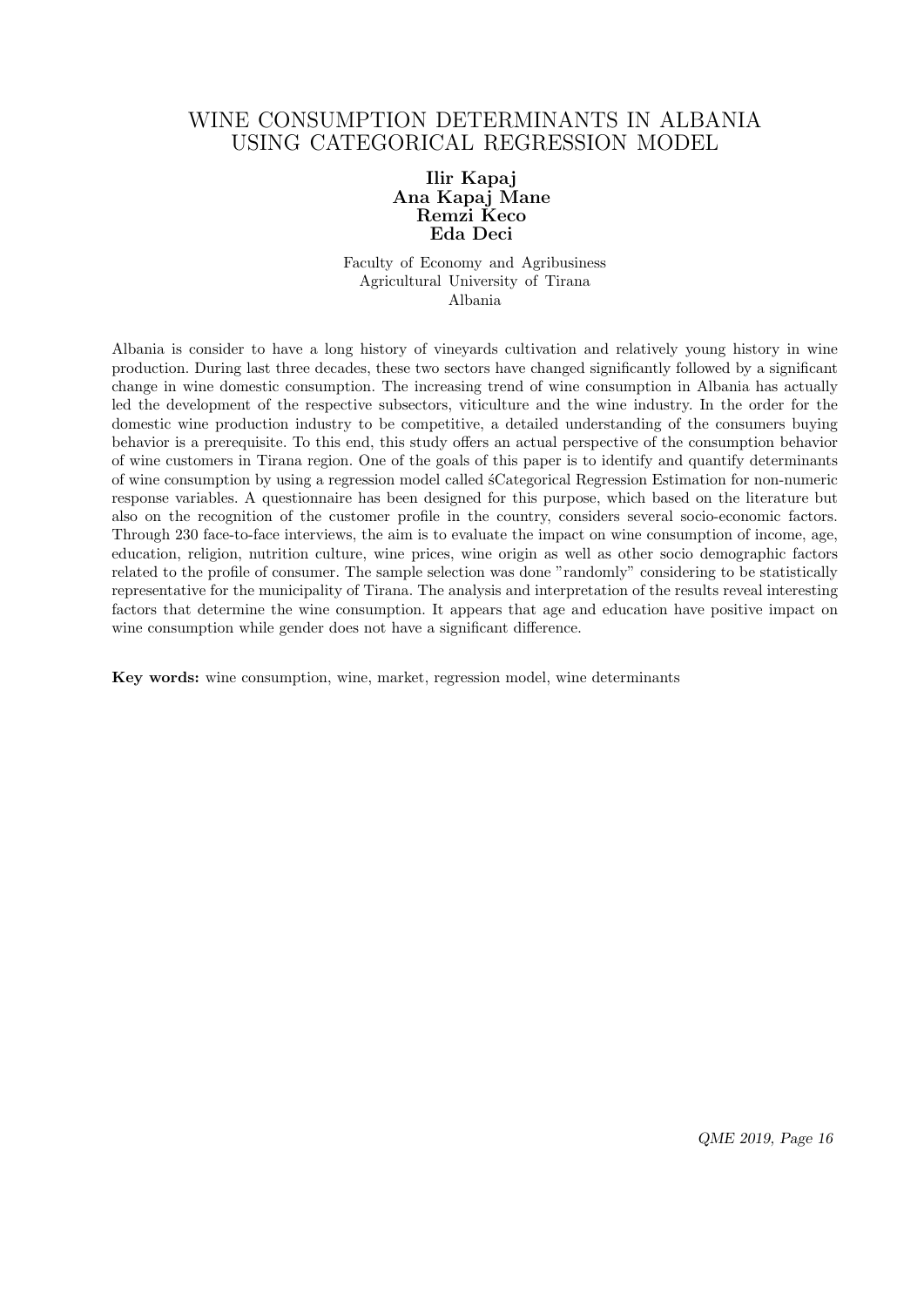# ENHANCEMENT OF QUANTUM KEY DISTRIBUTION PROTOCOL FOR DATA SECURITY IN CLOUD ENVIRONMENT

### **Alharith Khafaji Yasser Jassem**

University of Baghdad Iraq

One of the major problems facing cloud computing is the security of information, whether it is in data transfer or data storage. Because cloud computing has evolved from new and existing technologies, it has raised new security challenges. There are many different techniques and schemes that have been developed to improve security of the users data in the cloud computing, one of them that we proposed in this paper based on quantum cryptography to provide security and confidentiality for data that is stored in the public cloud or data that is placed in the private cloud for a company or organization.

**Key words:** Quantum Computing, Quantum Cryptography, Quantum Key Distribution, Enhanced BB84 protocol, Cloud Computing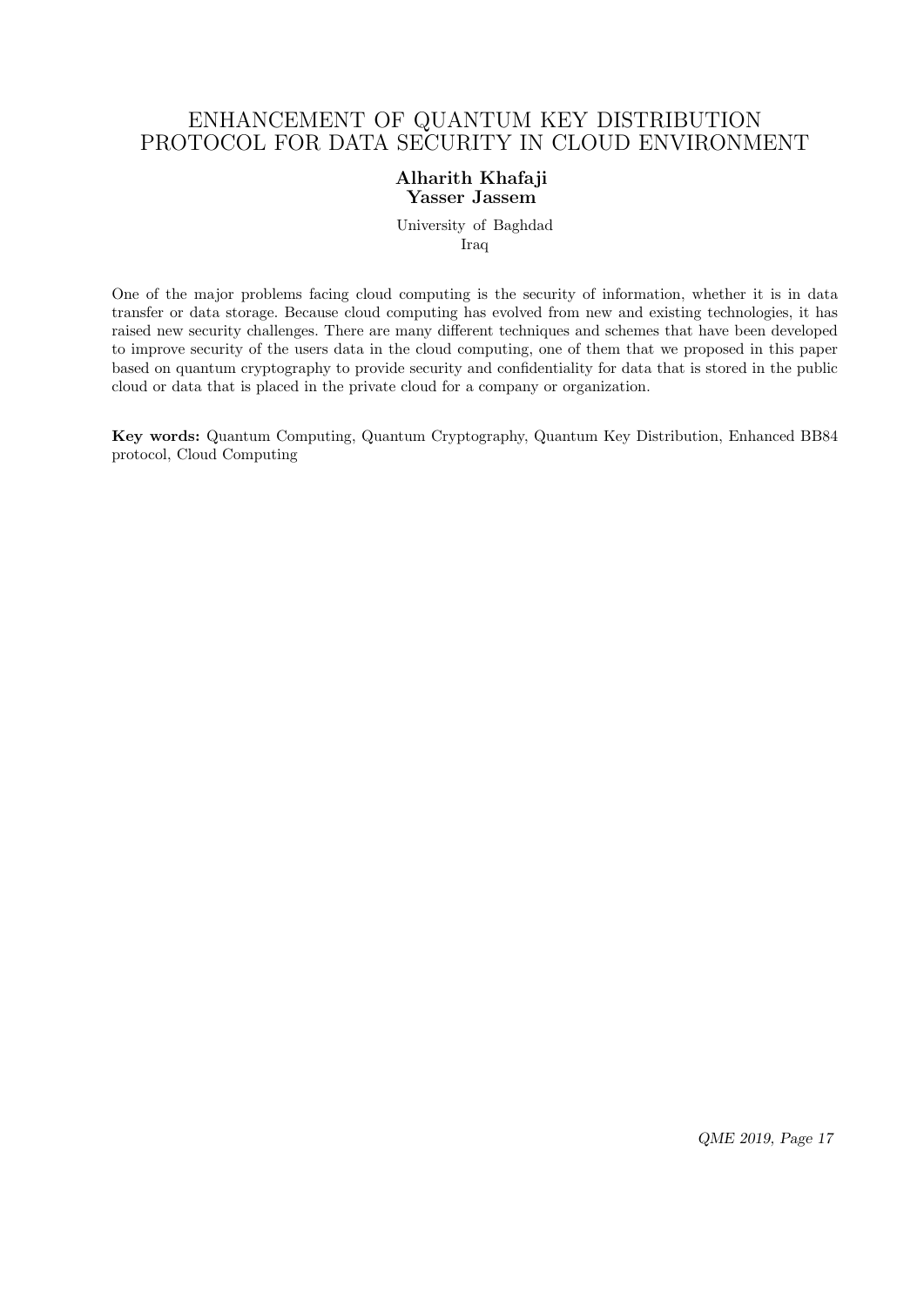### ON TRADING ON THE STOCK MARKET WITH THE LIQUIDITY SHORTAGE

### **Marek Kociński**

Faculty of Applied Informatics and Mathematics Warsaw University of Life Sciences Poland

The level of liquidity is a significant characteristic of the stock market A shortage of liquidity on the market may negatively influence the return on the investment. The problem of selecting the optimal method of trade execution on the stock market with the liquidity shortage will be considered.

**Key words:** stock market, market liquidity

# O HANDLU NA RYNKU AKCJI Z NIEDOBOREM PŁYNNOŚCI

Poziom płynności jest istotną cechą rynku akcji. Niedobór płynności na rynku może negatywnie wpłynąć na zysk z inwestycji. Rozważany będzie problem wyboru optymalnego sposobu realizacji handlu na rynku akcji z niedoborem płynności.

**Słowa kluczowe:** rynek akcji, płynność rynku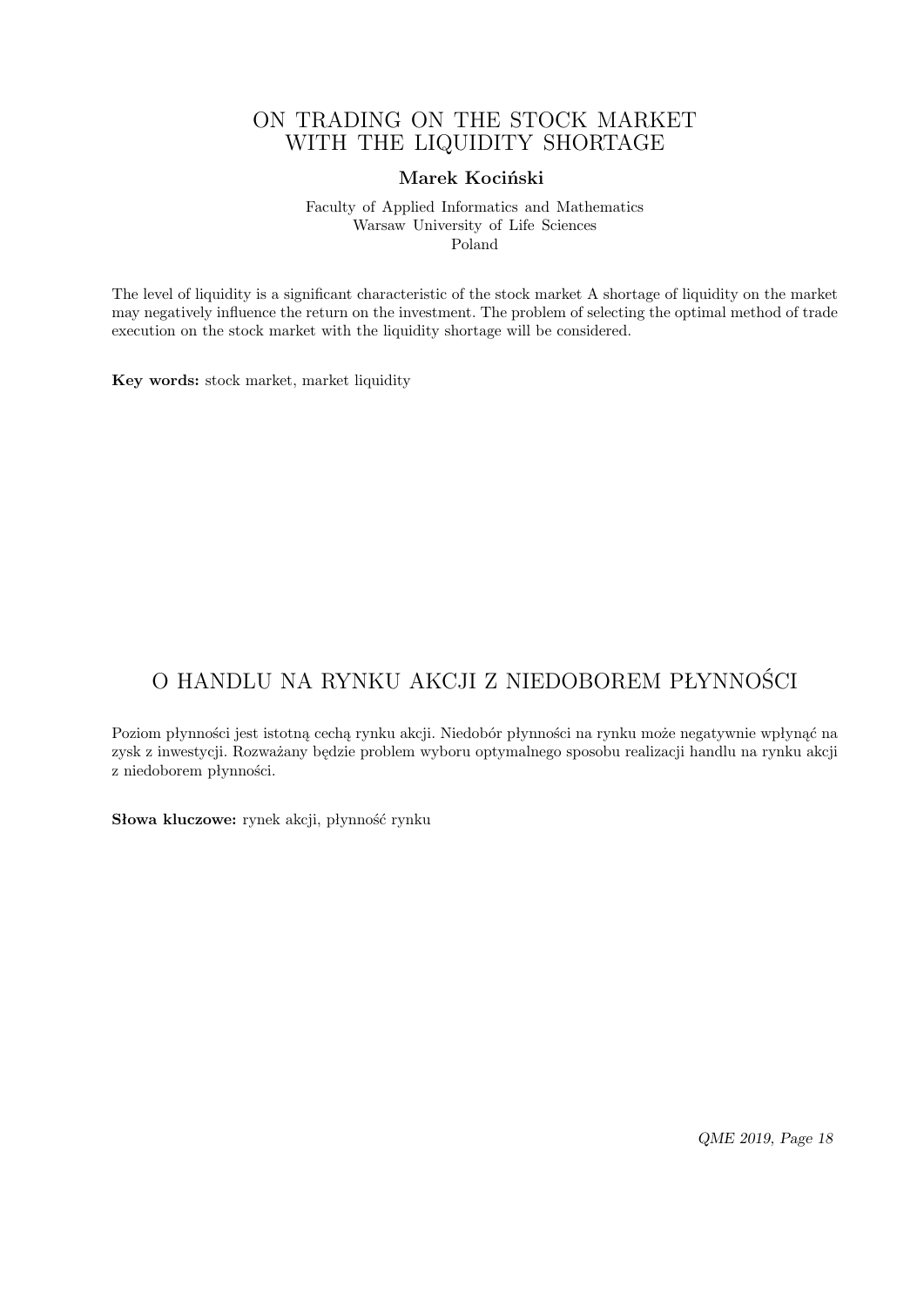### FUZZY SYSTEMS OPTIMIZATION: STRUCTURAL AND PARAMETRIC APPROACHES

### **Yuriy P. Kondratenko**

Petro Mohyla Black Sea National University Ukraine

This presentation analyzes various methods of structural and parametric optimization for fuzzy control and decision-making systems. Special attention is paid to rational hierarchical structure selection, rule base reduction, and reconfiguration of the fuzzy system in the presence of incomplete data sets. In addition fuzzy system parameter optimization based on gradient descent method and method of and maximization of envelope curve values are considered for different practical cases. Simulation results show the validity and efficiency of the proposed methods.

**Key words:** fuzzy system, structural optimization, parametric optimization, decision-making, control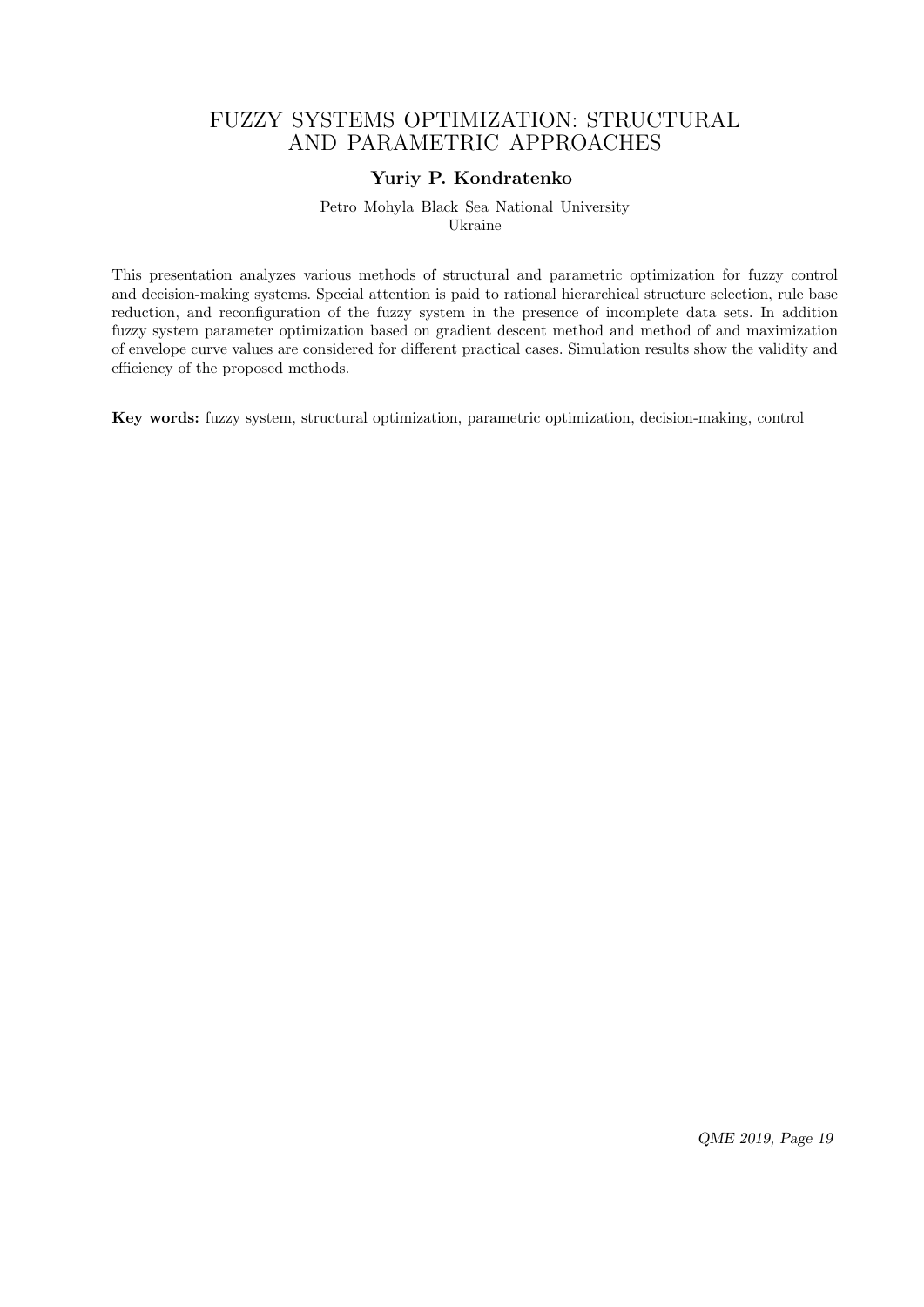### FUZZY LOGIC FOR CVRPFD PLANNING AND OPTIMIZATION

### **Galyna V. Kondratenko Ievgen V. Sidenko Mykyta O. Taranov Yuriy P. Kondratenko**

Petro Mohyla Black Sea National University Ukraine

This presentation deals with the development, investigation and application of fuzzy approach and fuzzy models for efficiently solving capacitive vehicle routing problems (CVRP) with constrains on vehicles capacity. Authors focused their research on CVRP for marine bunkering tankers with planning and optimization of tankers routes in conditions of uncertain fuel demands at nodes (ports, ship location points). Triangular fuzzy numbers are considered for modelling uncertain demands. The optimization problem is considered as CVRPFD - capacitive vehicle routing problem with fuzzy demands. CVRPFD is a multi-criteria problem with (a) minimizing total length of planned routes, (b) satisfying all orders at nodes (ships, ports), (c) maximizing total sales volume of unloaded fuel, (d) minimizing fleet size. The proposed approach deals with the development of a fuzzy decision-making system for the current evaluation of satisfaction value for uncertain order realization. The information technology for determination of the satisfaction value on the critical level is presented in algorithmic, programming and simulation style. Modelling results for different bunkering programs confirm the efficiency of proposed approach for CVRPFD solving.

**Key words:** fuzzy model, uncertain demand, route, planning, optimization, bunkering process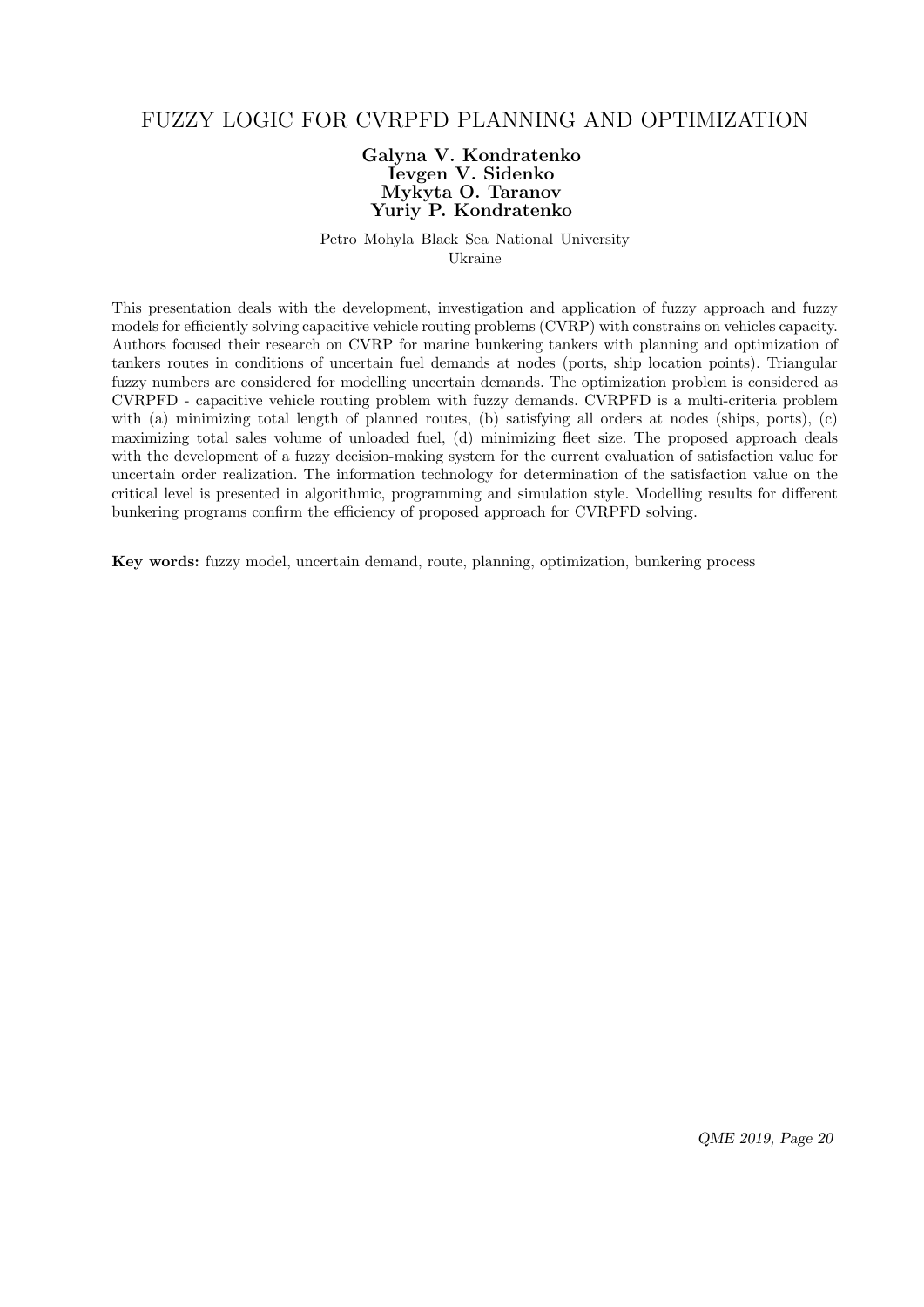### RANDOM EQUIVALENCE SCALES FOR THE CONTINUOUS DISTRIBUTIONS OF EXPENDITURES

#### **Stanisław Maciej Kot**

Gdańsk University of Technology Poland

In this paper, we have elaborated the concept of equivalence scales that is suitable for the real country populations, which usually comprise millions of households. In such large populations, the distributions of expenditures or incomes are of the continuous type, according to the limit theorems. This makes the microeconomic concept of an equivalence scale useless since its crucial condition of equality of household welfare levels is 'almost impossible' to be fulfilled. The use of welfare intervals overcomes this impossibility. Then an equivalence scale becomes a continuous random variable, called 'the random equivalence scales' (RES). We have developed the distribution of RES for the lognormal distribution of expenditures. The truncated distribution of RES can account for economies of scale in expenditures. We have shown that the selection of a single equivalence scale depends on a society's inequality aversion. We have also shown that the greater inequality aversion, the greater economies of scale. We estimated several variants of RES for Poland 2015, using micro-data on household expenditures. The subjective appraisals of a household financial situation were used as the indicators of household welfare intervals. The equivalence scales have turned out to be very flat and independent of welfare.

**Key words:** equivalence scale, lognormal distribution, inequality aversion, economies of scale, subjective welfare

# SKALE EKWIWALENTNOŚCI DLA CIĄGŁYCH ROZKŁADÓW WYDATKÓW

W artykule proponujemy koncepcję skal ekwiwalentności, która jest stosowna dla rzeczywistych krajowych populacji, obejmujących zwykle miliony gospodarstw domowych. W tak dużych populacjach rozkłady wydatków lub dochodów są typu ciągłego z uwagi na twierdzenia graniczne. To sprawia, że mikroekonomiczna koncepcja skal ekwiwalentności staje się bezużyteczna, ponieważ jej kluczowy warunek równości poziomów dobrobytu jest 'prawie niemożliwy' do spełnienia. Ową niemożliwość można pokonać stosując przedziały dobrobytu. Wówczas skala ekwiwalentności staje się ciągła zmienną losową, nazywaną 'losową skalą ekwiwalentności' (RES). Wyznaczyliśmy rozkład RES dla log-normalnych rozkładów wydatków. Ucięty rozkład RES jest w stanie uwzględnić korzyści ze skali wydatków. Wykazaliśmy, że wybór pojedynczej skali ekwiwalentności zależy od społecznej awersji do nierówności. Wykazaliśmy ponadto, że im większa awersja do nierówności, tym większe są korzyści ze skali wydatków. Oszacowaliśmy warianty RES dla Polski w roku 2015, korzystając z mikro-danych o wydatkach gospodarstw domowych. Wykorzystano subiektywne oceny sytuacji finansowej gospodarstw domowych jako wskaźniki przedziałów dobrobytu. Oszacowane skale ekwiwalentności okazały się bardzo płaskie oraz niezależne od dobrobytu gospodarstw domowych.

**Słowa kluczowe:** skala ekwiwalentności, rozkład log-normalny, awersja do nierówności, korzyści skali, dobrobyt subiektywny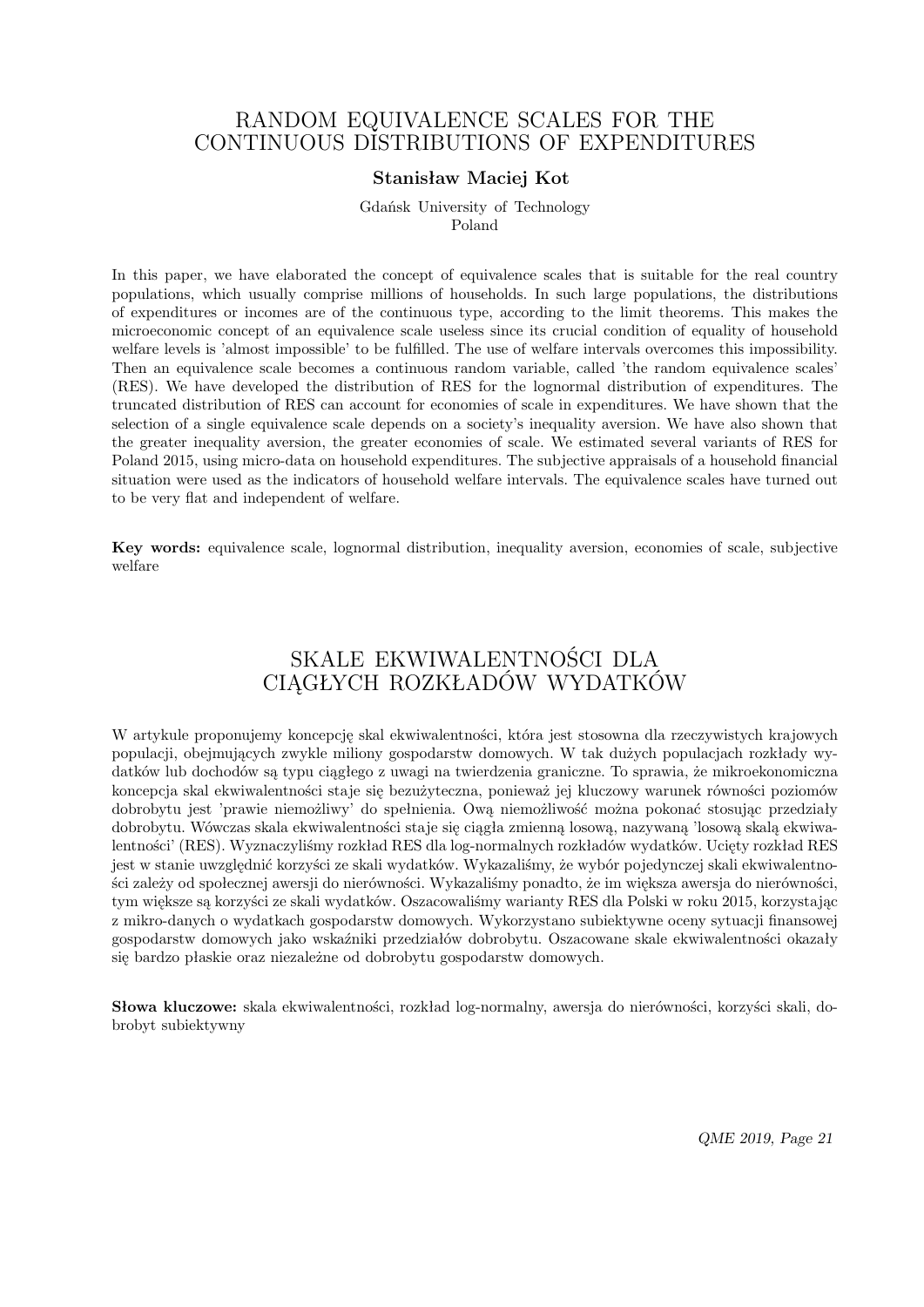### LINEAR ORDERING OF THE EUROPEAN UNION STATES IN RELATION TO THE LEVEL OF GENDER WAGE GAPS IN THE ECONOMIC SECTORS

#### **Aleksandra Matuszewska-Janica**

Faculty of Applied Informatics and Mathematics Warsaw University of Life Sciences Poland

According to Eurostat's data, the average gross hourly wage calculated for a group of men was 16% higher than for a group of women in the European Union in 2017. However, this indicator is strongly differentiated not only geographically but also because of factors such as age of employee, the occupation, level of education, and the economic sectors in which these employees are employed in particular. The aim of the analysis is the linear ordering of the EU states due to the level of the gender wage gaps in the economic sectors (defined according to the NACE rev. 2 classification) and evaluation of the reliability of these orderings to the weights application in the calculation of taxonomic measures. Data included in the survey are aggregated data from the 2014 SES - Structure of Earnings Survey. The following synthetic measures will be applied in the analysis: standardized sums (MMS) synthetic measure of development (SMR) and the relative development indicator (BZW).

# PORZĄDKOWANIE LINIOWE PAŃSTW UNII EUROPEJSKIEJ ZE WZGLĘDU NA POZIOM LUKI W PŁACACH IMPLIKOWANEJ PŁCIĄ W ODNIESIENIU DO SEKTORÓW GOSPODARCZYCH

Według szacunków Eurostatu w 2017 roku na obszarze Unii Europejskiej średnia przeciętna płaca brutto za godzinę skalkulowana dla grupy mężczyzn była wyższa o 16% niż dla grupy kobiet. Jednakże wskaźnik ten jest mocno zróżnicowany nie tylko geograficznie ale też w zależności od takich czynników jak wiek pracownika, poziom zaszeregowania zawodowego poziom wykształcenia, a w szczególności w sektorach gospodarczych w których ci pracownicy są zatrudnieni. Celem analizy jest porządkowanie liniowego państw UE ze względu na poziom luki placowej w sektorach gospodarczych (wyodrębnionych w ramach klasyfikacji NACE rev. 2) oraz ocena wrażliwości na te uszeregowania na wprowadzenie wag przy kalkulacji mierników taksonomicznych. Dane uwzględnione w badaniu są danymi zagregowanymi pochodzącymi z Badania Struktury Wynagrodzeń (SES - Structure of Earnings Survey) z 2014 roku. W analizie zostaną wykorzystane następujące mierniki syntetyczne: sumy standaryzowane (MMS) syntetyczny miernik rozwoju (SMR) oraz względni wskaźnik rozwoju (BZW).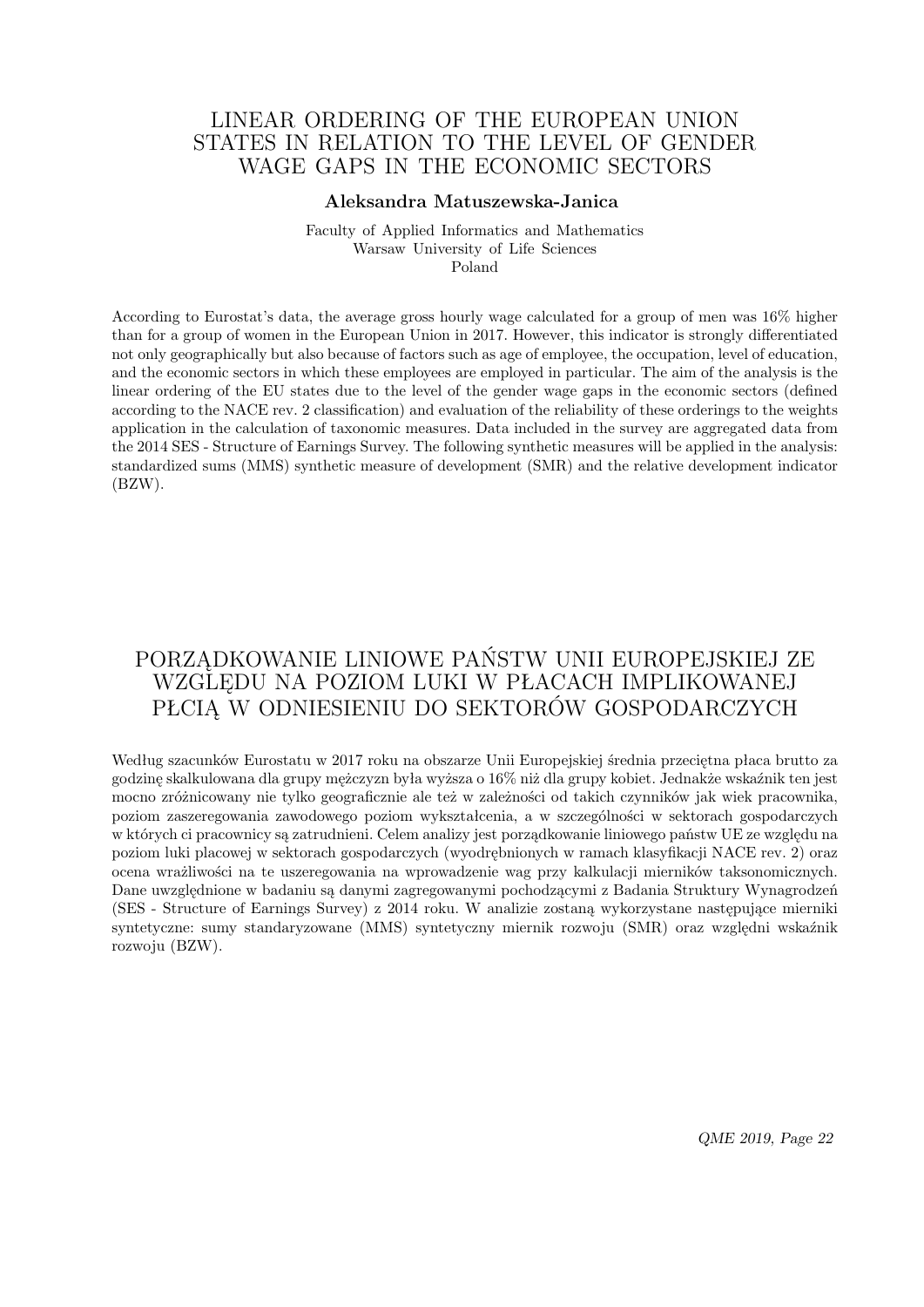### SELECTED METHODS OF CLUSTER ANALYSIS IN RESEARCH ON ADAPTABILITY OF MUNICIPALITIES IN THE SUB-BASIN OF NYSA KŁODZKA TO THE FLOOD HAZARD

### **Agnieszka Mruklik**

#### Department of Mathematics Wrocław University of Environmental and Life Sciences Poland

The aim of the paper is to present the results of application of selected cluster analysis methods to group data describing adaptability of Polish municipalities in the sub-basin of Nysa Kłodzka to the flood hazard. In the conducted studies municipalities were understood not only as basic local government units in Poland, but also as social-ecological systems. The study covered 18 municipalities situated in the sub-basin of Nysa Kłodzka. This region has suffered from numerous floods in the past, and adverse consequences in the form of material losses as well as in human victims let us acknowledge this part of Poland to be one of the most threatened by floods. The studies have been conducted using the data form the period of 2010-2016. The paper uses the results described in the article (Dumieński et al., 2018).

# WYBRANE METODY ANALIZY SKUPIEŃ W BADANIU ADAPTACYJNOŚCI GMIN W ZLEWNI NYSY KŁODZKIEJ DO ZAGROŻENIA POWODZIOWEGO

Celem pracy jest zaprezentowanie wyników zastosowania wybranych metod analizy skupień do grupowania danych opisujących adaptacyjność gmin w zlewni Nysy Kłodzkiej do zagrożenia powodziowego. W prowadzonych badaniach gminy rozumiano nie tylko jako podstawowe jednostki samorządu terytorialnego w Polsce, ale także jako systemy społeczno-ekologiczne. Badaniem objętych zostało 18 gmin znajdujących się w zlewni Nysy Kłodzkiej. Region ten nawiedzały w przeszłości liczne powodzie, a negatywne konsekwencje w postaci strat materialnych jak i w życiu ludzkim, pozwalają uznać ten obszar Polski jako jeden z najbardziej zagrożonych powodzią. Za okres badania obrano lata 2010-2016. W pracy wykorzystano wyniki opisane w artykule (Dumieński et al., 2018).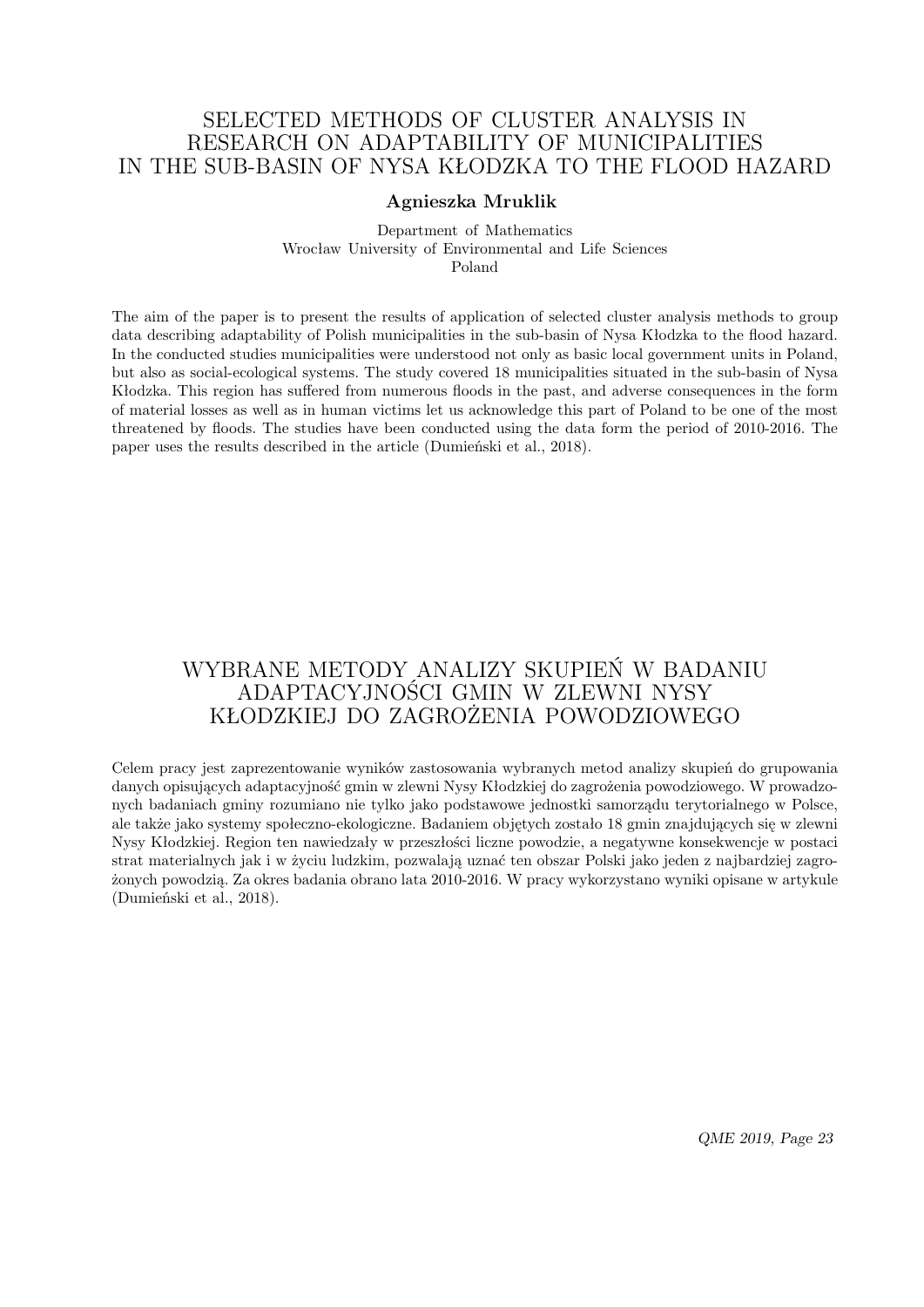### SCENARIOS OF DEMOGRAPHIC DEVELOPMENT OF AFRICAN COUNTRIES

#### **Radosław Murkowski**

Faculty of Economics Poznan University of Economics Poland

Africa currently has about 1*.*2 billion inhabitants - almost every 6 people in the world is a resident of this continent. On the other hand, scenarios of demographic development of Africa prepared by UN experts point to a further dynamic increase in the population of this continent, including the possibility of demographic explosion, especially in sub-Saharan African countries. According to the most likely scenario, the population of Africa will reach 4*.*5 billion inhabitants by the end of this century, even despite the systematic decline of African women's fertility. At the same time, the population of other regions of the world will probably remain close to the current level in the next few decades. It is anticipated that at the end of the century, every second young person in the world will be a resident of Africa. The number of people of working age in Africa may nearly 43% of the world's population by the end of this century. Therefore, the rate of growth of the African population will be of colossal importance for the stable development of other parts of the world, and in particular for Europe, for example in connection with the possible intensification of migration processes. The article will discuss various predicted scenarios of the demographic development of Africa with their consequences for changing the world's population. Additionally, with the use of cluster analysis, African countries were grouped into homogeneous groups depending on the basic characteristics of their predicted demographic development.

# SCENARIUSZE ROZWOJU DEMOGRAFICZNEGO PAŃSTW AFRYKI

Afryka liczy obecnie około 1*.*2 miliarda mieszkańców blisko co 6 osoba na świecie jest mieszkańcem tego kontynentu. Jednocześnie scenariusze rozwoju demograficznego Afryki przygotowywane przez ekspertów ONZ wskazują na dalszy dynamiczny wzrost zaludnienia tego kontynentu, w tym nawet możliwość wystąpienia zjawiska eksplozji demograficznej, zwłaszcza w krajach Afryki Subsaharyjskiej. Ludność Afryki według najbardziej prawdopodobnego scenariusza wyniesie pod koniec tego stulecia aż 4*.*5 miliarda mieszkańców, nawet pomimo systematycznego obniżania się płodności afrykańskich kobiet. Równocześnie zaludnienie pozostałych regionów świata w perspektywie najbliższych kilkudziesięciu lat pozostanie prawdopodobnie na poziomie zbliżonym do obecnego. Przewiduje się, że pod koniec wieku co druga młoda osoba na świecie będzie mieszkańcem Afryki. Natomiast liczba osób w wieku produkcyjnym w Afryce może pod koniec bieżącego stulecia stanowić blisko 43% tej ludności świata. Dlatego tempo przyrostu ludności Afryki będzie miało kolosalne znaczenie dla stabilnego rozwoju innych części świata, a w szczególności dla Europy np. w związku z możliwym nasileniem się procesów migracyjnych. W referacie zostaną omówione różne przewidywane scenariusze rozwoju demograficznego Afryki wraz z ich konsekwencjami dla zmiany zaludnienia całego świata. Dodatkowo za pomocą analizy skupień pogrupowano państwa afrykańskie w jednorodne grupy w zależności od podstawowych charakterystyk ich przewidywanego rozwoju demograficznego.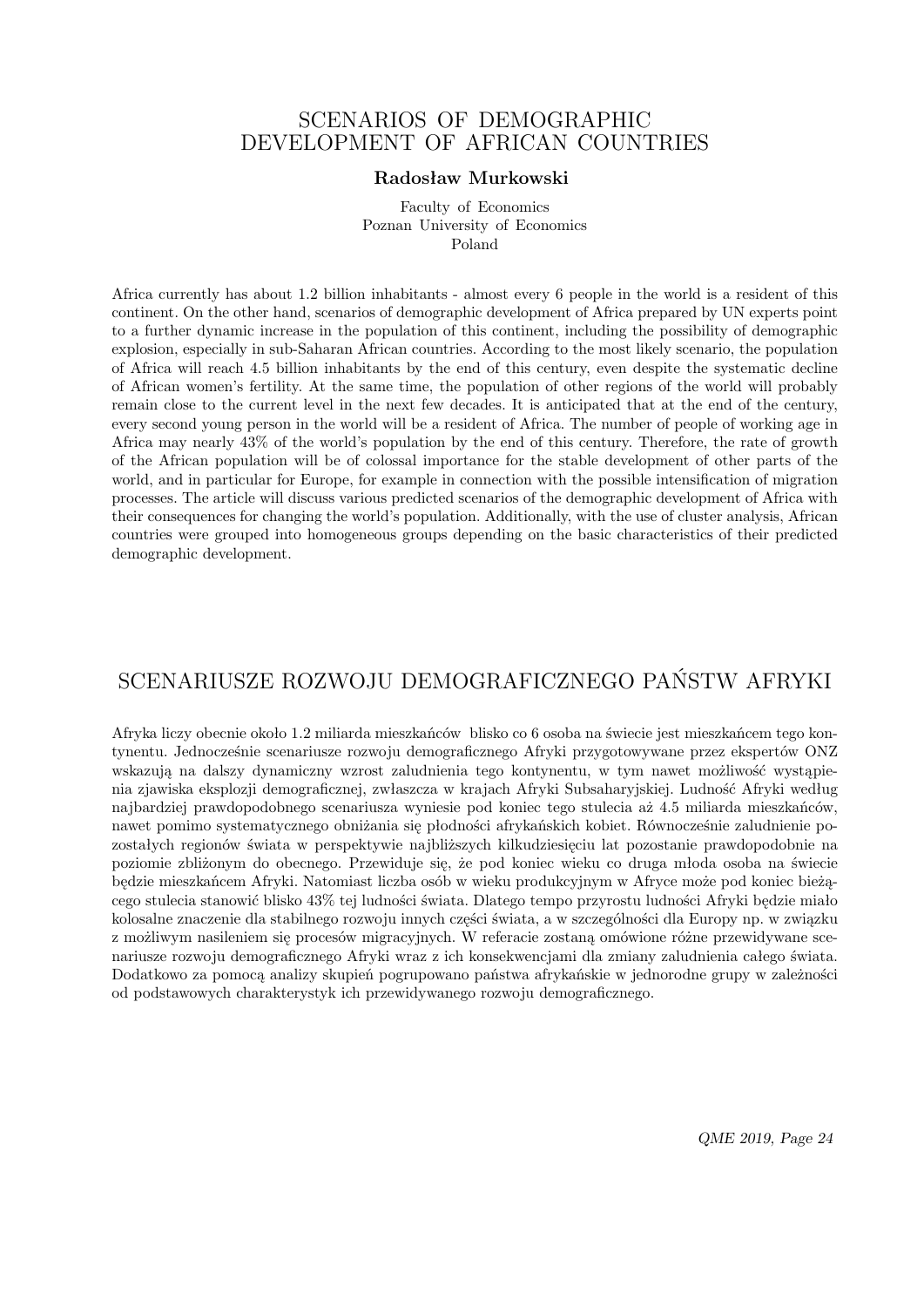### METODY ANALIZY WIELOKRYTERIALNEJ I WIELOWYMIAROWEJ W PODEJMOWANIU DECYZJI DOTYCZĄCYCH ZŁOŻONYCH ZJAWISK SPOŁECZNO-GOSPODARCZYCH

#### **Kesra Nermend Mateusz Piwowarski**

Department of Computer Methods in Experimental Economics Institute of IT in Management University of Szczecin Poland

W badaniach złożonych zjawisk społeczno-gospodarczych opisanych wieloma cechami (wskaźnikami) wykorzystuje się różne podejścia metodologiczne. Efektem analiz jest uzyskanie najbardziej wiarygodnej i akceptowalnej reprezentacji badanego zjawiska. Do rozwiązywania problemów z tego zakresu (w zależności od rozpatrywanej sytuacji) stosuje się najczęściej metody pochodzące z dwóch grup: wielowymiarowej analizy porównawczej oraz wielokryterialnej analizy decyzyjnej. Wśród metod wspomagania podejmowania decyzji można wyróżnić też takie, które posiadają zarówno cechy metod z obszaru wielowymiarowej analizy porównawczej oraz wielokryterialnej analizy decyzyjnej. W prezentacji zostaną przedstawione możliwości wykorzystania autorskich metod wywodzących się z polskiej szkoły podejmowania decyzji, łączącej oba nurty. Zaprezentowane zostaną ogólne założenia metodyczne, zalety omawianych podejść, jak i aspekty stosowane.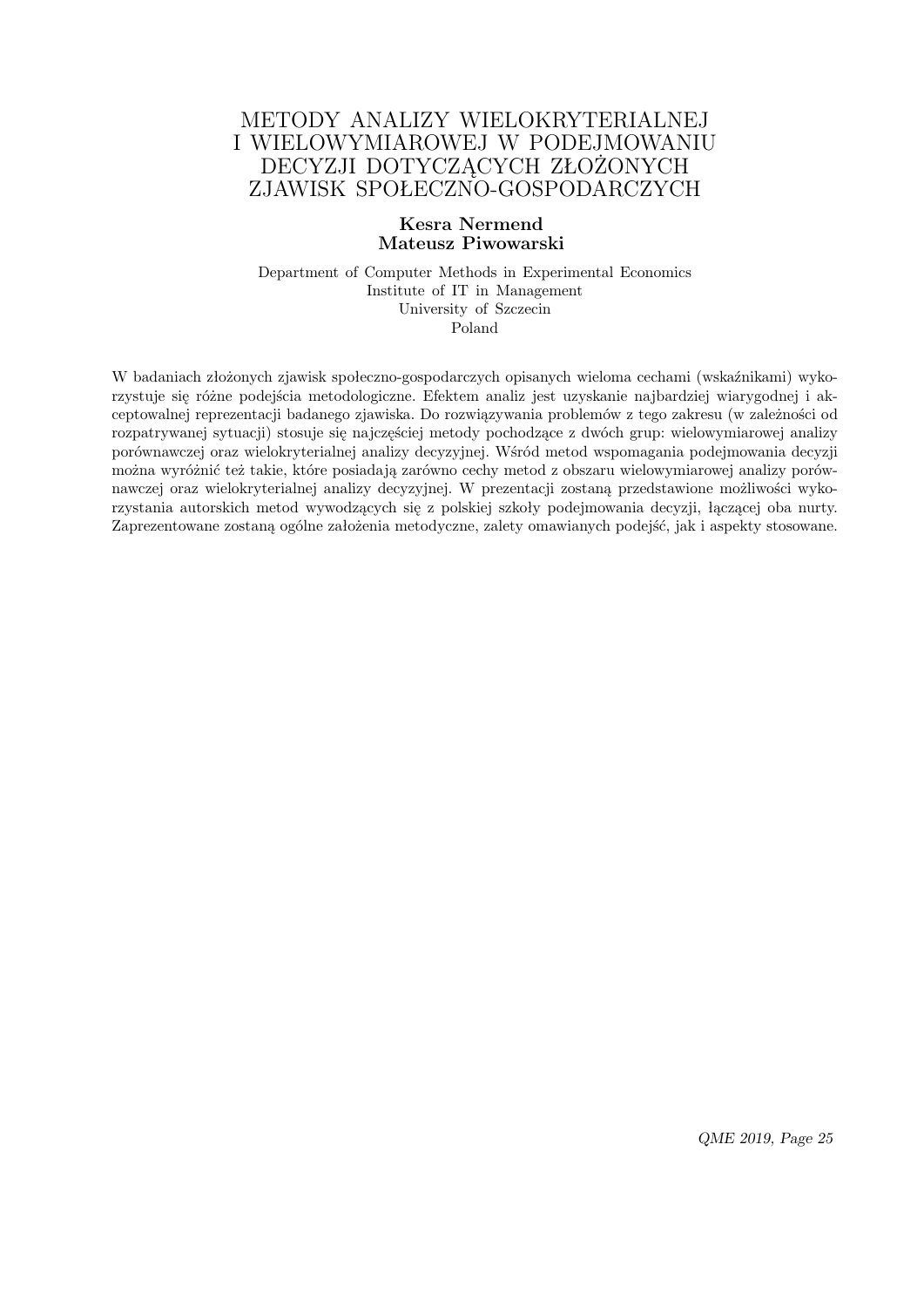### ANALYSIS OF IMPUTATION METHODS BASED ON INTERACTIONS OF HIGHER ORDER IN CASE OF PRODUCTION PLANT DATA

### **Mateusz Pawluk**

BD Polska Poland

In recent years, there has been the rapid growth of data acquiring methods. Due to this fact, it is possible to extract complex and high-dimensional data from various sources. While dealing with such data, one of frequent problems, which should be addressed, seems to be occurrence of missing values. There are multiple reasons in every domain supporting this hypothesis, therefore, improved methodology comparing to existing ones needs to be developed. In this article we present novel criterion in assessing accuracy of imputation methods based on concepts of information theory. Our research shows that sets of observed features with missing data should be analyzed in conjunction with target variable by mutual information measure. Furthermore, it is justified by us to use information interaction term in such cases when dimensionality of absent data increases over two. Finally, we propose unified framework for selection of most promising imputation method. Similar work has been done in (Pawluk et al.,2018), where author designed the competitive method in feature selection. Some of its findings are included here and extended also to the case of missing data. Moreover, we tested our methodology against sensor data from the production plant. Here, the missingness was significant issue, thus, needed appropriate data processing. The application of presented method is done in scope of a Research and Development project aimed at developing an innovative tool for advanced data analysis called Hybrid system of intelligent diagnostics of predictive models. The project POIR.01.01.01-00-0322/18 is co-financed by the National Center for Research and Development in collaboration with scientists from Warsaw University of Life Sciences and The Jacob of Paradies University.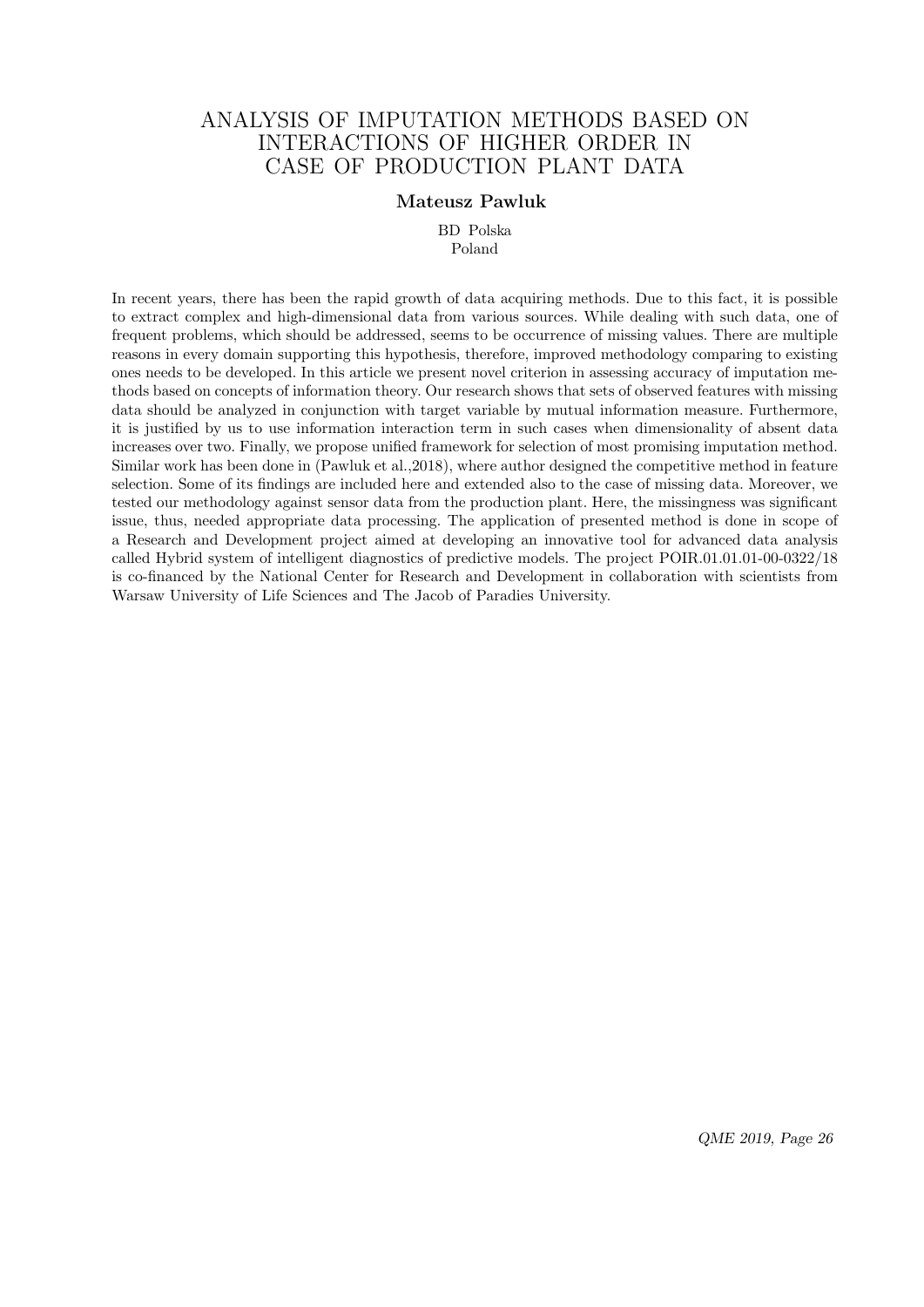### FEATURE EXTRACTION FROM IRIS IMAGE BASED ON GLCM TECHNIQUE

### **Yasen Rajihy Saad Talib Hasson**

College of Information Technology University of Babylon Iraq

The process of re-infrastructure innovation and development is one of the critical planning and managing problems in each country. It concerns a reliable correlation between the advanced technology and civilization requirements for citizens. Development in each community represents one of the urgent common-sense priorities. Such Development requires a significant plan to allocate the available resources in an optimal manner. The most important and suitable techniques that can be utilized in the process of appropriate planning is the Linear Programming (LP) as one of the operational research techniques. LP can be used to formulate this problem in a mathematical manner and solve the allocation problems of scarce resources to maximize the benefit of the community and their developments steps. This study is utilized to discover the optimal distribution (places) of particular types of essential service departments in a large area divided into many sectors, depending on the specific hypotheses and in accordance with the restrictions imposed at the lowest possible cost to ensure the provision of accepted services to all these sectors. The application of the principle of limited resources was used to select the optimal places for each service projects. Establishing these units will serve all the sectors people in an efficient manner. The process of formulating a mathematical model is useful and viable in the process of planning for optimal utilization of scarce resources to achieve its main goal.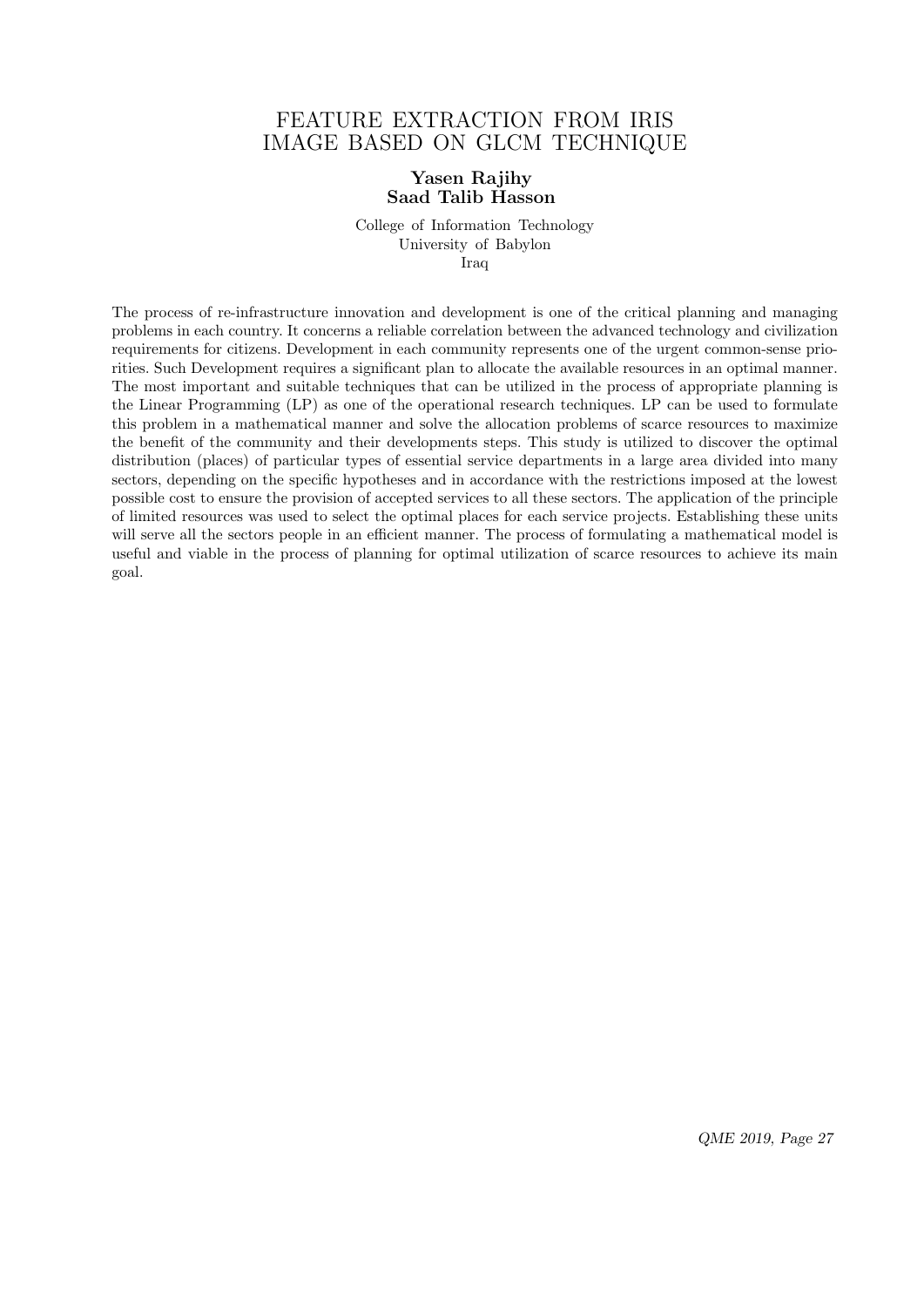### BODY MASS INDEX CHANGE AMONG AFFLUENT AND POOR PEOPLE IN POLAND

#### **Anna Sączewska-Piotrowska**

University of Economics in Katowice Poland

Increasing body mass index (BMI) and increasing prevalence of overweight and obesity are serious problems of contemporary societies all over the world. Higher BMI is associated with a higher proportion of type 2 diabetes, cardiovascular disease, various cancers, etc. The aim of the paper was to determine the changes in BMI between 2011 and 2015 among Polish adults divided into three income groups: low-income (poverty), middle-income and high-income (affluence). There were identified the differences between changes in BMI among three income groups. The transition matrices were estimated for each income group. In these matrices, the division of BMI into four categories (underweight, normal weight, overweight, obesity) was used. There was estimated the two-level model to investigate the relationship of BMI to the individual- and household-level variables. In addition to the income situation of the household, the model includes other variables: sex, age and education of the respondents, their physical activity, place of resident and household size. The outcome variable in the model was BMI change between 2011 and 2015. Database of Social Diagnosis project was used in the analysis.

**Key words:** income, body mass index, multilevel modelling

# ZMIANA WSKAŹNIKA MASY CIAŁA WŚRÓD ZAMOŻNYCH I BIEDNYCH LUDZI W POLSCE

Rosnący wskaźnik masy ciała (BMI) i rosnący zasięg nadwagi i otyłości są poważnymi problemami we współczesnych społeczeństwach na całym świecie. Wyższy BMI jest powiązany z większym odsetkiem chorych ludzi np. na cukrzycę typu 2, choroby układu krążenia, różne nowotwory złośliwe. Celem artykułu jest określenie zmian BMI w latach 20112015 wśród osób dorosłych w Polsce w trzech grupach dochodowych: niskie dochody (ubóstwo), średnie dochody i wysokie dochody (zamożność). Oszacowano macierze przejścia w każdej z wyróżnionych grup dochodowych, uwzględniając podział BMI na kategorie: niedowaga, prawidłowa waga, nadwaga, otyłość. Analizując zmiany BMI oszacowano model dwupoziomowy zawierający zmienne na poziomie indywidualnym i na poziomie gospodarstwa domowego. Oprócz sytuacji dochodowej gospodarstwa domowego w modelu uwzględniono również płeć, wiek i wykształcenie badanych, ich aktywność fizyczną, miejsce zamieszkania i wielkość gospodarstwa domowego. Zmienną wynikową w modelu była zmiana BMI w latach 2011-2015. W analizie wykorzystano bazę danych projektu Diagnoza Społeczna.

**Słowa kluczowe:** dochody, BMI, modelowanie wielopoziomowe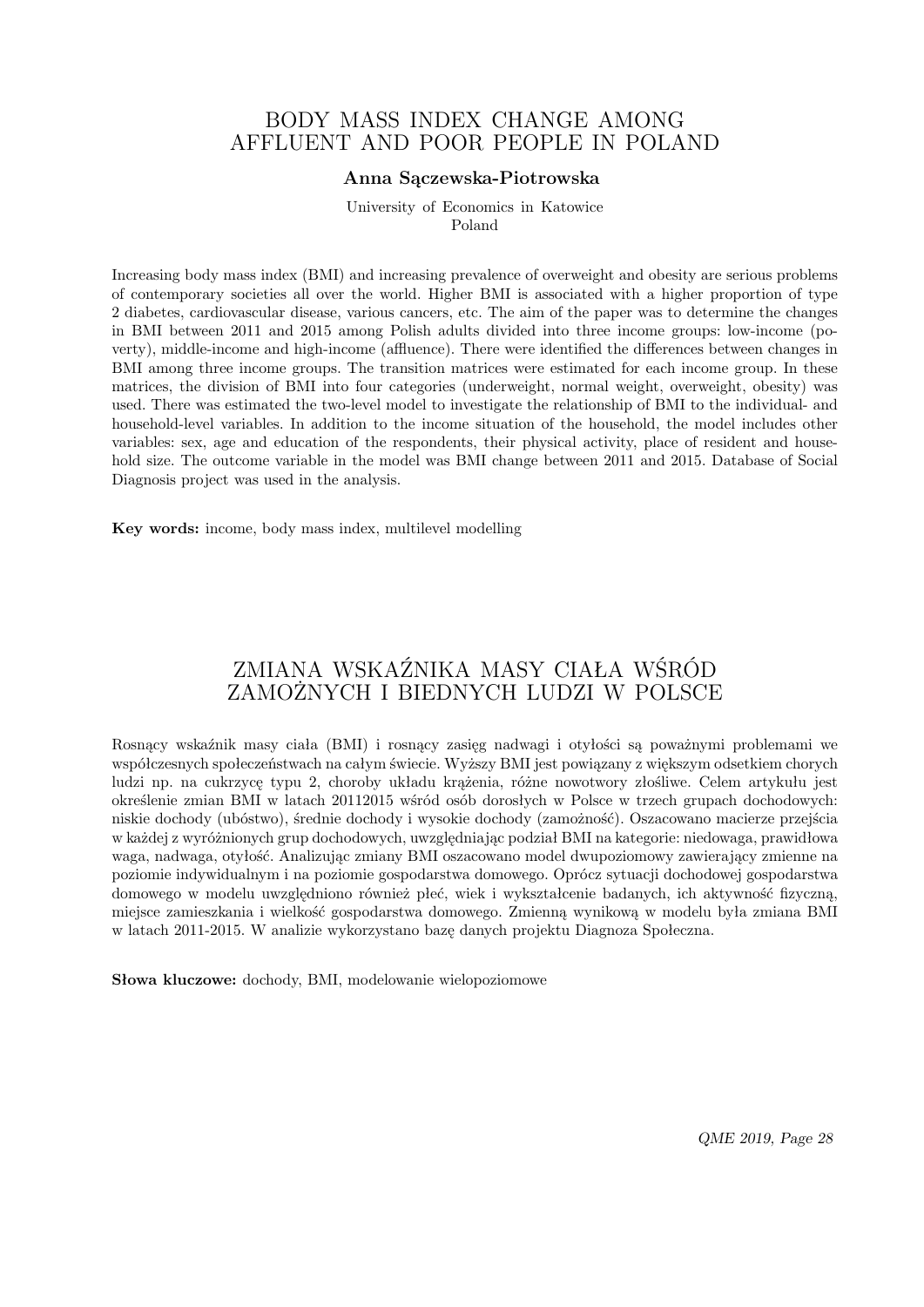### METHODOLOGY FOR THE ASSESSMENT OF SUSTAINABLE ECONOMIC DEVELOPMENT OF FAMILY FARMS

#### **Jurate Savickiene**

Vytautas Magnus University Lithuania

Previous investigations and used methodologies for family farm sustainable economic development assessment show that there is no complex methodology of sustainable economic development assessment for systematic evaluation of family farm economic sustainability. The main focus of this research is a methodology for designing a complex indicator for assessment of sustainable economic development of family farms. The produced family farm sustainable economic development index and justification of its suitability for the assessment of the sustainable economic development of a farm resulted in the following: indicators that are most commonly used in scientific literature to assess farm sustainable economic development were determined and analysis of the assessment of family farm sustainability indicator variables was performed; the selected variables of the indicators (costs/expenses, assets, and liabilities) were used to develop the family farm sustainable economic development index and the use of the sustainable economic development indicator variables in creating the family farm sustainable economic development index was justified; the index characteristics help to determine the type of farm economic sustainability (weak, moderate or strong) and the farm's potential of growth and development, including its ability to have stable growth based on the existing resources. The methodology of family farm sustainable economic development index testing consists of four logical constructs: content validation of the family farm sustainable economic development index, methods of descriptive statistics, examination of the typological model of the family farm sustainable economic development index characteristics in Lithuanian farms, and the methodology of assessment of Lithuanian family farm characteristics including assignment to a family farm sustainable economic development type.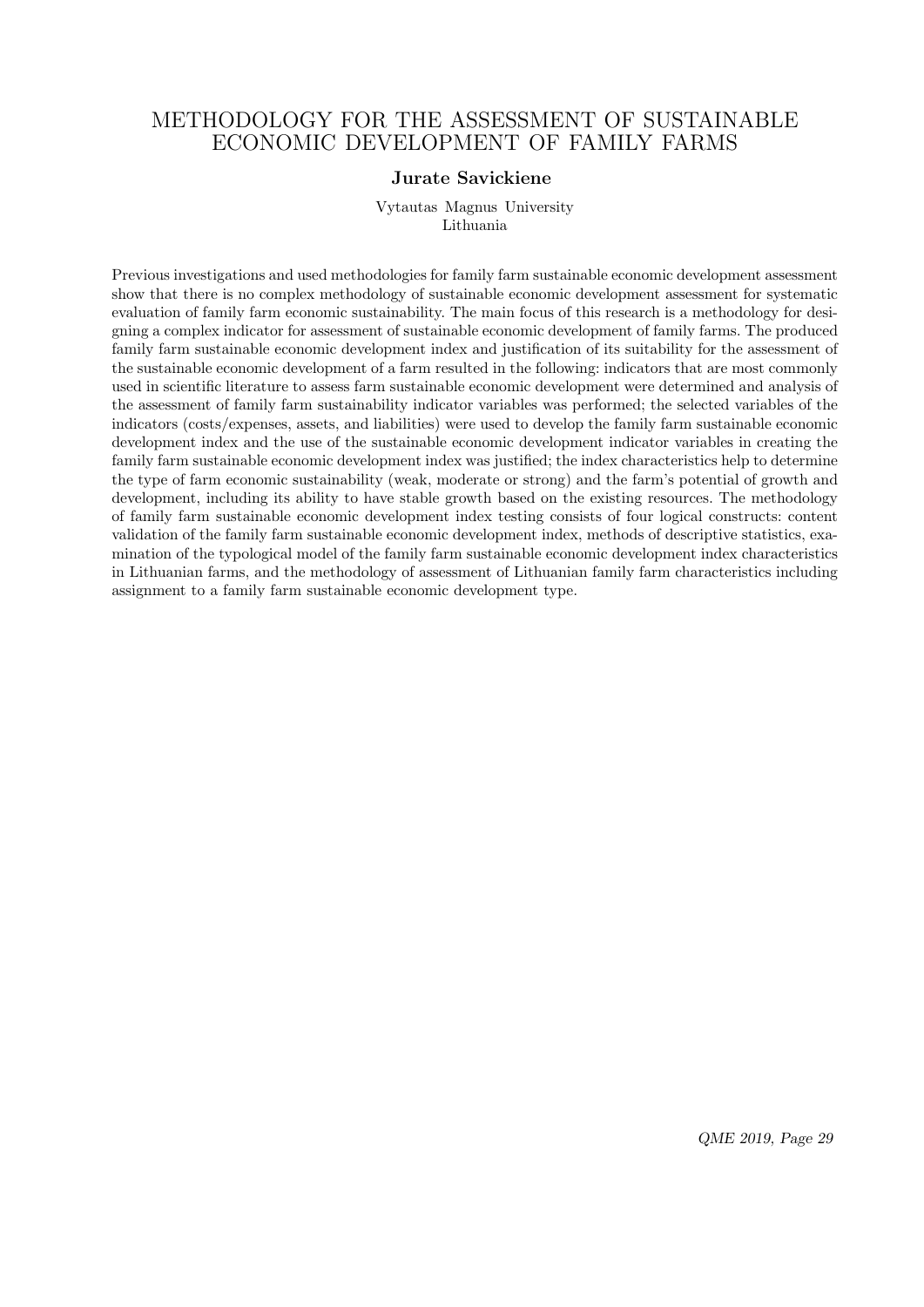### SAMPLE ALLOCATION IN ESTIMATION OF PROPORTION IN FINITE POPULATION

### **Dominik Sieradzki**

Faculty of Applied Informatics and Mathematics Warsaw University of Life Sciences Poland

The problem of estimating a proportion of objects with particular attribute in a finite population is considered. This paper shows an example of the application of estimation fraction using new proposed sample allocation in a population divided into two strata. Variance of estimator of the proportion which uses proposed sample allocation is compared to variance of the standard one.

**Key words:** sample allocation, estimation proportion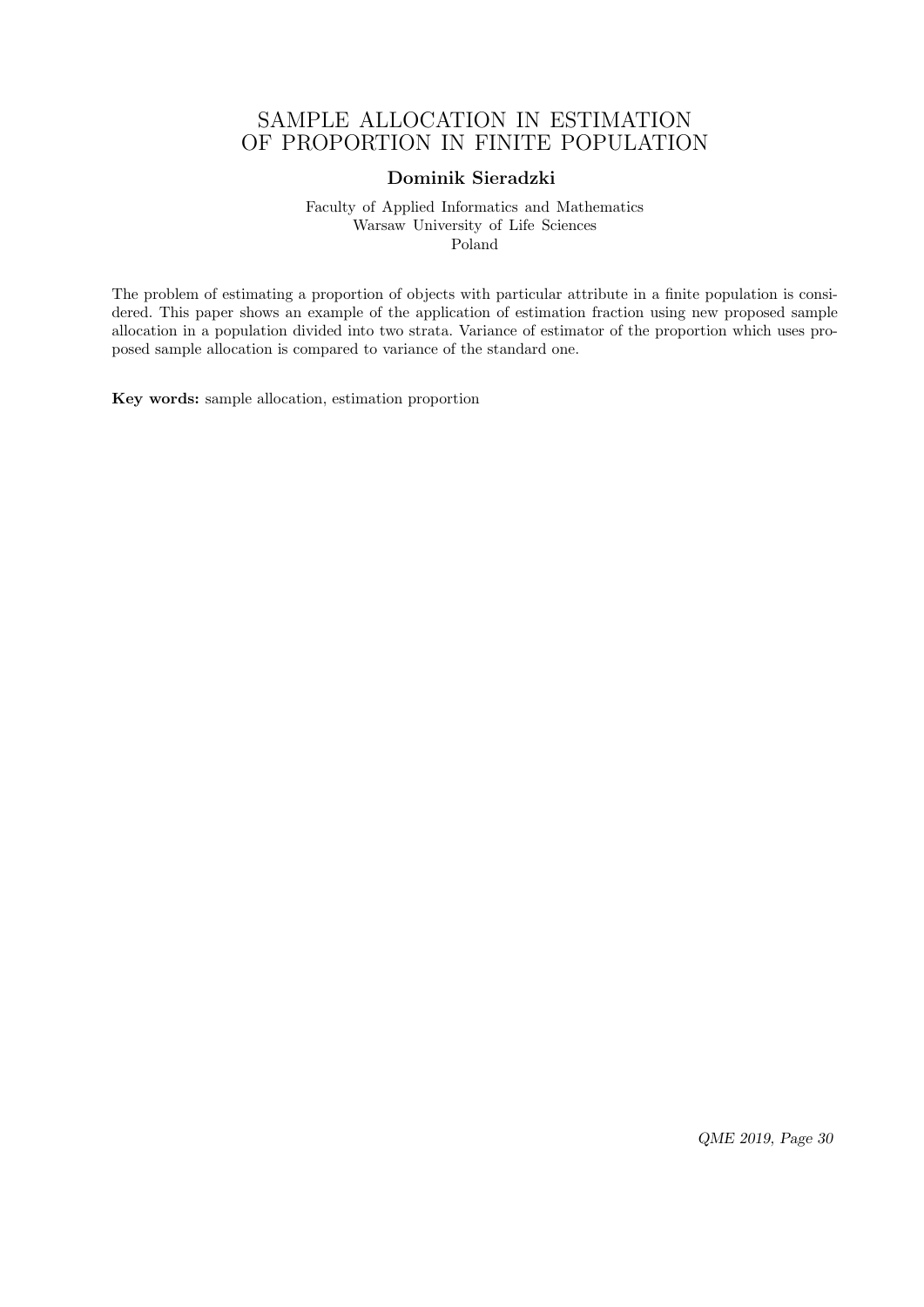### MODELLING SMOOTH BREAKS USING A FOURIER APPROACH IN THE NONLINEAR UNIT ROOT TEST

### **Burak Güris G¨ul¸sah Sedefo˘glu**

Department of Econometrics Istanbul University **Turkey** 

In this study, we first aim to give brief information about the current situation of nonlinear time series analysis and unit root tests which have been attracted attention in recent years. In the literature, there is seen that a lot of unit root tests have been developed for linear and nonlinear time series analysis. However, in the study, Kapetanios et al. (2003), Sollis (2009) and Kruse (2011) nonlinear unit root tests are applied based on the smooth transition autoregressive (STAR) model since the transition between regimes is smooth in this model and it is considered more applicable for the economic structure. Besides, a unit root test proposed by Christopoulos et al. (2010) is applied to model the structural breaks by means of a Fourier approach and to model the nonlinearity by means of a STAR model. Unemployment is one of the biggest problems which leads to economic and social problems in a country, especially for developing countries, such as Turkey. The effect of the transitory shocks on unemployment is examined via Natural Unemployment Rate (NAIRU) and Unemployment Hysteresis Hypothesis. If transitory shocks in the economy have not permanent effect on the unemployment rate, Unemployment Hysteria Hypothesis is not valid which means the Natural Unemployment Rate Hypothesis is valid. Identifying the impact of the transitory shocks on unemployment is a critical issue to develop the policies to finding solutions for this problem. Thus, our second aim in the study is to test the validity of the unemployment hysteresis in Turkey for the period of 1988 and 2013. The data obtained from the Turkish Statistical Institute (TUIK) is divided into two groups as female and male unemployment rates and only individuals who are in the higher education category is considered for the analysis. Empirical results show that the hysteria hypothesis is not valid for male while the hysteria hypothesis is valid for female in Turkey.

**Key words:** Nonlinear unit root test, Fourier approach, STAR model, Unemployment hysteresis, female and male unemployment rates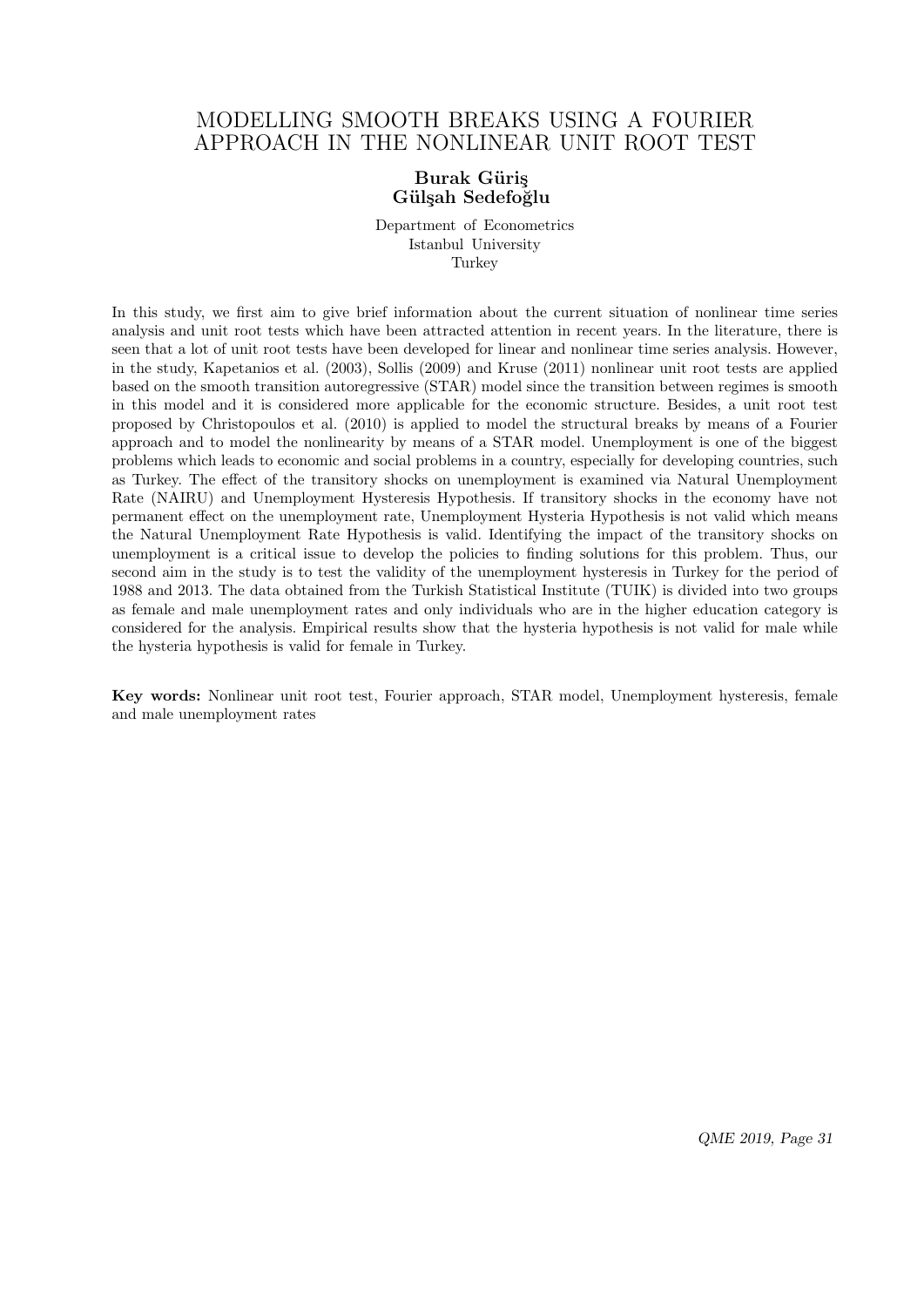### SMART GOVERNMENT SERVICE MANAGEMENT USING E-PARTICIPATE AND OPEN DATA

#### **Ammar Ibrahim Shihab Ali Habib Kashmar**

University of Baghdad College of Science Department of Computer Science

#### **Sarmad Abdulateef Alshammari**

General Manager / ITA Group Advisor / Minister of Transport

SMART Government is about using technology to facilitate and support better planning and decision making. It includes e-government, the efficiency agenda and mobile working. Smart government needs working on e-government platform. so, the e-government is a part of complementary of smart government. the calculation of the data in smart government can be processed using parallel processing, connection way between websites in e-government and smart government need to create expert system and knowledge base to recognition what the users need from the government. In addition, national security number its important factor in smart government work, and input all information of user who is want to access on smart government. The decision making in smart government is working automatically through the analysis and classification of information which is provided from e-government or social media or any other inputs. The e-participate and sharing the information through chatting between them (user with user, user with agency, agency with agency) consider the other inputs to develop smart government and make it much more smart, smart government can monitoring the information and analysis the higher frequency interested in some subjects between them and then make decision according the people need and their desires relevant to the information provided and comparing it with knowledge base. The concept of smart government situates public sector organizations within a web of innovations that are shaping the technical fabric of the societies. The growing interest in smart cities and communities is putting the spotlight on the smarter government operations that must guide their development. Smart government can be defined as the use of innovative policies, business models, and technology to address the financial, environmental, and service challenges facing public sector organizations. Smart government encompasses strategy and policy definition, specific applications and technologies to help improve service delivery and the establishment of new platforms for communication, data sharing, and application development. Smart government builds on the IT infrastructure investments made by the public sector over the last decade. the Back-office systems can be helped improve process efficiency and the integration of services. Front-office systems can be adapted to support multi-channel communication with citizens and a growing range of transactional services. Smart government continues this transformation and also embraces innovations happening in areas such as energy, transport, and waste management, particularly in relation to the drive toward increased sustainability. According for personal information Citizens no longer need to go and get data from e-government. E-government proactively pushes relevant, unique data to citizens based on their profiles. Governments use dispersed technology solutions (not one to one, or one to many, but many to many) to share data, generate ideas, foster collaboration, and provide feedback through special social media dialogues, and public hearings. The public participates in moderated chat sessions and provides subject matter expertise. Make smart government moving from broadcasting to all citizens to providing information based on what a "customer of one" needs.

**Key words:** Smart government, web usability, information architecture, Information and communication technology (ICT), expert system, knowledge base, web service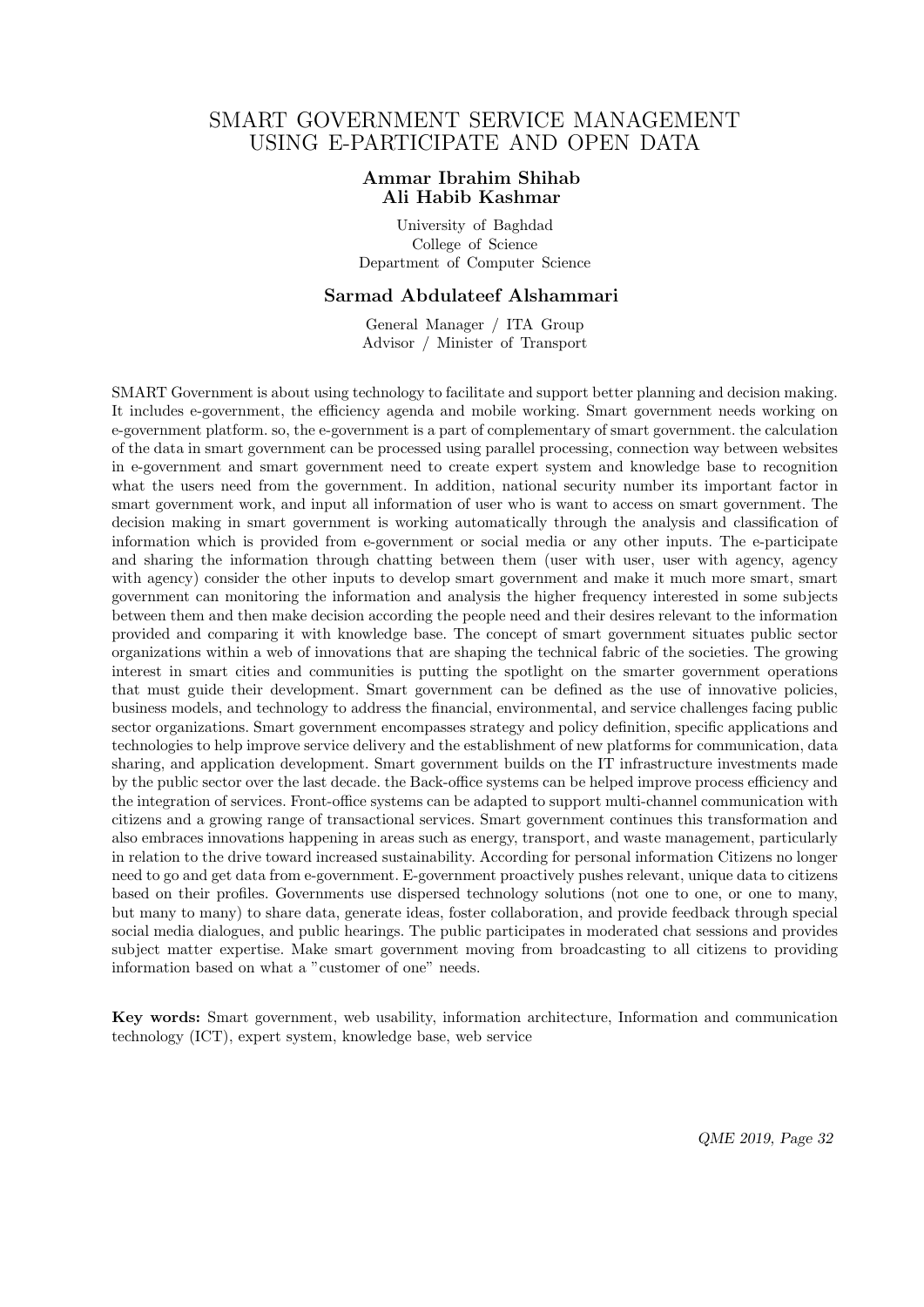### SEPARATION OF FINANCIAL TIME SERIES USING TIME DELAY DECORRELATION

### **Ryszard Szupiluk Paweł Rubach**

Warsaw School of Economics Poland

In this article, we will present the application of the AMUSE algorithm in the separation of financial time series. Special attention will be paid to the impact of delays used in the algorithm on the quality of separation. Consequently, we will propose a method of their selection based on the assessment of their variability. Finally, the AMUSE algorithm will be also compared with ICA algorithms.

**Key words:** Separation, BSS, Time series, Decorrelation, AMUSE, ICA

# SEPARACJA FINANSOWYCH SZEREGÓW CZASOWYCH Z WYKORZYSTANIEM DEKORELACJI Z OPÓŹNIENIAMI

W niniejszym artykule przedstawimy zastosowanie algorytmu AMUSE w separacji finansowych szeregów czasowych. Szczególną uwagę poświećmy wpływowi opóźnień na jakość separacji. Przedstawimy także metodę ich wyboru bazującą na ocenie ich zmienności. Algorytm AMUSE zostanie także porównamy z algorytmami ICA.

**Słowa kluczowe:** Separacja, BSS, Szeregi czasowe, Dekorelacja, AMUSE, ICA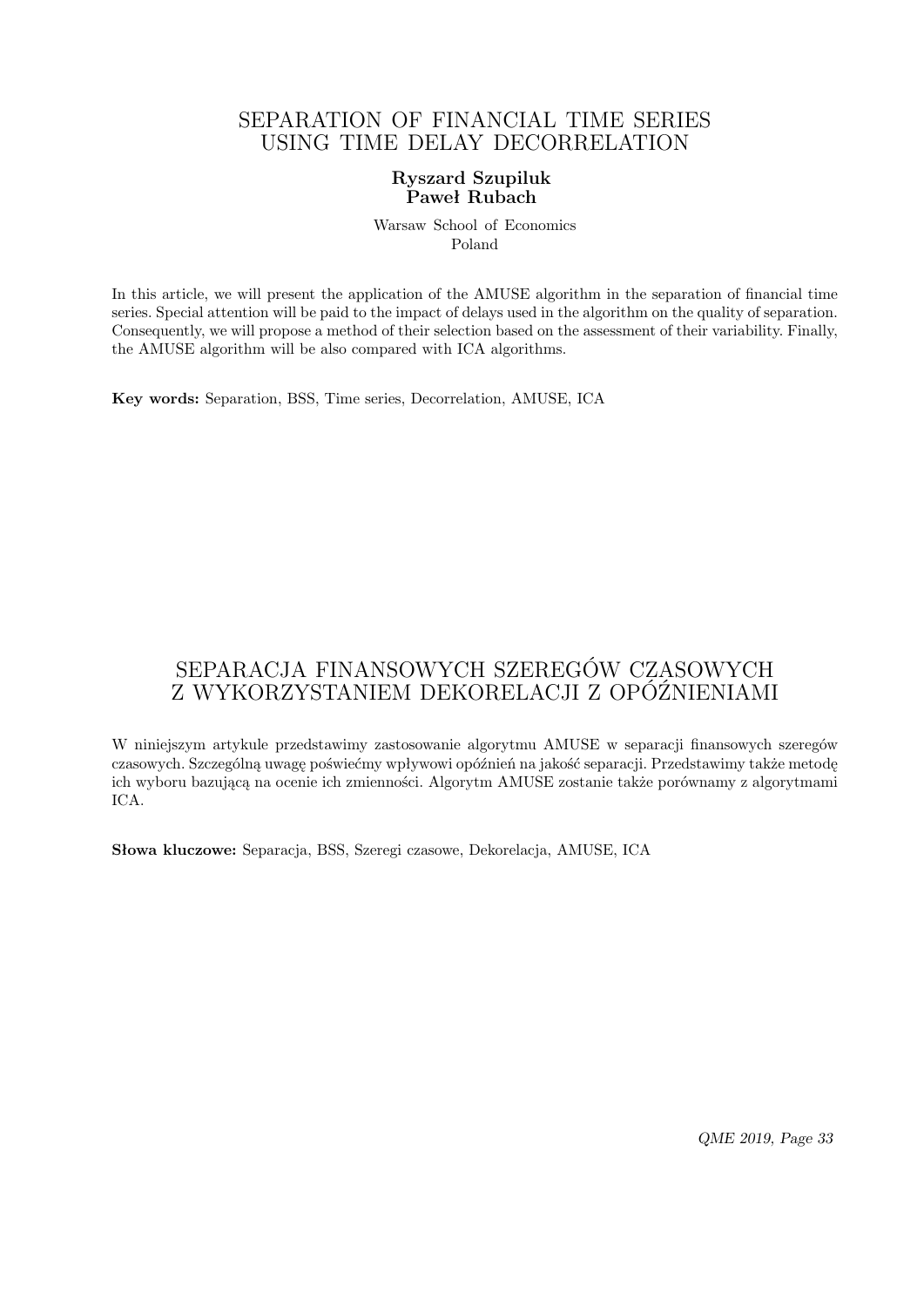### COST ESTIMATION USING ECONOMETRIC MODEL FOR RESTAURANT BUSINESS

#### **Uma Shankar Singh**

Faculty of Administrative Sciences and Economics ISHIK University Kurdistan

Study is aimed to develop an econometric model to estimate the cost of the restaurant business in Erbil city of Kurdistan. Restaurant food is costly in Erbil city as a common opinion of consumers. Restaurants are also struggling to make the business sustainable. A basic assumption considered to evaluate all cost factors and to establish an equation to get the clarity of cost estimation and check it with sales of the business. So the research questions formulated as what are different cost factors involve with the restaurant business, which cost is the most important to consider having the significant impact on the business, and what can be the standard econometric model to incorporate cost factors? A sample of 215 restaurants has been taken as the representative of industry. Variables and data get feed in the SPSS software for the analysis. Five dimensions of cost structure from cost namely Prime Cost, Works Cost, Cost of Production, Cost of Sales and Sales has been taken in study. Conclusion of the research based on the data analysis shoes that Prime Cost is the least important, Works Cost has the negative trend shows that there is increase in Sales will have the huge fall in Works Cost, increasing Sales has the small increase in Cost of Production, Cost of Sales is under question. Finally an econometric equation model is presented assuming the standardized equation for this specific case.

**Key words:** Restraurant, food, econometric, cost, sales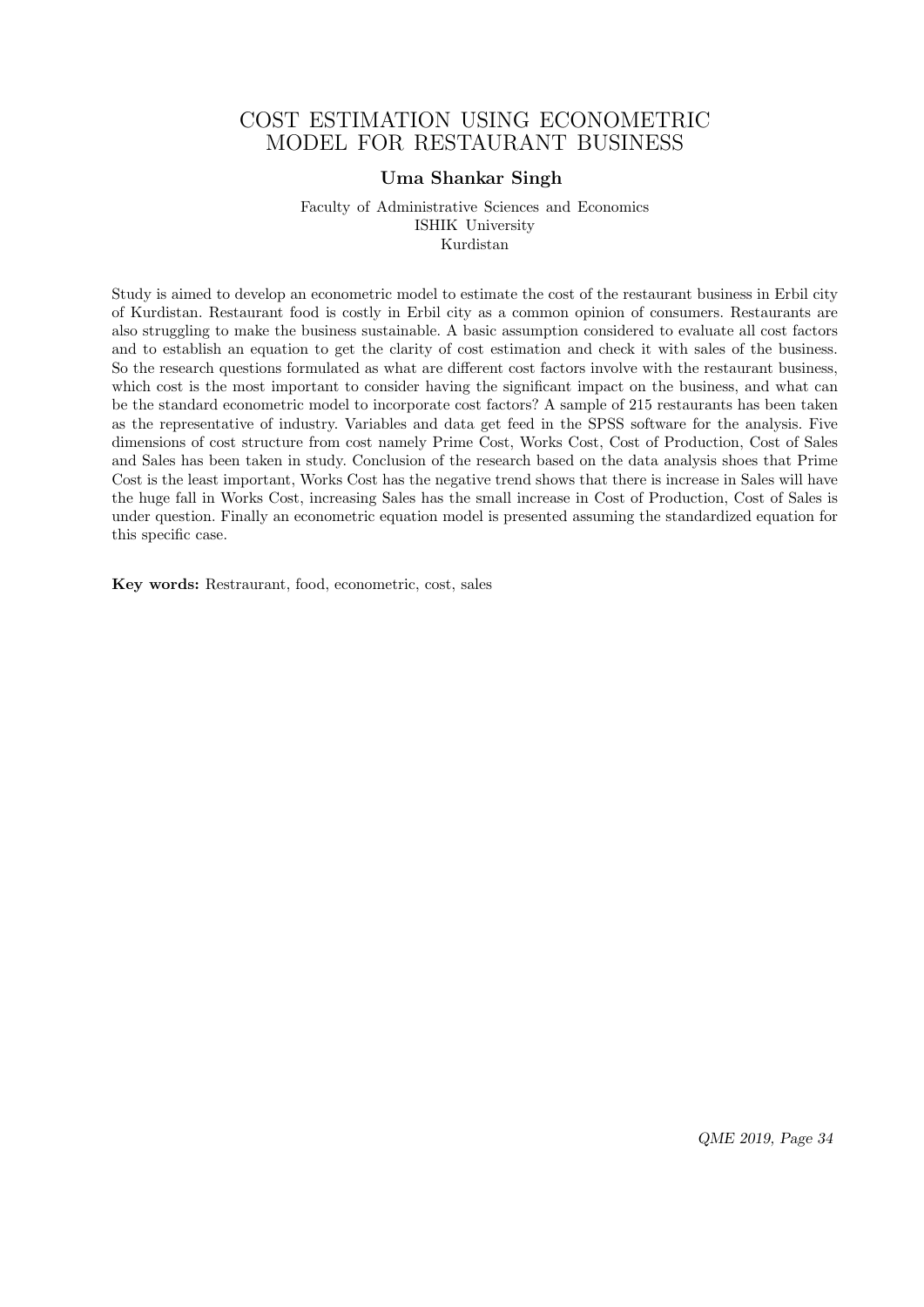### THE METHODOLOGY OF SURVEY AND REPORTING OF WASTE CONTAINING FOOD WASTE

#### **Joanna Sulik**

Statistics Poland Poland

Generation of food waste and its related environmental, economic, and social implications are of increasing concern of UE and international organization, especially in the context of growing problem of food losses. Reliable data is needed to introduce effective policy in this field. Eurostat conduced project Plug In at the EU level. The idea underlying the project on the food waste plug-in was that the easiest way of collecting data with reasonable effort is to collect them given the existing legal framework in the EU, i.e. the Waste Statistics Regulation. Within this framework, data are collected on waste generation and waste broken down into economic activities and households and into waste categories according to the EWC-Stat classification. In order to get more information on the EWC-Stat items that might contain food waste, the food waste plug-in consisted of a disaggregation of some data by List of Waste code and by NACE activity. Three editions of the project were carried out in the years: 2014, 2016, 2018. A dozen or so countries participated in each. The member states stressed that the data collected in this project can not be considered as reflection of the phenomenon of food waste, and refer only to registered waste that may contain food waste. Eurostat has estimated food waste generated at EU level: in 2012: 80 million tonnes of food waste (161 kg /cap), in 2016: 76 million tonnes (149 kg/ cap), in 2016: 80 million tons (161 kg /cap). This estimation has based on data undertaken as part of the project and Eurostats own methodology.

**Key words:** waste, food waste, waste containing food waste

### METODYKA BADANIA I RAPORTOWANIA ODPADÓW ZAWIERAJĄCYCH ODPADY ŻYWNOŚCIOWE

Wytwarzanie odpadów żywnościowych i związane z nim implikacje środowiskowe, gospodarcze i społeczne budzą coraz większe zainteresowanie Komisji Europejskiej i organizacji międzynarodowych, zwłaszcza w kontekście narastającego problemu marnowania żywności. Aby prowadzić skuteczną politykę w tym zakresie konieczny jest dostęp do wiarygodnych danych. Eurostat przeprowadził, na poziomie Unii Europejskiej projekt "Plug-in, którego celem było sprawdzenie, czy istnieje możliwość pozyskania wiarygodnych informacji w ramach danych zgromadzonych w Europejskim Systemie Statystycznym. Postanowiono sięgnąć po sprawozdania zbierane obowiązkowo na mocy Rozporządzenia 2150/2002 PE i Rady w sprawie statystyk odpadów. W ramach tego rozporządzenia państwa członkowskie zobowiązane są do przekazywania danych m.in. o odpadach wytworzonych według rodzajów działalności gospodarczej i gospodarstw domowych oraz w podziale na kategorie odpadów wg Europejskiej Klasyfikacji Odpadów dla Celów Statystycznych (EWC-Stat). Na potrzeby projektu Plug In państwa członkowskie, na zasadzie dobrowolności, zostały poproszone o przesłanie danych o ilości odpadów wytworzonych i przetworzonych, według kodów katalogu odpadów, dla wybranych kategorii odpadów i rodzajów działalności gospodarczych, które wytypowano jako kategorie zawierające odpady żywnościowe. Przeprowadzono trzy edycje projektu w latach: 2014, 2016, 2018. W każdej uczestniczyło kilkanaście państw. Kraje członkowskie podkreślały że zgromadzone w ten sposób dane nie mogą być uznane za odzwierciedlenie zjawiska marnowania żywności, a odnoszą się jedynie do odpadów podlegających obowiązkowi ewidencji w danym kraju mogących zawierać odpady żywnościowe. Eurostat oszacował na podstawie zabranych informacji i własnej metodologii, że państwa UE wytworzyły odpowiednio: w 2012 r.: 80 milionów ton odpadów żywnościowych (161 kg/na osobę), w 2016 r.:76 milionów ton (149 kg/na osobę), w 2016 r.: 80 milionów ton (161 kg/na osobę).

**Słowa kluczowe:** odpady, odpady żywnościowe, odpady zawierające odpady żywnościowe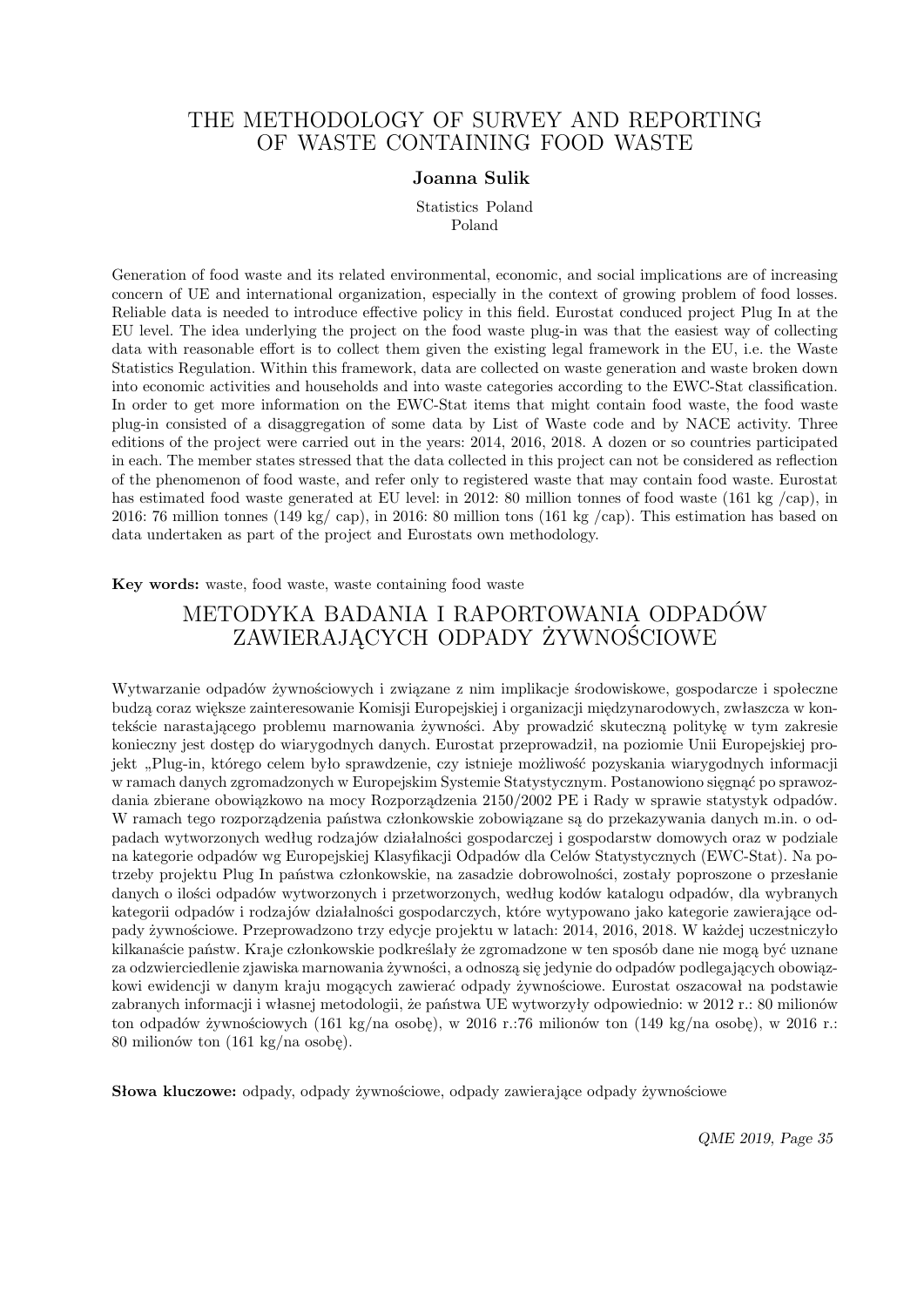### MATERIAL CONSUMPTION OF EUROPEAN COUNTRIES - PANEL DATA ANALYSIS

#### **Ivan Telega**

Faculty of Finance and Law Cracow University of Economics Poland

The volume of transaction costs is an important characteristic of the stock market. The trading cost may depend on various factors, which include: volatility of the rate of return on the stock, the transaction volume and the method of the trade execution. The problem of selecting the optimal method of trade execution in case of a given stock volume in the market with transaction costs will be considered.

**Key words:** material requirement, natural resources, panel regression, sustainable development

# ZUŻYCIE MATERIAŁÓW W KRAJACH EUROPEJSKICH - ANALIZA DANYCH PANELOWYCH

Korzystanie z zasobów naturalnych jest istotnym czynnikiem degradacji środowiska naturalnego oraz utraty bioróżnorodności. Problem ten znajduje odzwierciedlenie w dokumentach strategicznych UE, m.in. strategii Europa 2020, w której jedną z inicjatyw przewodnich jest "Europa efektywnie korzystająca z zasobów". Obecnie rozwijane są rachunki przepływów materiałowych (Material Flow Accounts - MFA), w ramach których szacuje się zagregowane miary konsumpcji materiałów przez poszczególne kraje. Celem opracowania jest określenie wpływu wybranych czynników na ilość zużywanych zasobów w wybranych krajach Europy z wykorzystaniem modeli regresji panelowej, również z uwzględnieniem autokorelacji przestrzennej. Ze względu na dostępność danych (Eurostat) badanie jest ograniczone do lat 2000-2016 oraz krajów Europy.

**Słowa kluczowe:** zapotrzebowanie materiałowe, zasoby naturalne, regresja panelowa, zrównoważony i trwały rozwój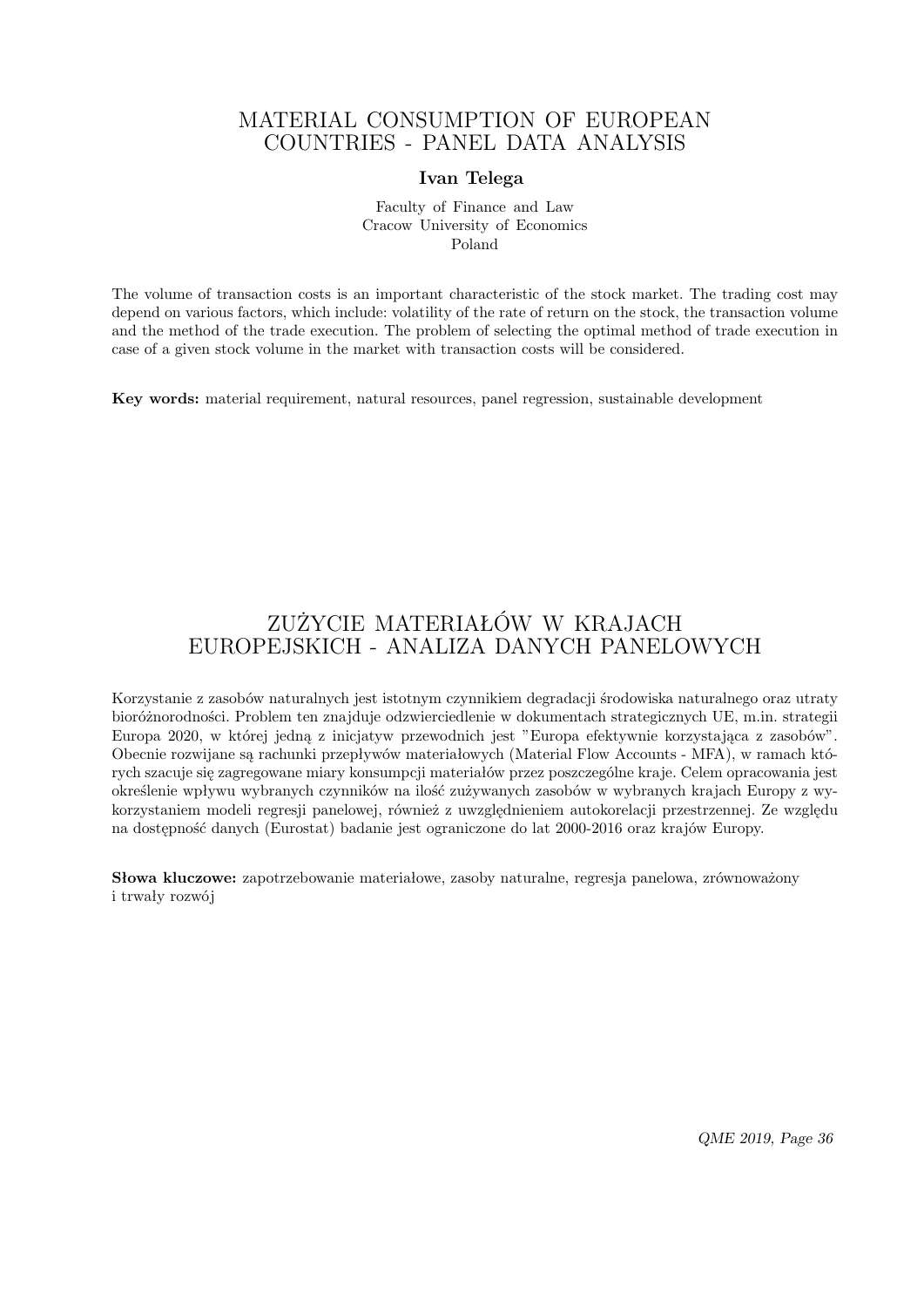# KONKURENCYJNOŚĆ I SPECJALIZACJA REGIONU NA PRZYKŁADZIE PRODUKCJI ZBÓŻ W POLSCE

### **Agnieszka Tłuczak**

University of Opole Poland

Rolnictwo jest bardzo specyficznym sektorem gospodarki. Jedną z głównych cech wyróżniających produkcję rolną jest jej charakter i silne uzależnienie od warunków środowiskowych. Celem artykułu jest rozpoznanie stopnia konkurencyjności oraz specjalizacji poszczególnych województw w Polsce w zakresie produkcji roślinnej (zbóż). Wyniki przedstawiono na podstawie metody zmian konkurencyjności Estebana-Marquillasa, która pozwala na diagnostykę potencjału produkcyjnego rolnictwa regionu. W szczególności analiza ta pozwola na wskazanie regionów wyspecjalizowanych oraz charakteru zmian strukturalnych w zakresie badanego zjawiska. Badania przeprowadzono na podstawie danych dotyczących wielkości produkcji roślinnej, w podziale na gatunki zbóż. Wszelkie dane zaczerpnięto z baz danych Głównego Urzędu Statystycznego. Badania obejmują lata 2010-2018.

**Słowa kluczowe:** konkurencyjność, Esteban-Marquillas, produkcja roślinna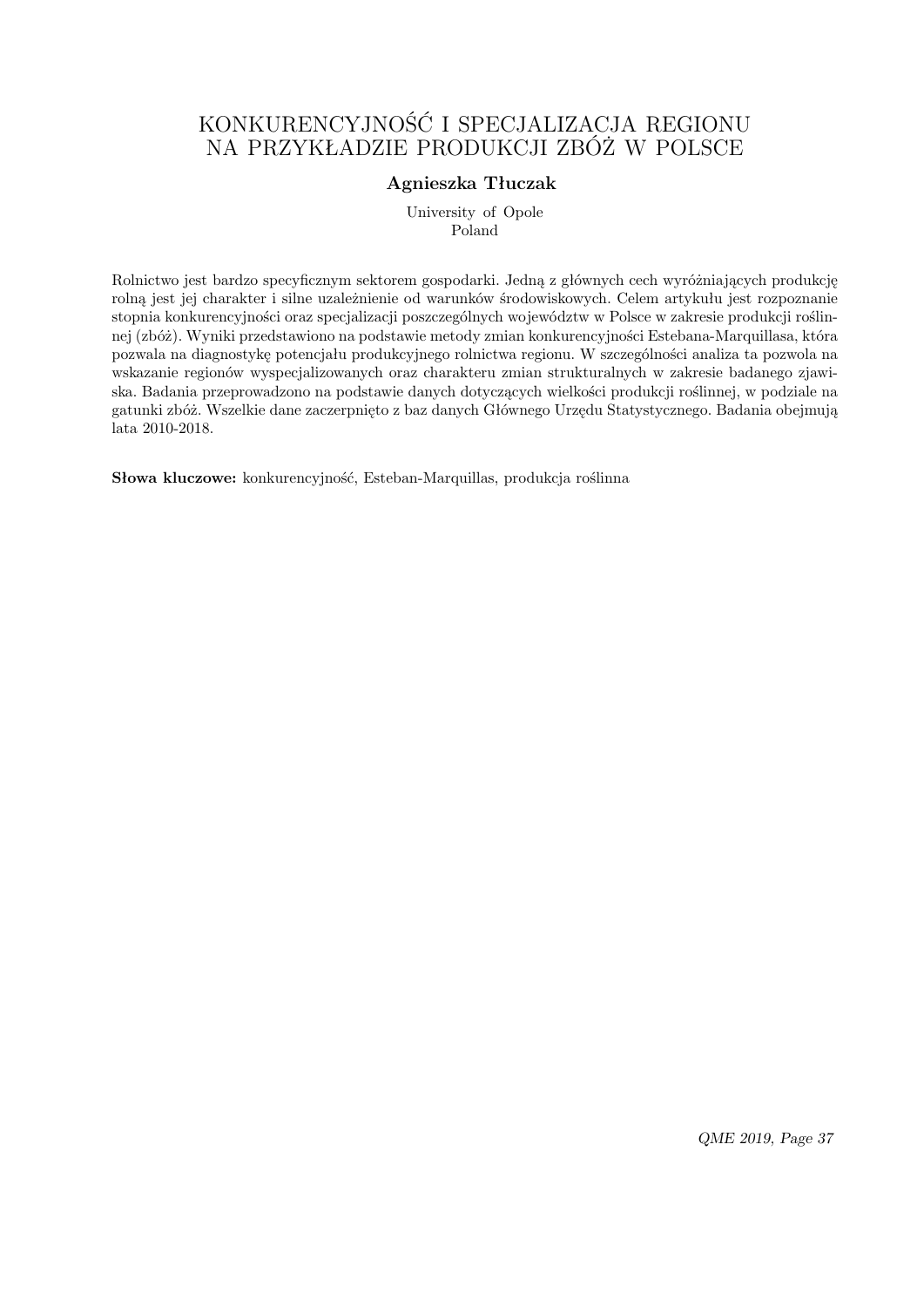### COMPETING RISKS MODELS IN ANALYSIS OF ENTERPRISES SURVIVAL

#### **Dominika Urbańczyk**

Faculty of Applied Informatics and Mathematics Warsaw University of Life Sciences Poland

The aim of this work is to apply competing risk models to analysis survival of enterprises. Survival analysis, which contains statistical methods that allow to study the distribution of phenomena in time, can be used in particular to estimate the ability of companies to survive on the market. However, this method allows to analyze the waiting time for the occurrence of only one type of event. It is its significant limitation in the case of complex phenomena, where there is a need to consider various reasons, as in the case of enterprises survival analysis. In this situation, the solution is to apply competing risk models. In this work the models of competing risks are estimated taking into account various reasons for the termination of the enterprises, such as bankruptcy or suspension of business operations. This approach, differentiating the types of termination of firms on the market, allows for more comprehensive understanding of enterprises survival and identification of factors determining this phenomenon. This research is performed for enterprises from the Mazowieckie voivodeship, which started their business in 2007. The analysis is based on data from the REGON.

**Key words:** enterprises survival, survival analysis, competing risks

### MODELE RYZYK KONKURENCYJNYCH W ANALIZIE PRZETRWANIA PRZEDSIĘBIORSTW

Celem pracy jest zastosowanie modeli ryzyk konkurencyjnych do badania przetrwania przedsiębiorstw. Analiza przeżycia, która jest zbiorem metod statystycznych pozwalających na badanie rozkładu zjawisk w czasie, może być w szczególności wykorzystywana do oceny zdolności firm do utrzymania się na rynku. Jednak metoda ta pozwala na analizowanie czasu oczekiwania na wystąpienie jednego rodzaju zdarzenia. Stanowi to jej ograniczenie w przypadku złożonych zjawisk, gdzie pojawia się potrzeba rozważania różnych przyczyn realizacji zdarzeń, jak na przykład w przypadku analizy przetrwania przedsiębiorstw. W takiej sytuacji rozwiązaniem jest zastosowanie modeli ryzyk konkurencyjnych. W pracy zostaną oszacowane modele ryzyk konkurencyjnych uwzględniające różne przyczyny zakończenia działalności przedsiębiorstwa, takie jak upadłość w sensie prawnym czy zawieszenie działalności. Zastosowanie podejścia rozróżniającego typy zakończenia działalności pozwoli na pełniejsze zrozumienie zagadnienia przetrwania przedsiębiorstw i identyfikację czynników kształtujących to zjawisko. Badania zostaną zrealizowane dla przedsiębiorstw z województwa mazowieckiego, które rozpoczęły działalność w 2007 r. Wykorzystane zostaną dane o podmiotach gospodarczych pochodzące z rejestru REGON.

**Słowa kluczowe:** przeżywalność przedsiębiorstw, analiza przeżycia, ryzyka konkurencyjne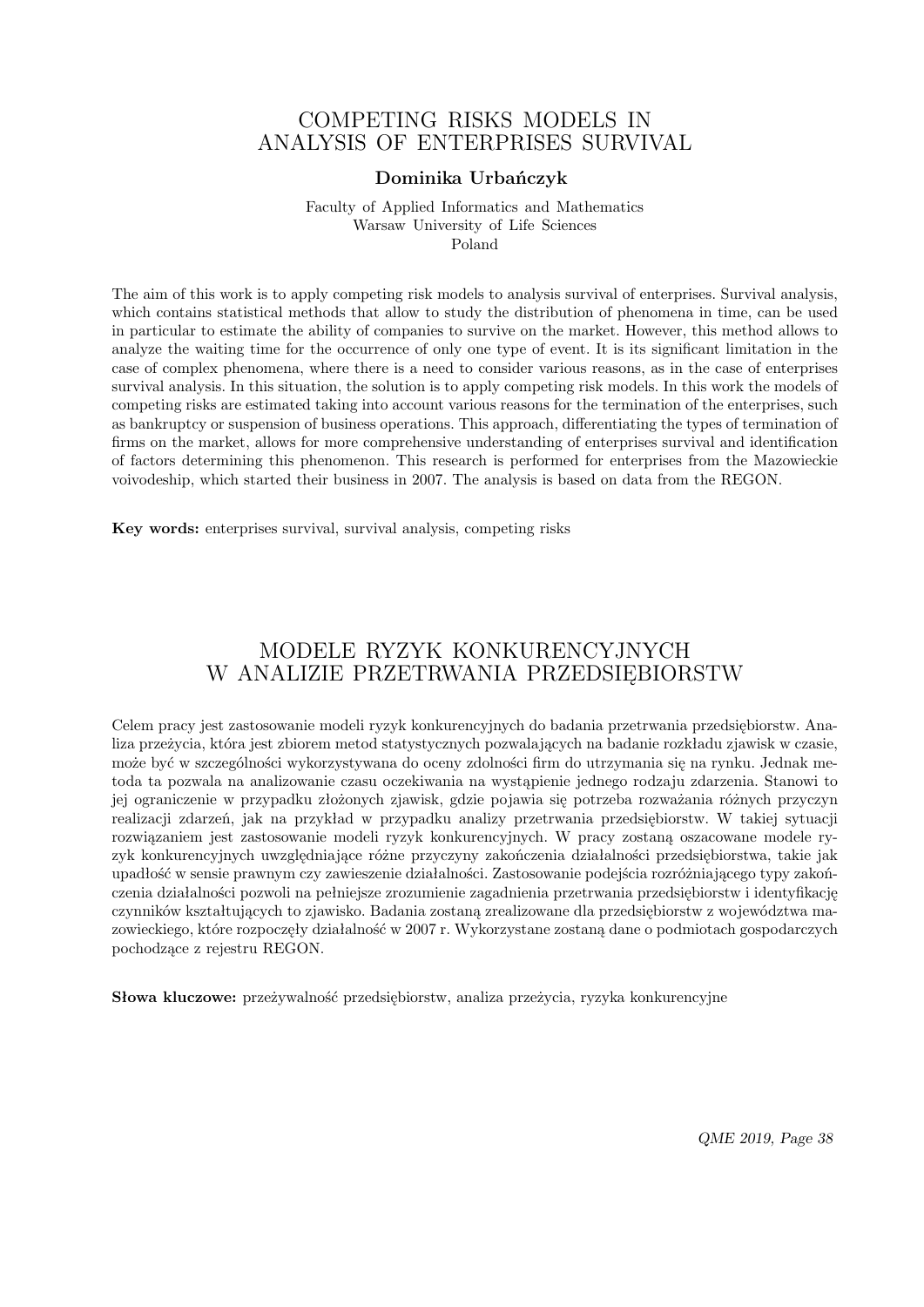### ANALYSIS OF CHANGES IN THE STANDARD OF LIVING IN THE SOUTHERN MACROREGION COUNTIES

#### **Jacek Wolak**

AGH University of Science and Technology Poland

The aim of the study is an attempt to use multidimensional analysis to assess changes in the standard of living in counties of the Silesia and Lesser Poland regions in the period 2002-2017. Based on data from Bank Danych Lokalnych GUS, the standard of living was defined as a spatial taxonomic measure of development (pTMR).

**Key words:** linear ordering, spatial autocorrelation, living standard

### ANALIZA ZMIAN POZIOMU ŻYCIA W POWIATACH MAKROREGIONU POŁUDNIOWEGO

Celem przeprowadzonego badania jest próba wykorzystania analizy wielowymiarowej do oceny zmian poziomu życia w powiatach województw śląskiego i małopolskiego w latach 2002-2017. Na podstawie danych zamieszczonych w Banku Danych Lokalnych GUS, poziom życia zdefiniowano jako wskaźnik przestrzennej taksonomicznej miary rozwoju (pTMR).

**Słowa kluczowe:** Porządkowanie liniowe, autokorelacja przestrzenna, poziom życia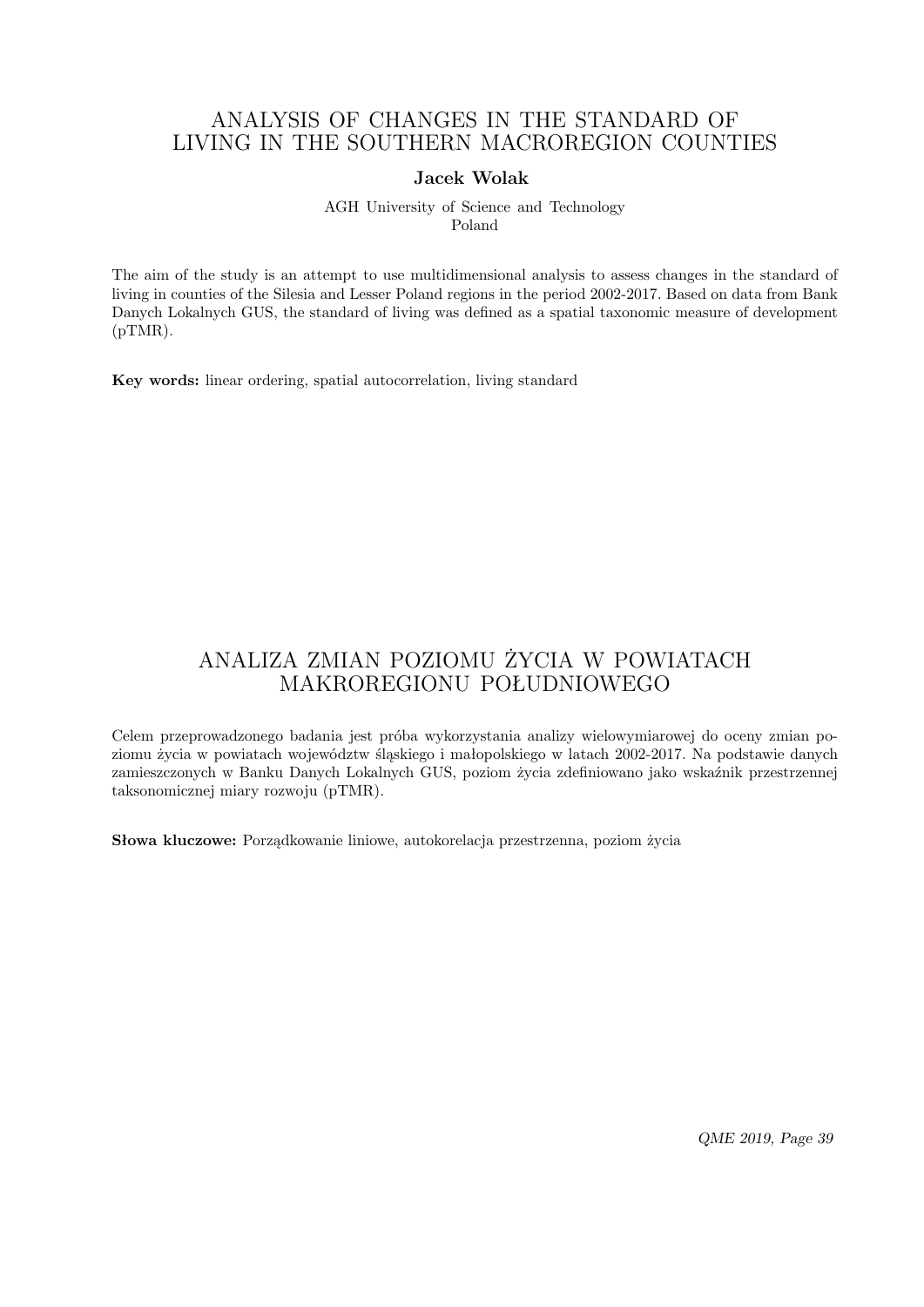### INTRADAY SEASONALITY ON THE WARSAW STOCK EXCHANGE. IMPORTANCE OF INFORMATION FROM THE US ECONOMY.

### **Tomasz Wójtowicz**

Department of Applications of Mathematics in Economics AGH University of Science and Technology in Cracow Poland

Intensity of trading on stock markets is characterized by a visible intraday seasonality pattern. In the case of European markets, this seasonality is strongly influenced by announcements of information about the US economy. In this paper we study the impact of these publications on intraday seasonality of trading volume and volatility of the largest companies listed on the Warsaw Stock Exchange. The analysis concerns both the strength and the length of the impact of new, important information. Application of data from the years 2001-2016 also allows us to describe how the impact of information on the US economy changed in that period.

**Key words:** macroeconomic news announcements, intraday data, volatility, intraday seasonality

# ŚRÓDDZIENNA SEZONOWOŚĆ NA GPW W WARSZAWIE. ZNACZENIE INFORMACJI Z USA.

Intensywność handlu na rynkach akcji charakteryzuje się wyraźną śróddzienną sezonowością. W przypadku rynków europejskich na kształt tej sezonowości wpływ mają publikacje informacji dotyczących gospodarki USA. W pracy zostaną zaprezentowane wynik badań oddziaływania tych publikacji na śróddzienną sezonowość wolumenu obrotów oraz zmienności cen akcji największych spółek notowanych na GPW w Warszawie. Analiza dotyczy zarówno siły jak i długości oddziaływania pojawiających się nowych, ważnych informacji. Wykorzystanie danych z lat 2001-2016 pozwala również ocenić jak oddziaływanie informacji o gospodarce USA zmieniało się w kolejnych latach.

**Key words:** ogłoszenia danych makreokonomicznych, dane śróddzienne, zmienność, śróddzienna sezonowość